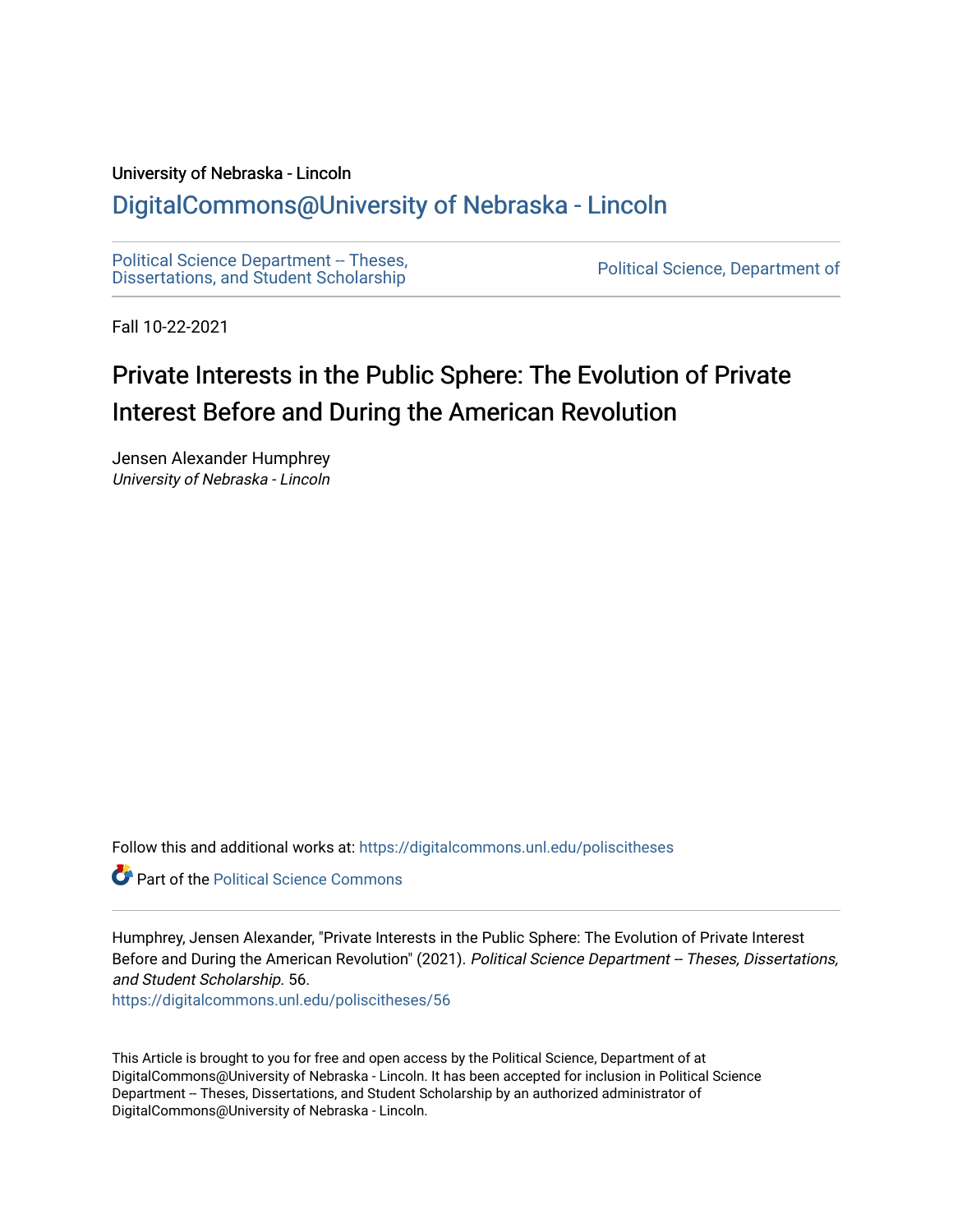**Private Interests In The Public Sphere:** 

**The Evolution Of Private Interest Before And During The American Revolution**

Jensen Alexander Humphrey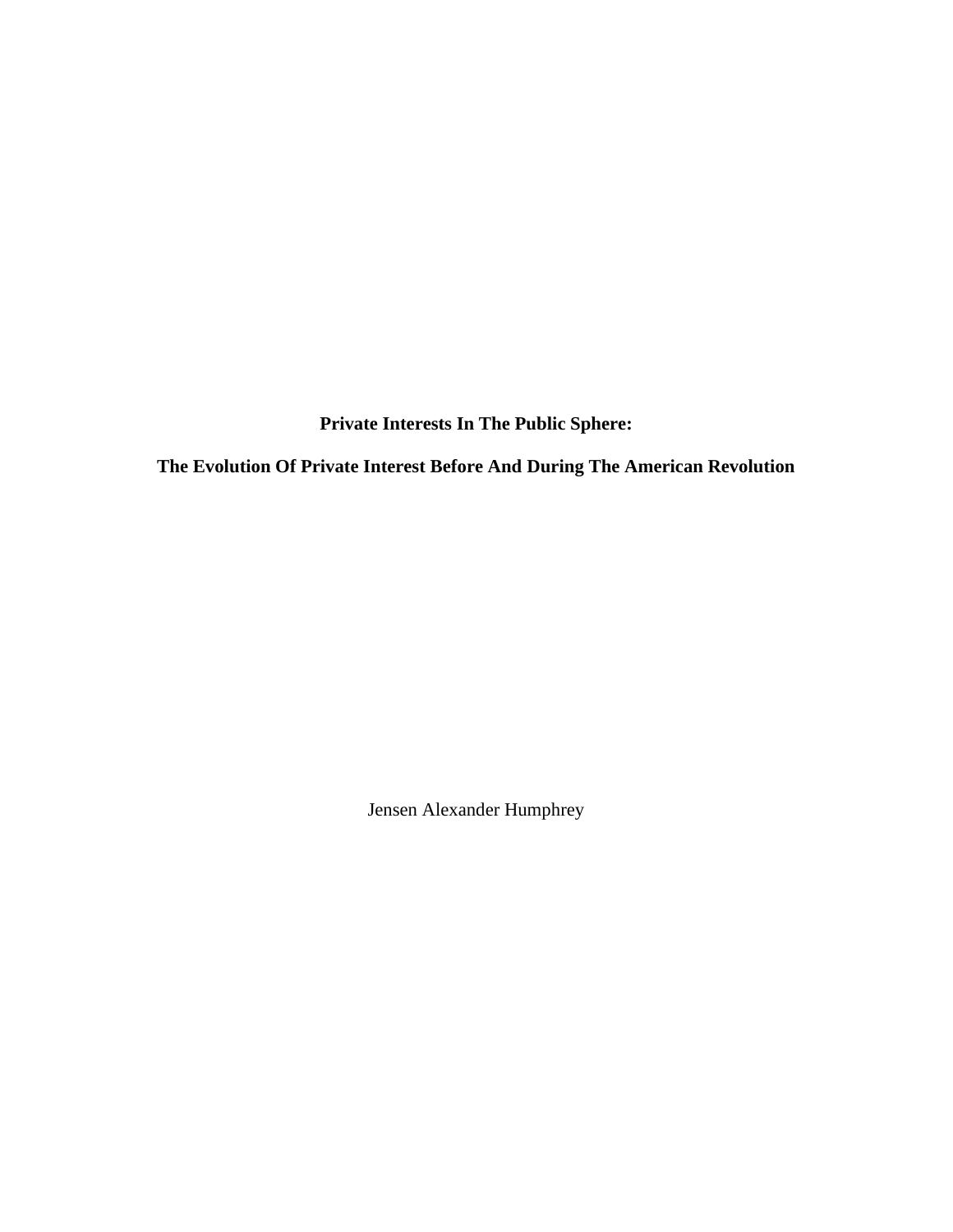#### **Abstract**

From the mid-1600s to the mid-1700s, mercantilism was the dominant economic doctrine practiced in the politics of the English Empire. To balance foreign trade in favor of exports and bolster the national wealth, however, mercantilists argued in favor of centralizing private commercial interests in the public realm, effectively redefining the public interest as a composition of narrow merchant interests. Restrictive mercantilist policies directed at the American colonies worsened over time, and colonists turned to the theories of John Locke to argue that English mercantilism prohibited colonists from fully realizing their rights to liberty and property. This association of mercantilism with oppression was solidified in the post-7 Years' War economic depression of the 1760s as England doubled down on efforts to extract wealth from the colonies. Seeing the productive potential of America held back by mercantilist practices and feeling the threat to their liberties posed by the Crown, colonists, increasingly open to the arguments of smugglers with longstanding anti-mercantilist sentiments, thus argued for free and uninhibited trade in the colonies. Free trade practices would alleviate the oppression that mercantilism became associated with and redefine the public interest as the sum of private interests competing in the marketplace. As the conflict between the Crown and the colonies came to a head, colonial thinkers eventually abandoned free trade ideals in favor of reviving republican ideas of the role of private interest in the public sphere, purporting for the success of the mounting revolutionary war effort that it was necessary to subjugate all private interests to the public good for the duration of the war while holding a place in the future for mercantilist or free trade conceptions of private interest.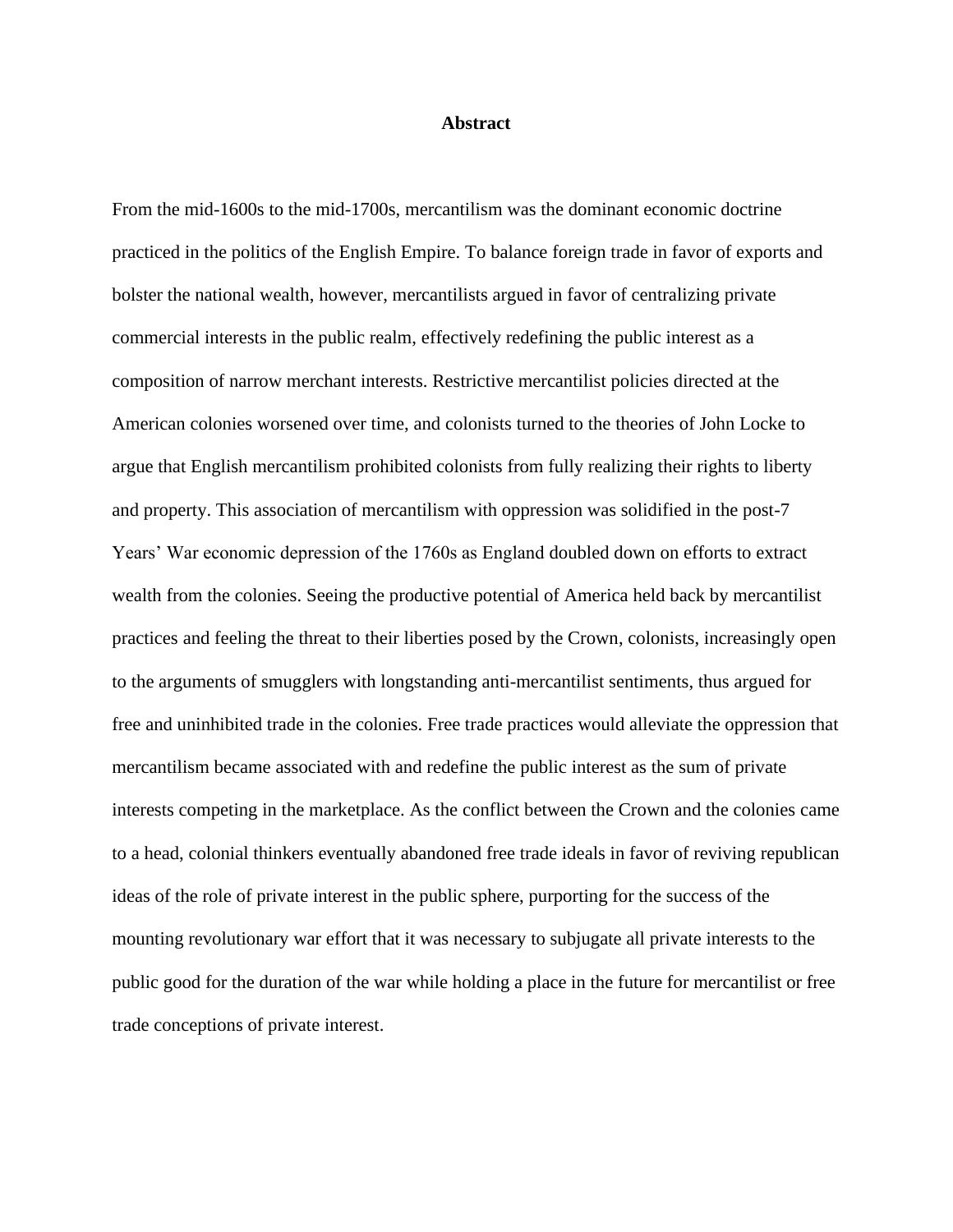# **Introduction**

Tantamount in any understanding of the organization of the American revolutionary effort is an analysis of the interaction of events and ideas. Many scholars have put forth a great diversity of explanations and justifications for the revolution, outlining wildly differing schools of thought all meant to address the question of why the effort was sustained. Generally speaking, attitudes on this question can be organized into four categories, as outlined by Staughton Lynd and David Waldstreicher: first, the revolution was a fight for constitutional rights, second, a struggle for economic independence, third, a democratic revolution similar to the French Revolution, and fourth, a colonial independence movement different than the French Revolution.<sup>1</sup> Between these separate general schools of thought exists a great deal of overlap and collaboration.

The study of American Revolutionary history, as historians J. N. Rakove et. al. so deftly point out, has been pervasively influenced by the doctrine of Progressive historians who briefly, but significantly, overtook the economic school of thought.<sup>2</sup> This interpretation of the revolution purported that it was a result solely of class interests and economic conflict, construing ideas as having been curated specifically to garner support for a revolution that was in the best interest of an economically advantaged few. This framework, with regards to ideology, begins from the position that concepts such as "liberty" and "tyranny" were at once defined and abused by colonial elites with the intention of solidifying their political rule in the American colonies.

<sup>1</sup> Staughton Lynd and David Waldstreicher, "Free Trade, Sovereignty, and Slavery: Toward an Economic Interpretation of American Independence," *The William and Mary Quarterly* 68, no. 4 (2011): 597-598, doi: 10.5309/willmaryquar.68.4.0597.

<sup>&</sup>lt;sup>2</sup> Jack N. Rakove et. al., "Ideas, Interests, and Credible Commitments in the American Revolution," (2000): 10-11.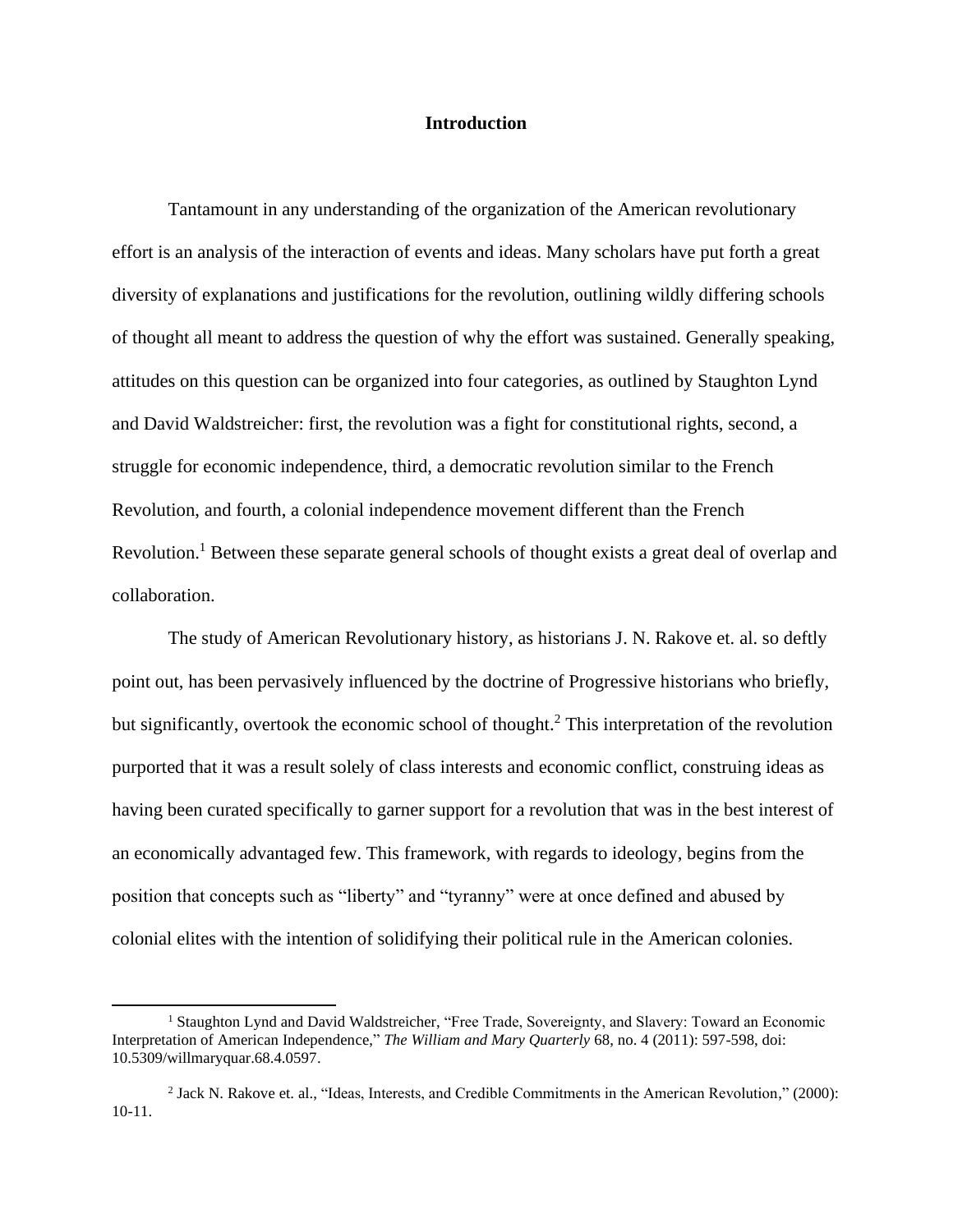Such an approach to the American Revolution may prove attractive in the contemporary sphere with a push toward interpreting history through the lens of political economy. Yet, if it were the case that the American Revolution was pushed by a ruling class with the intention of bolstering their own power and necessarily their own economic advantages, the revolution would have done better to use rhetoric and implement practices geared at upholding the role of private interest in the face of the public good; as I will argue, this was very much not the case. It cannot be emphasized enough that a strict adoption of this framework in the study of the American Revolution is grossly reductive and dismissive of a wealth of grand developments in the realm of political theory. Both in the revolution itself and in its aftermath exists a great compromise between the notions purported by the Progressives of an explanation rooted in material fact and an understanding of the central nature of deeply held and highly inspiring ideas. Progressives are correct in underlining the necessity of material events in culminating the revolution, but misguided in their belief that the theoretical underpinnings of the revolution were weak or a product of manipulation; colonial political ideology was not only consistent but grounded in traditions of existing political thought. The question of our time is whether we are equipped, with such contemporary understandings of political economy in hand, to explain the power of ideas, both in the particular context of the American Revolution and in the grand scheme of modern events.

Ideas regarding the true role of private interest with regard to the public interest underwent major transitions in English political thought prior to the revolution. The view of interest coined "traditional"<sup>3</sup> by Cathy Matson and Peter Onuf was a consequence of republican ideals, appropriated and popularized in England as an outlet for frustrations at the new social and

<sup>&</sup>lt;sup>3</sup> Cathy Matson and Peter Onuf, "Toward a Republican Empire: Interest and Ideology in Revolutionary America," *American Quarterly* 37 no. 4 (1985): 498, doi: 10.2307/2712579.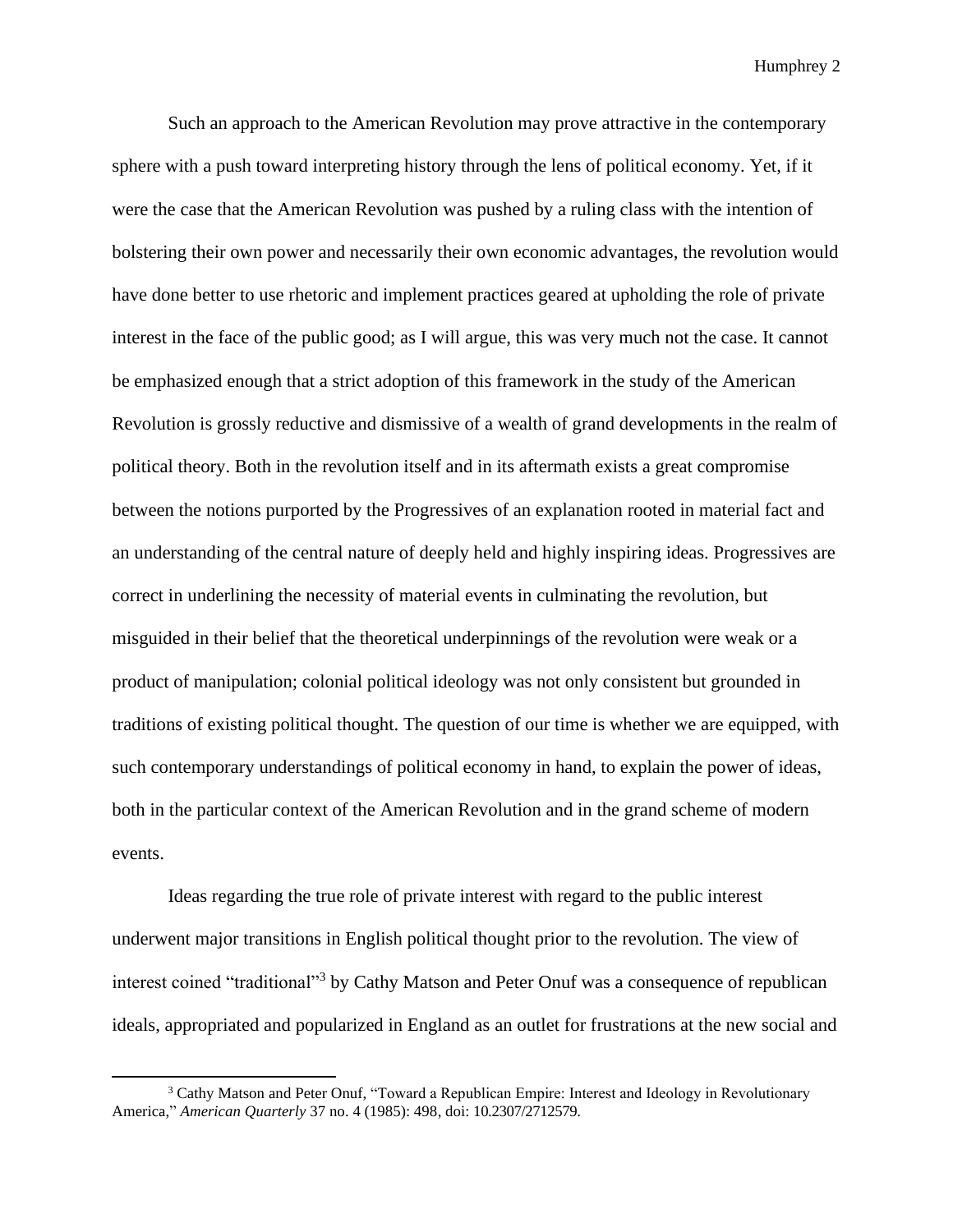political order following the Glorious Revolution. The "traditional" view consisted to varying extents of the idea that private interests in a well-ordered republic (by name or in practice) belonged in a state of subjugation to the public interest. Republicanism gained popularity in the English monarchy between three and four decades after the economic theories of mercantilism did. Mercantilism was an economic theory purporting the benefits of emphasizing exports over imports in the balance of trade, and the rise of mercantilism in England saw a justification of private interest in the public sphere both unprecedented and majorly impactful in the years to follow in the form of reidentifying the public interest with the narrow private interest of commercial venturers and evolving to a view of national prosperity as defined by national wealth. A study of the American Revolution makes clear that for the great deal of ideas circulating, material changes were the spark that ignited the flame of commitment to those ideas. Changes in the economic interactions between England and the American colonies encouraged a closer critique of English policy and an indictment of the grander frame that those interactions worked within: mercantilism. Directly prior to the American Revolution, the period after the end of the 7 Years' War saw a constricting of the colonies via mercantilist means. Colonists reacted by associating mercantilism and the role of private interest it purported with oppression, opting instead to argue far and wide for a policy of free trade that would allow for a free competition of private interests in the marketplace unbeholden to the public interest. The beginning of an organized revolutionary effort outlined to colonists how impracticable both mercantilism and free trade were in sustaining the war effort. In response, a great revival of republican ideals commenced.

The oppression of colonists in the thick of major changes in the colonies was channeled as both anger and hope into a massive assertion of rights and liberties as Englishmen and as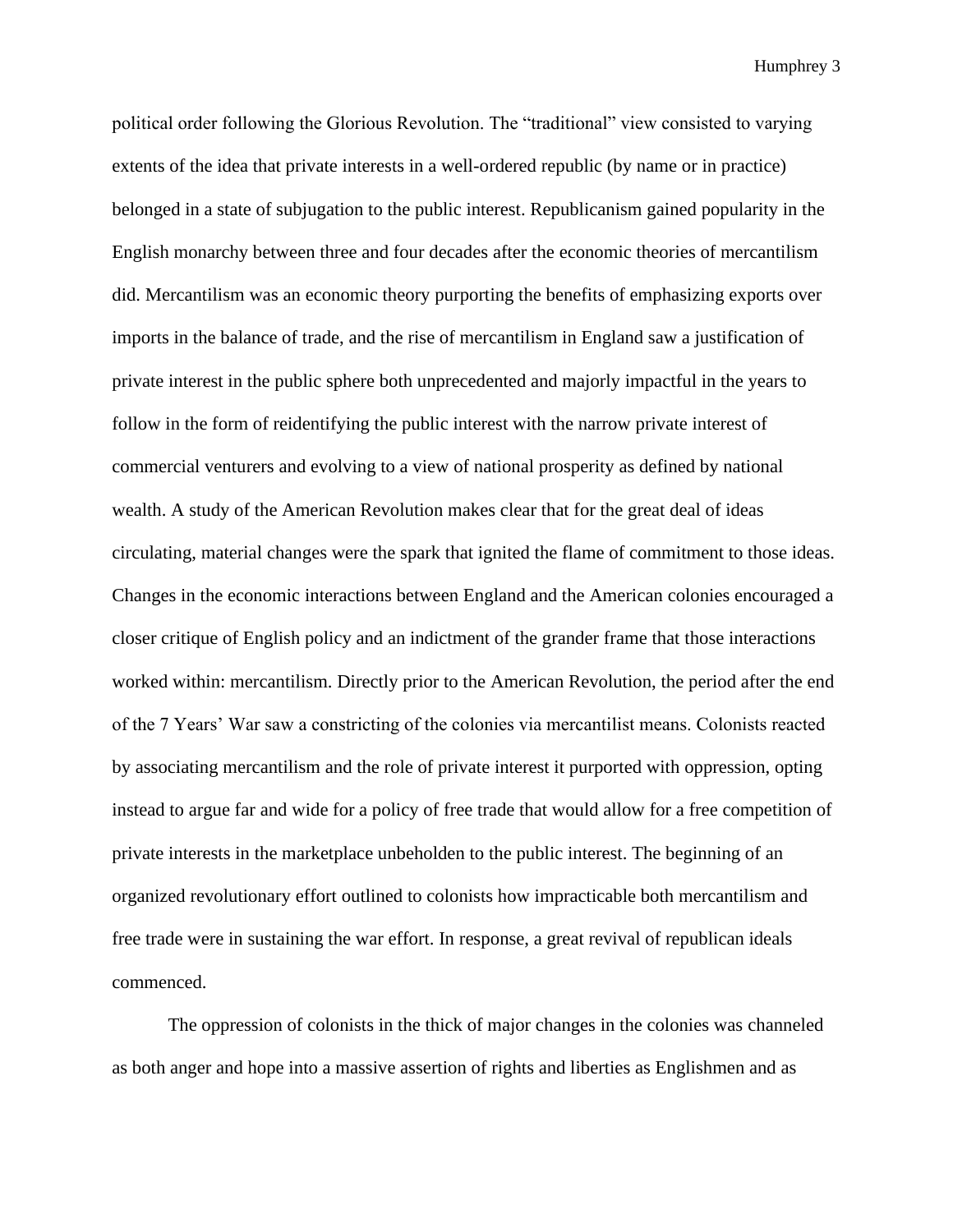universal beings, a movement of ideas notably attractive and unifying in a historical situation where specific agreements were few and far between. Whether the majority of Americans would have eventually agreed on a just rate of taxing tea or stamps is unknowable (though, if 250 years of American politics may offer any insight, unlikely), but by the height of the revolution, the vast majority of Americans could agree on the fact that regardless of this outcome and regardless of the political mechanisms that would allow them to get there, they were owed the right to influence such a decision.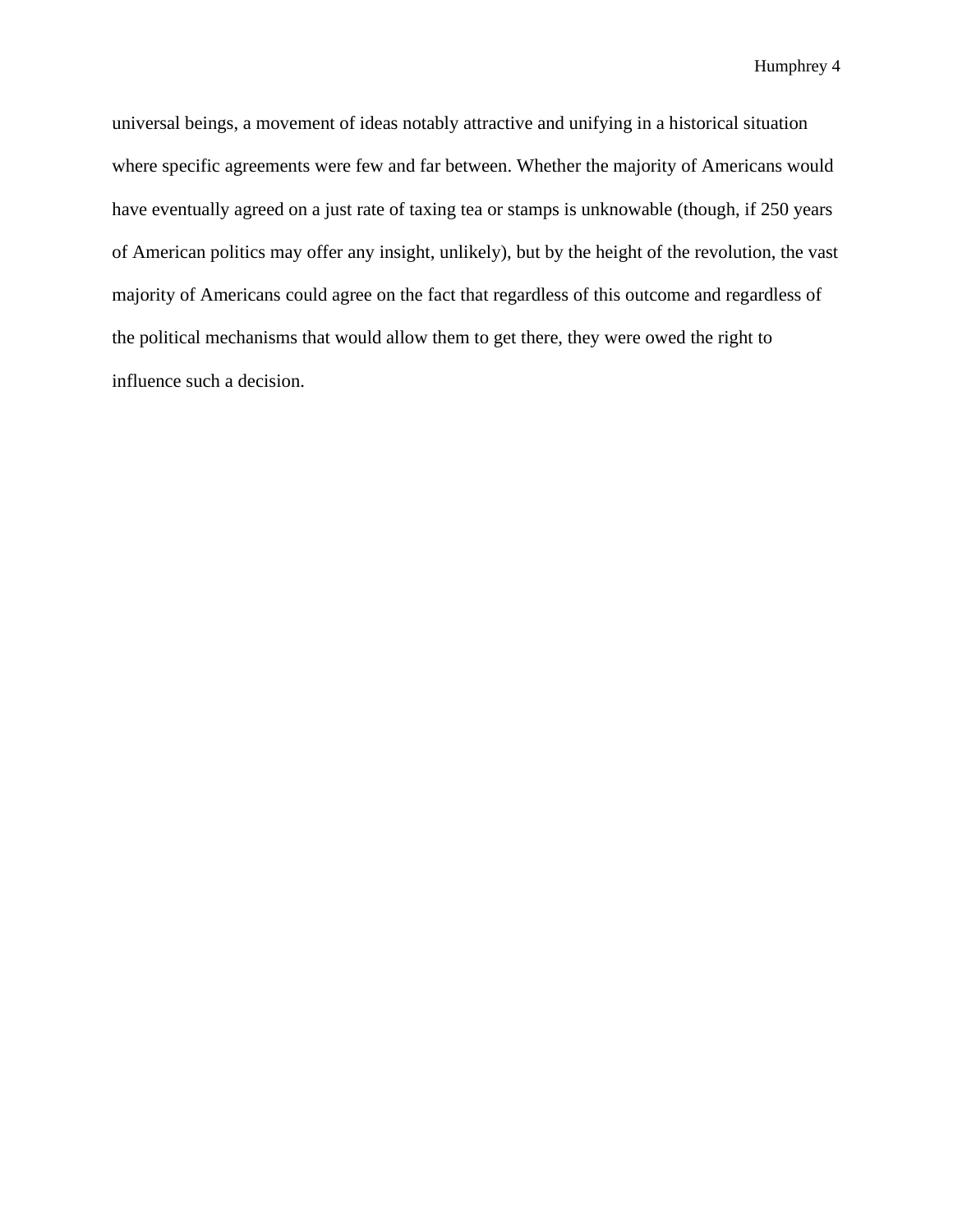# **Chapter 1**

#### **Mercantilism and English Republicanism, 1660-1760**

Over the few centuries prior to the era of the Glorious Revolution, questions and policies of trade had been "gradually working [their] way through the crust of political and religious controversy," coming at the close of the 17th century to majorly influence international relations in northern and western Europe.<sup>4</sup> In fact, says historian Charles M. Andrews, "behind every diplomatic, military, and naval operation a trade motive could generally be found."<sup>5</sup> After the 1640s, England had suffered a great economic depression; as a means of protecting the nation from foreign exploitation and ruin, England enforced self-serving monopolies on trade in order to cut the flow of wealth out of the nation, contributing a subjection of individual and group interests to the overall economic prosperity of the state. The restrictions on foreign trade posed by these monopolies eventually gave rise to a great wealth of mercantilist literature and thinking. England was unable to divorce itself entirely from the need to trade with foreign countries; in response, a growing population of individuals argued that if the state was unable to divest itself from trade with foreign countries, it may as well organize to control this trade in a way that would most benefit the national wealth. Mercantilists believed that the economic prosperity of the British empire depended not on isolationist practices and the development of a sheltered economy, but necessarily on a perfectly configured ratio of exports to imports, with the scale

<sup>4</sup> Charles M. Andrews, *The Colonial Period of American History*, Vol. I., (New Haven: Yale University Press, 2001), 319.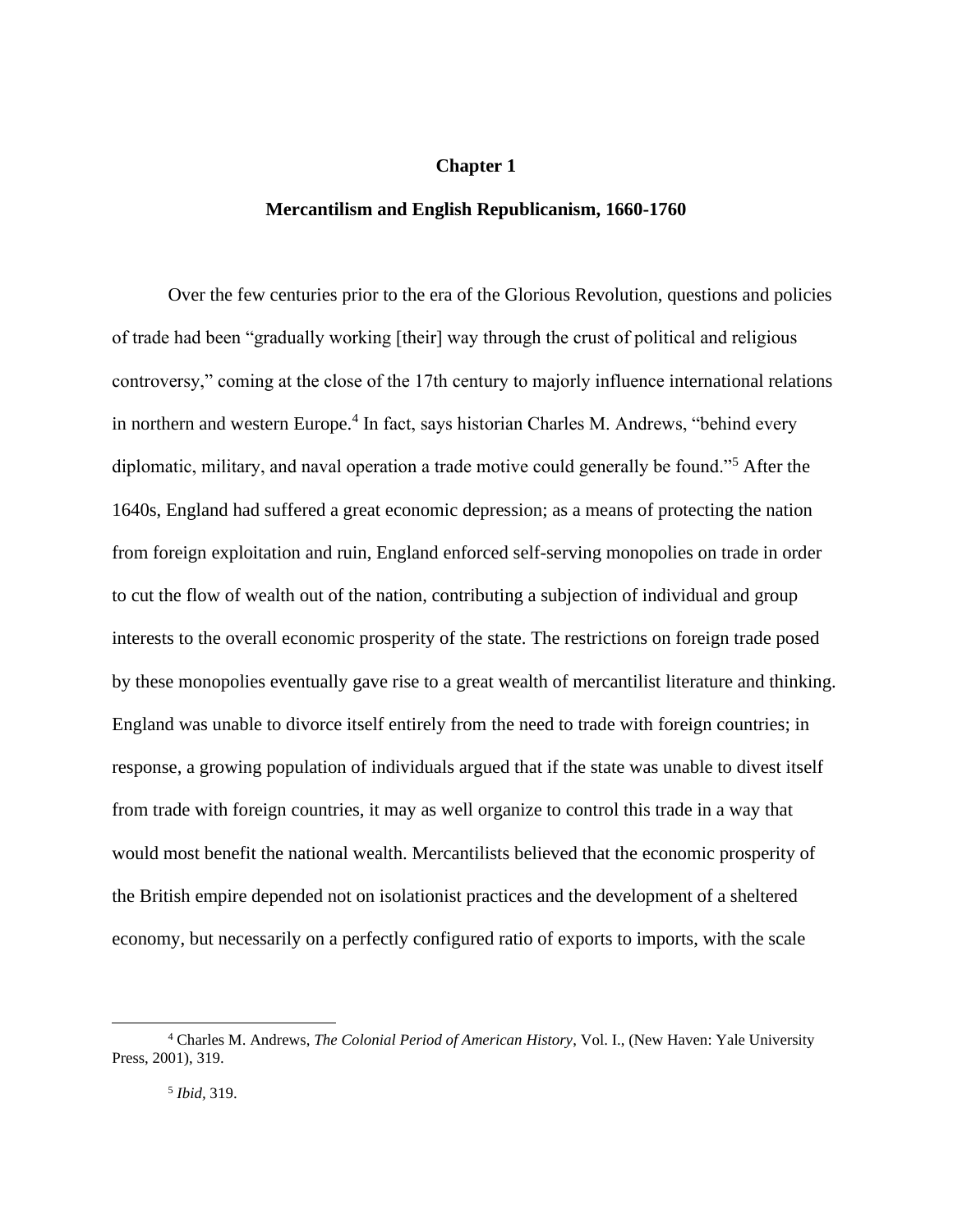tipped clearly toward exports in order to give England the profitable advantage in competition with her neighboring states.<sup>6</sup> By putting the majority of the governmental energy into promoting exports and cultivating the foreign taste for English products and craftsmanship, England could bolster the national economy with the profits by increasing the national wealth. This balance, the mercantilists believed, relied on a trade policy intervention that focused on international trade and allowed domestic trade to develop as it might. In promoting it, they implored the state to centralize commercial interests. Necessarily, the centralization of English mercantilism that would come in the foreign trade policy of the 1660s-1760s was the product of a great reconfiguration of the role of private interests in the public sphere.

Though there existed in the debates of the mercantilists, as with any debate, an immense collection of disagreements and differing opinions, mercantilist thinking was united in agreement that trade was central to the economic prosperity of the nation and that commercial interest was central to the prosperous character of trade. Their public aim was to promote and enforce a selfsustaining economy for England through becoming a highly competitive source of production for foreign nations, encouraging other countries to rely on English goods while enforcing that reliance domestically.<sup>7</sup>

The critique of the post-Glorious Revolution commercial order espoused by the mercantilists centered on the longing for private trading ventures and commercial competition.<sup>8</sup> Liberty, to the mercantilists, necessarily relied on the extent to which the commercial trade endeavors of private individuals were permitted by the government. As John Dickinson put it in

<sup>6</sup> Andrews, *The Colonial Period*, 321.

<sup>7</sup> Victor L. Johnson, "Fair Trade and Smugglers in Philadelphia, 1754-1763*,*" *The Pennsylvania Magazine of History and Biography* 83, no. 2, (1959): 126.

<sup>8</sup> Matson and Onuf, "Toward a Republican Empire," 502.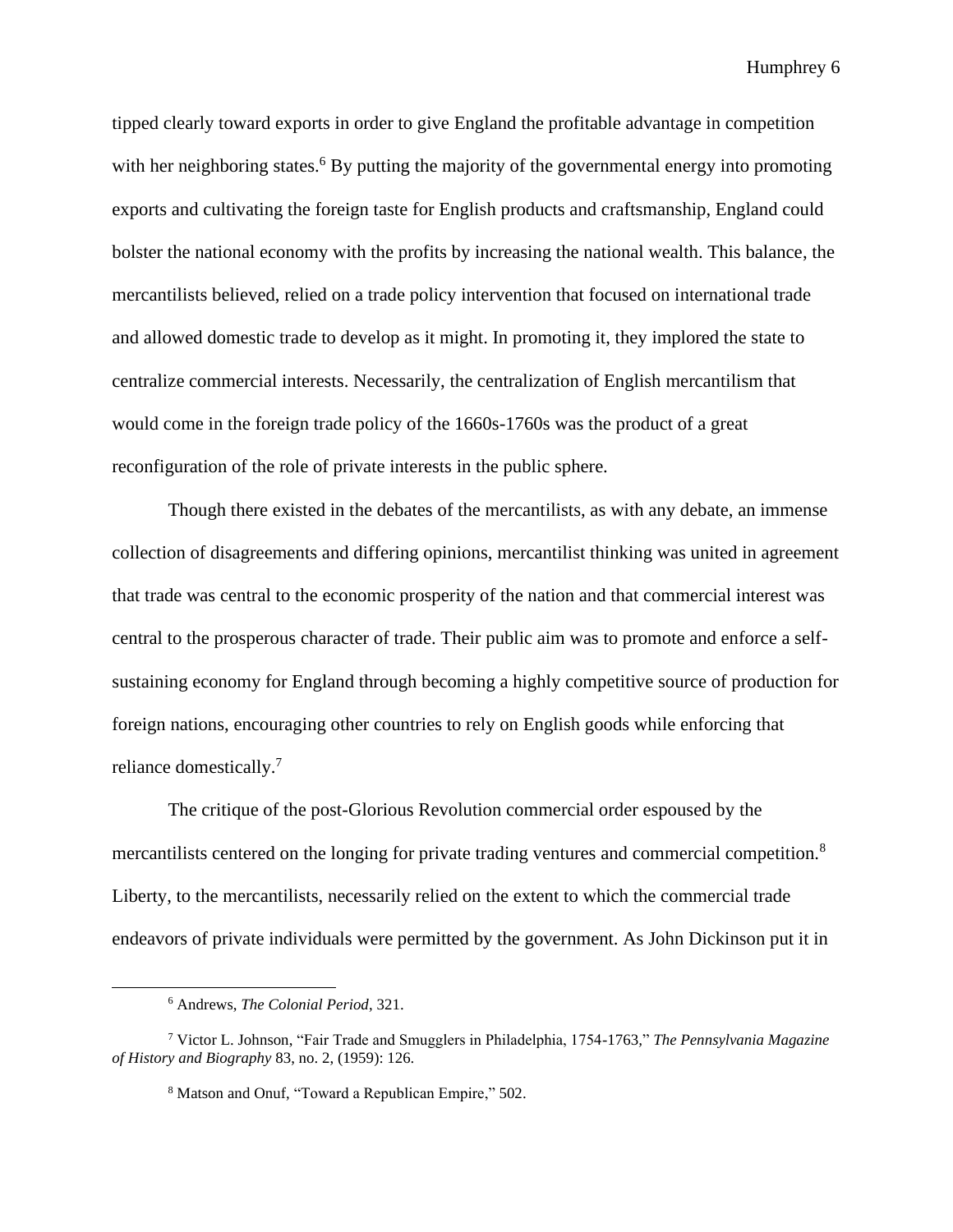Letters to a Farmer From Pennsylvania, "trade and freedom are nearly related to each other."<sup>9</sup> A focus on balancing foreign trade would permit, and further, encourage, the engagement of merchants and traders in the marketplace, and therefore expand their ability to introduce new commodities to English consumers.<sup>10</sup> They believed that trade connected the nations of the world and fundamentally transformed the basis on which they were related, tying them together on a scale large enough to minimize their distinctions as separate nations and instead forcing them to relate on what may be construed as an equal playing field. Dudley North in his 1691 essay Discourses on Trade draws an analogy between the relationship of nations in the foreign trading marketplace and the relationship between citizens in a country. "The whole world as to trade," he says, "is but one nation or people, and therein Nations are as persons."<sup>11</sup>

The conception of nations so connected by trade serves, too, as a reflection of the natural rights theory posed by John Locke, the author of some of the most influential pieces of Enlightenment rationalist thinking impactful to the thought of colonial leaders. Locke based his theory of governance on the understanding of what he refers to as the State of Nature, a theoretical state of being situated before organization into political society in which people are perfectly free and enjoy a state of pure equality.<sup>12</sup> Individuals in the State of Nature are restrained and liberated by the Law of Nature guided by reason such that no person in the State of Nature should make war upon the life, liberty, health, or possessions of another. Subordination

<sup>9</sup> Gordon S. Wood, *The American Revolution: Writings From the Pamphlet Debate*, Vol. I, 2 vols. (New York, NY: The Library of America, 2015), 382.

<sup>10</sup> Richard Campbell, *The London Tradesman,* (London: David & Charles, 1969), 284-286.

<sup>11</sup> Dudley North, *Discourses Upon Trade*, ed. by Jacob H. Hollander, (Baltimore, ND: The Lord Baltimore Press, 1907), 13.

<sup>12</sup> John Locke, *Two Treatises of Government*, prepared by Rod Hay, (London: McMaster University Archive of the History of Economic Thought, 1823), 117.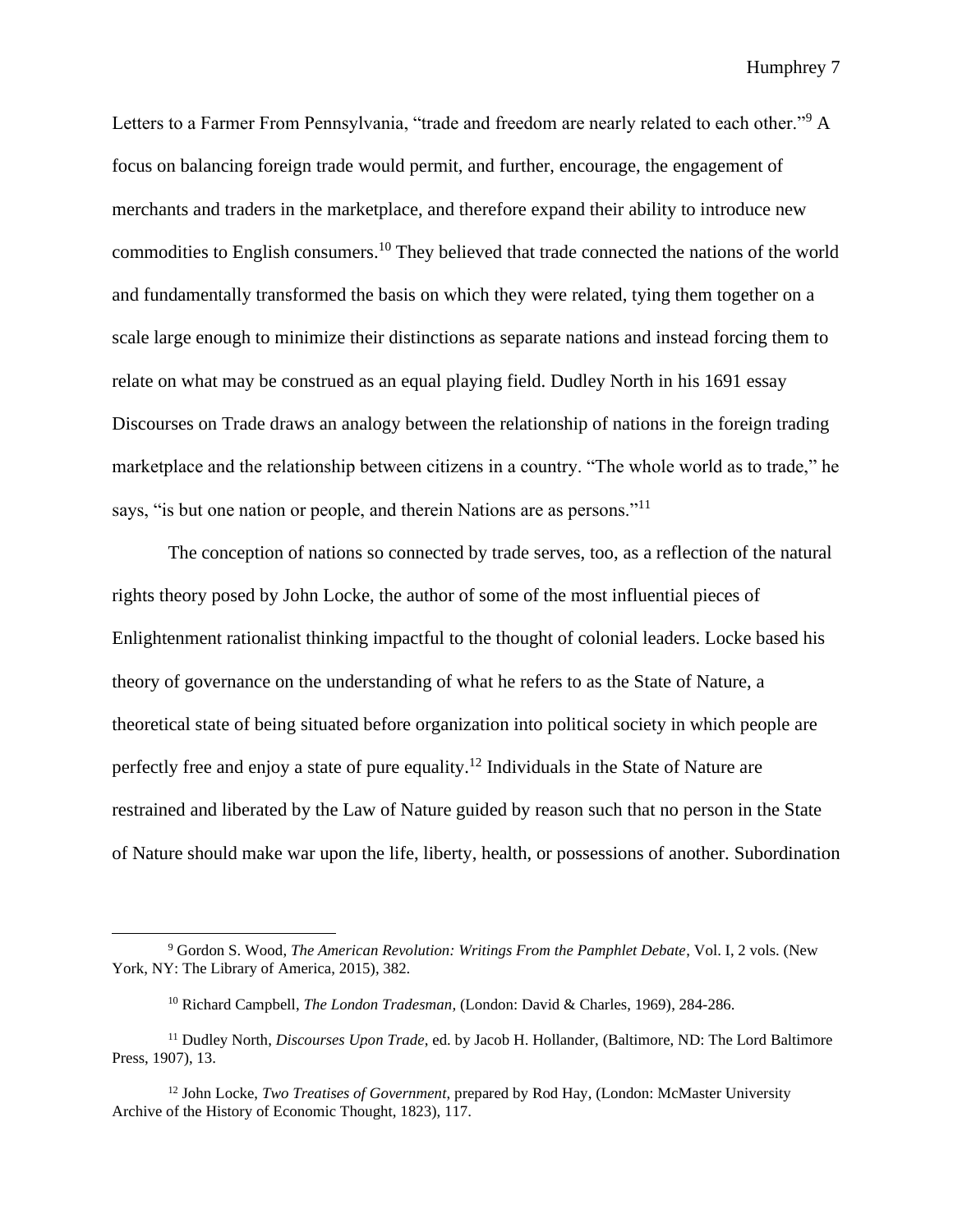and hierarchy of power or right do not exist in the State of Nature, and to harm the natural rights of another is to assert that their life exists at the disposal of other individuals rather than at the disposal of God, by whom Locke supposes we are all created and for whose ends we are meant to serve. Each party seeking to serve and protect their interests (for people, the natural rights of life, liberty, health, and property; for countries, the national wealth and consequently the national power) finds themselves in a state of equality, a combination of right and duty, with other interested parties.

The practice of mercantilism in politics during the late 17th and early to mid-18th centuries bolstered the national wealth and was associated by mercantilists with the general prosperity of the empire. Centralizing the private interests of those with commercial aspirations could improve the material conditions at many levels, most notably for the impoverished class. Even as mercantilism necessarily favored incredibly low wages as a means of cutting costs, its rise in English policy was accompanied by connected social policies, cash allowance systems in particular, meant to provide relief for the poor.<sup>13</sup> The increasing circulation of wealth brought about by emphasizing exports and therefore emphasizing income stimulated the English economy and provided relief from the poverty that necessarily plagued the region owing partially to the various wars of the previous century. This provided for a context in which mercantilists would continue accumulating massive amounts of capital without worrying about an accompanying rise in social unrest.<sup>14</sup>

Mercantilists also claimed that promoting private commercial interests in this way afforded prosperity and power in the international context to England, as private interests were

<sup>13</sup> Cosma Orsi, "Poverty and Subsistence: The Mercantilist Point of View," *History of Economic Ideas* 21, no. 3 (2013): 20-22.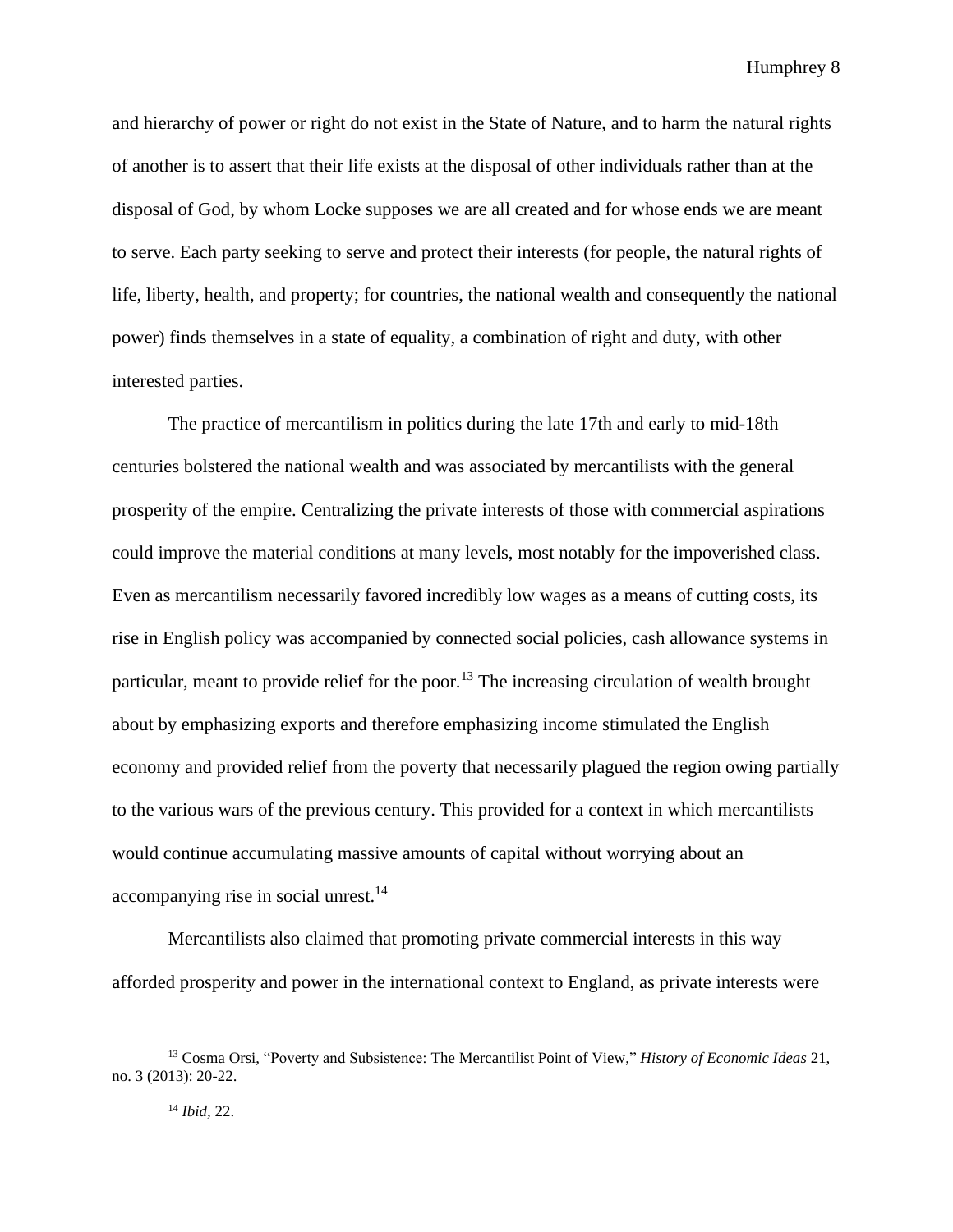increasingly conceived of as a chief motivation of the interaction between people and their society. One great example of such an argument lies in William Livingston's January 25, 1753 entry into the Independent Reflector, a journalistic commentary on the political affairs of England. Here, considering the devaluation of merit and virtue in the English political system, Livingston ponders on the extreme difficulty it poses for the common man to find inspiration outside of his own private interest to promote the wellbeing of his country, though he concedes that all certainly ought to. $15$ 

In republican theory, some certainly had. Persisting in political thought to some extent since its inception, republicanism gained notable popularity in England as a response to the Glorious Revolution of 1688. To call for its implementation as a governmental system was certainly forbidden, assuming that those who purported its ideas would think it adequate enough to support the purposes of the modern state—and yet, owing in part to the fact that England's constitution was widely praised for its republicanism, $16$  English intellectuals and societal critics again and again invoked republican ideals in seeking to make positive changes to their monarchy.<sup>17</sup> Republican sentiments regarding the relationship of private interest to public interest as invoked by English thinkers would later provide American colonists, inheritors of this thought tradition, with valid foundations upon which to criticize their contemporary conceptions of the role of private interest in the public sphere.

<sup>15</sup> Scott J. Hammond et. al., *Classics of American Political and Constitutional Thought*, Vol I, (Indianapolis: Hackett Publishing Company, 2007), 140.

<sup>16</sup> Paul W. Adams, "Republicanism in Political Rhetoric Before 1776," *Political Science Quarterly* 85, no. 3 (1970): 398-399, doi: 10.2307/2147877.

<sup>17</sup> Gordon S. Wood, "Classical Republicanism and the American Revolution," *Chicago-Kent Law Review* 66, no. 1 (April 1990): 14.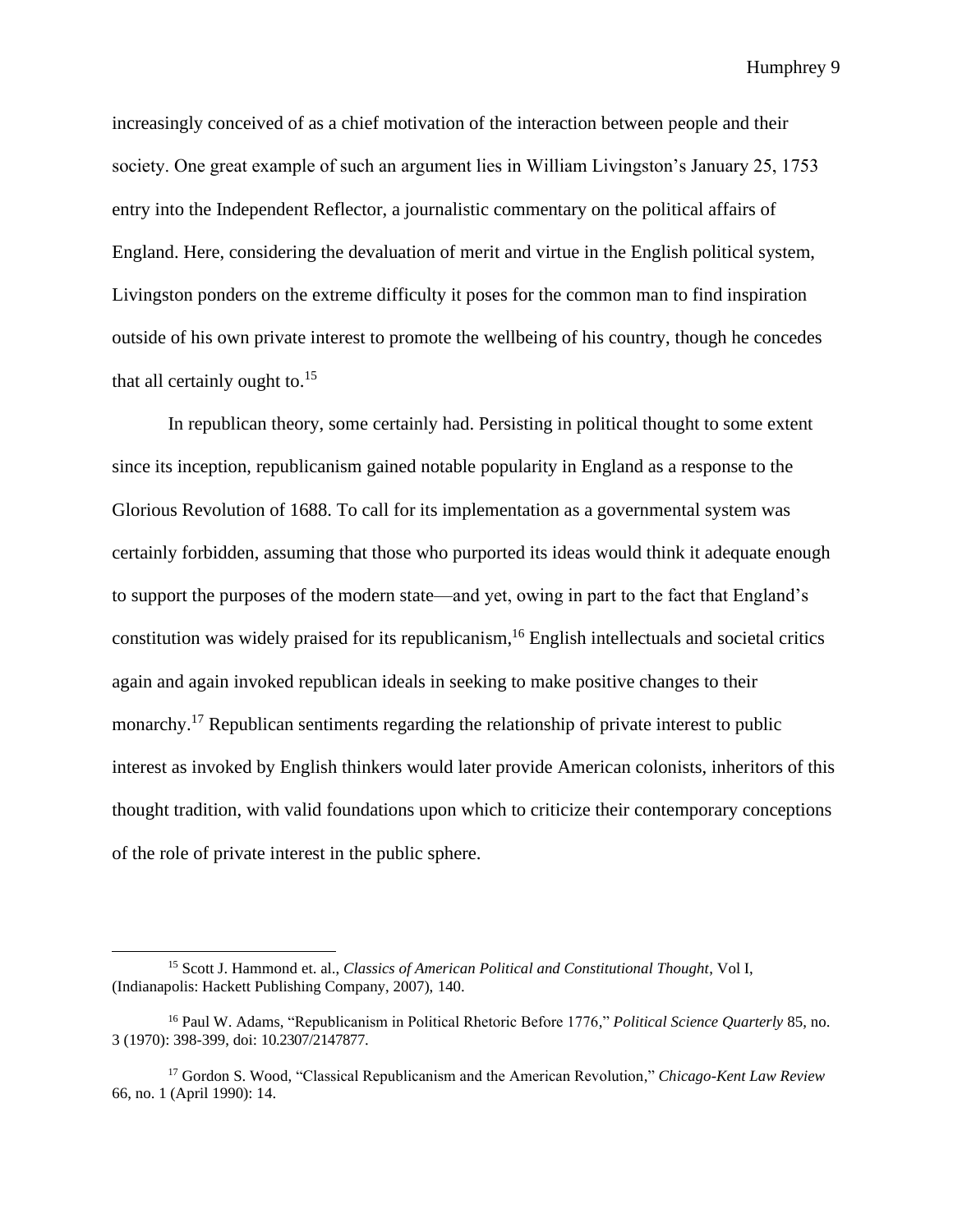The theory of classical republicanism generally posited that those comprising the governing bodies of the republic were to be virtuous individuals who were both men of leisure and men of liberal education.<sup>18</sup> Virtue, in this context, signified that governmental leaders be free from dependence on others as well as from marketplace interests; "Any loss of independence and virtue," says Gordon S. Wood, "was corruption."<sup>19</sup> The virtue of a citizenry was realized when those comprising it were willing and able to subject their own private interests to that of the common good; an expression of this in governmental leaders was a willingness to serve in public office without desire of reward or income.

It becomes clear that this set of ideals regarding who amongst the citizenry may stand qualified to serve in public office glaringly privileged those of a certain social and economic class. After all, to be a man of leisure (and only a man; as noted by Wood, women were considered wholly dependent and incapable of possessing the characteristics appropriate of a republican representative)<sup>20</sup> was to be an individual able to maintain one's affairs without the burden of an occupation, and to be a man of liberal education in an era where education was neither compulsory nor accessible was necessarily to be a man of immense privilege. Republicans well knew that these characteristics also predisposed their potential leaders toward political tyranny and despotism, making a deep concern with the character traits of individuals seeking public office as representatives all the more important.<sup>21</sup>

<sup>19</sup> *Ibid,* 23.

<sup>20</sup> *Ibid,* 23.

<sup>21</sup> *Ibid,* 28.

<sup>18</sup> Wood, "Classical Republicanism," 23-26.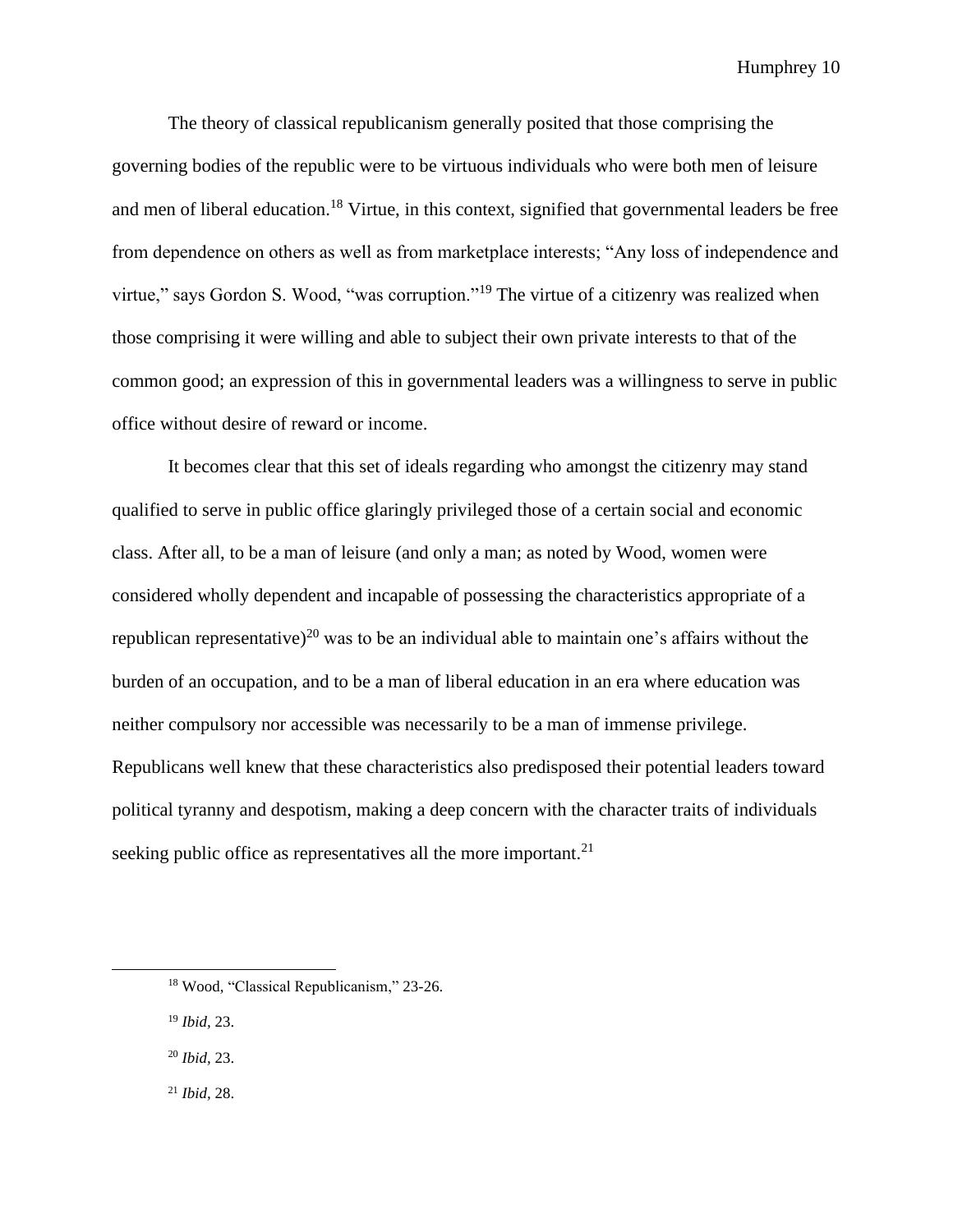The centralization of the common good in the republic and the submission of private interest was not a burden solely levied on those meant to comprise the elite class of citizens constituting the republic's government. Classical republicanism requires from the people both a sense of public virtue and an eagerness to uphold it at the expense of their prudence, frugality, and industry. In this way, republicanism as a political theory exacts upon the members of the republic the great burden of disinterestedness. The term "disinterested" came to stand in, over the course of 18th century republican thought, for the civic virtue of the people.<sup>22</sup> It emphasized linguistically the great threat that private interest posed to the common good and the interest of the public while simultaneously underlining that a good citizen capable of being a representative is necessarily capable of casting aside this private interest.

Mercantilist doctrine was incredibly concerned with the trade policies of the American colonies. In order to achieve the balance of trade so often encouraged by mercantilist thinkers, Britain would have to maintain a higher volume of exports than imports; what better source of exports than the prosperous American colonies? In the coming years, much of English trading policy would be explicitly concerned with the colonies, and many traders in the American colonies would eagerly consume these mercantilist justifications for seeking out personal gain via private trading ventures. $^{23}$ 

Trade in the American colonies was, without a doubt, the subject of strong monopolization by English policy; however, the control exercised over the colonies was not exercised to the same extent or with the same practices in all colonies equally. Generally speaking, British mercantilist policy in the colonial period can be split in genre between policy

<sup>22</sup> Wood, "Classical Republicanism," 23-24.

<sup>23</sup> Matson and Onuf. "Toward a Republican Empire," 503.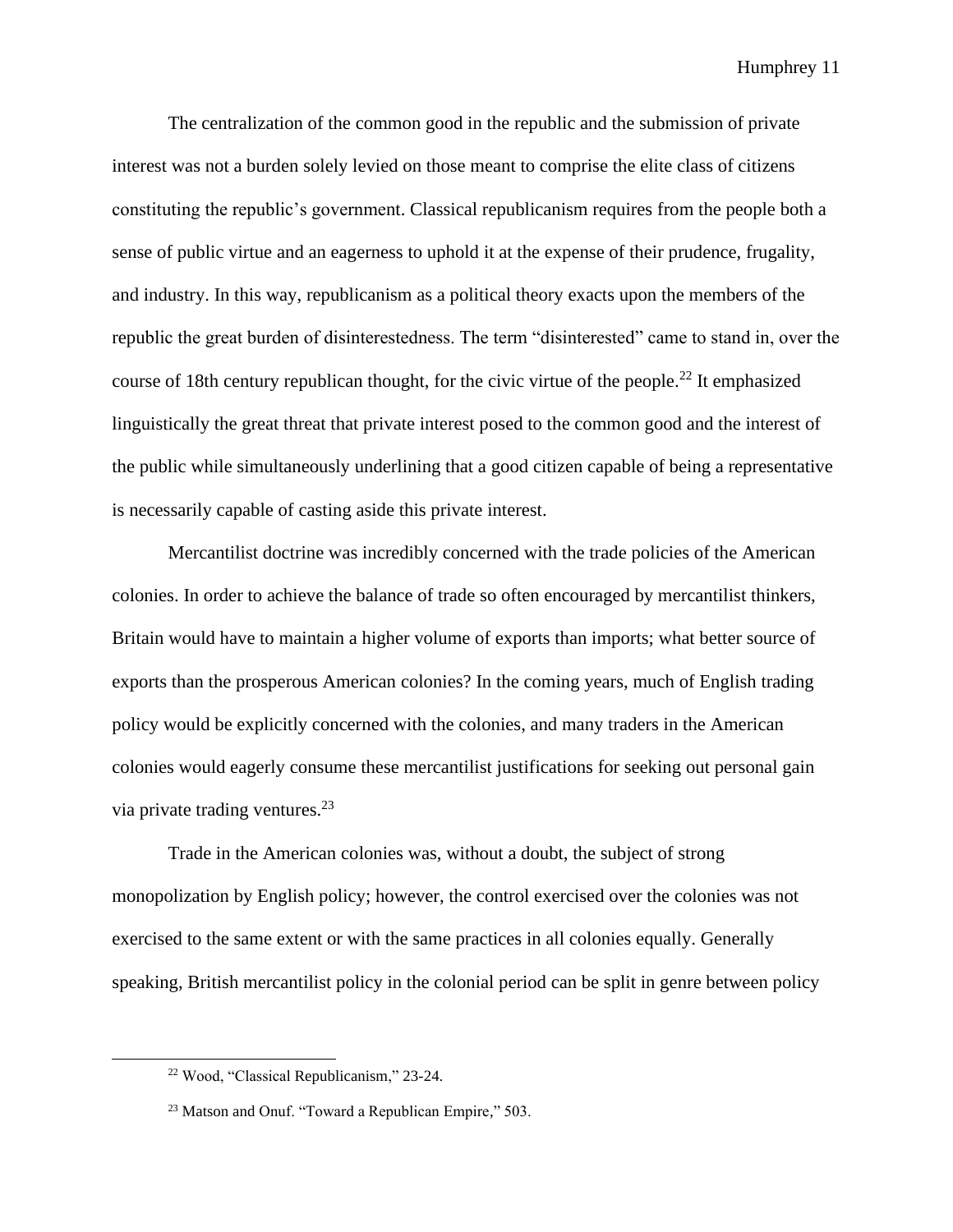exercised on the South and plantation colonies, and that exercised over the Middle and New England northern colonies.

The development of the Southern plantation colonies after 1665 was very much in line with the interests and aims of mercantilism; a number of the goods produced natively in the southern colonies provided a great source of income for mainland England, and the southern colonies provided a rich and eager market for English merchants to sell their wares.<sup>24</sup> The trade between England and the southern colonies was meticulously balanced, of course in favor of the parent country, and English law affirmed this.<sup>25</sup>

Owing to the immense source of income originating in the southern colonies, many of the enforcements and new policies of Britain were aimed at their economic control. The Navigation Acts of 1651 and 1660 serve a great expression of this goal, "reserv[ing] all commerce between the colonies and Europe to British citizens (which included therefore the colonists themselves)."<sup>26</sup> In other words, this set of acts stipulated that exports from the southern colonies be sold solely in England and excluded foreign merchants from colonial trade. Enforcement of the Navigation Acts in the commercial interest of English mercantilists almost immediately cut the profits of southern planters, incentivizing them to find other areas in the course of production where costs could be cut. An obvious area to cut costs was in paid productive labor, leading to a great uptick in the level of production labor completed by people enslaved to plantation owners.<sup>27</sup> All the better did this work out for Britain, for another

<sup>24</sup> Johnson, "Fair Trade," 125.

<sup>25</sup> *Ibid,* 126.

<sup>26</sup> Larry Sawers, "The Navigation Acts Revisited," *The Economic History Review* 45, no. 2 (1992): 262- 263, doi: 10.2307/2597623.

<sup>27</sup> Curtis P. Nettels, "British Mercantilism and the Economic Development of the Thirteen Colonies," *The Journal of Economic History* 12, no. 2 (1952): 110.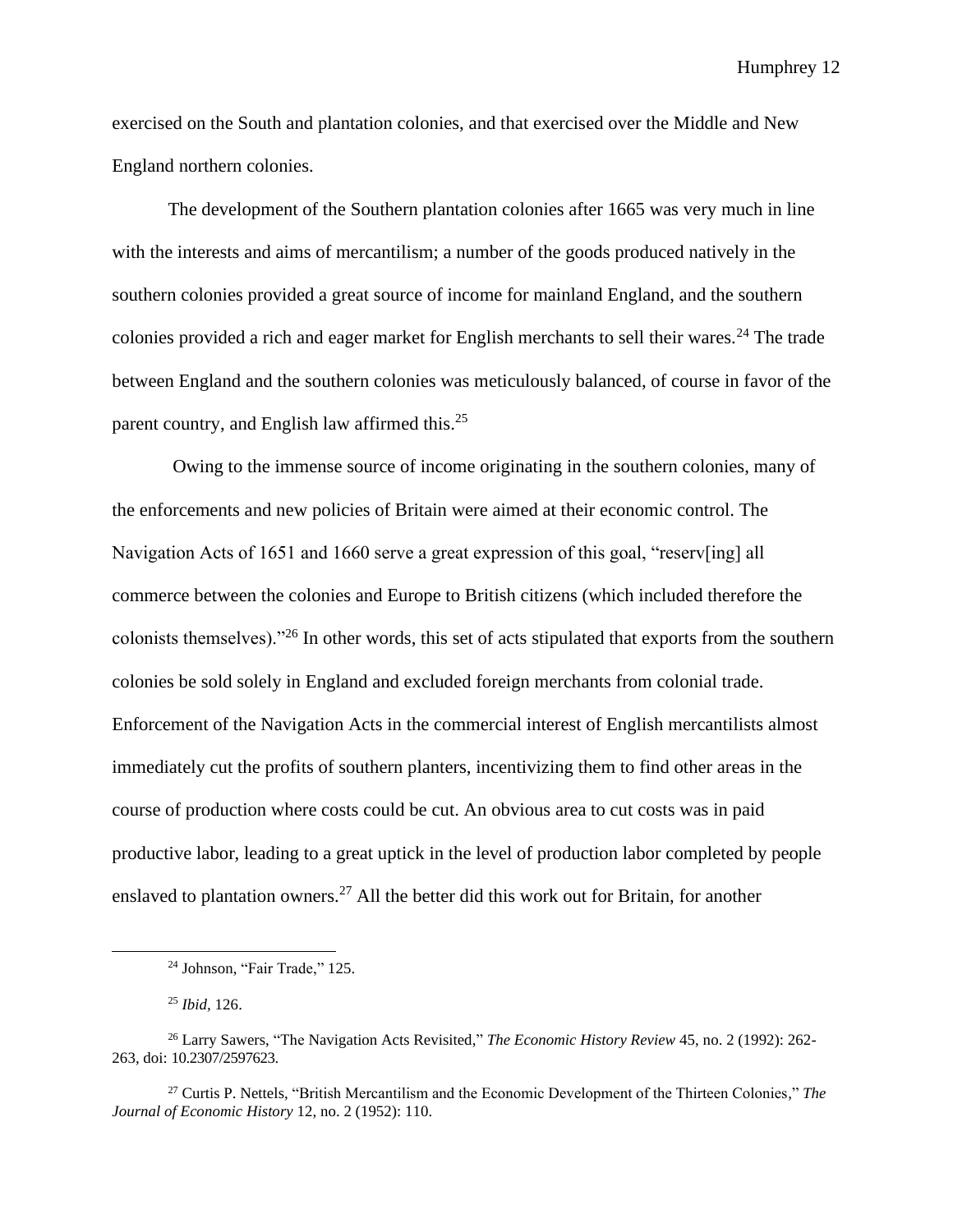mercantilist policy levied upon the colonies was an English monopolization on the import of enslaved Africans.<sup>28</sup>

The focus on slavery as a productive force in mercantilist policy was highly reflective of an integral attitude of mercantilism generally: that prosperity could be extracted from an eternal chain of economic subjection and exploitation. The colonies were a productive force serving for the benefit of the English Empire, and the exploited labor of enslaved Africans became a productive force serving for the benefit of both. Mercantilist policies economically advantaged a significant amount of people within the scope of the English Empire; circulating wealth brought about by mercantilist policies offered a greater chance for previously impoverished populations to benefit from the bolstered national wealth, this much is certain. However, mercantilism necessarily built this wealth and prosperity on the backs and out of the labor of an oppressed and enslaved class of Americans.

So too did the Staple Act of 1663 limit the external market goods available to southern colonies, this time through terms stating that southern planters must purchase the majority of their manufactured goods from English markets.<sup>29</sup> The Staple Act served two great purposes: the first, to provide security to British manufacturers and ensure their continued existence and prosperity, and the second, to discourage domestic manufacturing by the colonists that could potentially come to rival British manufacturing.

In the Middle and New England northern colonies, on the other hand, the native raw production consisted of only staples that the English mainland already had in abundance.<sup>30</sup> In

<sup>28</sup> Nettels. "British Mercantilism," 109.

<sup>29</sup> *Ibid,* 109.

<sup>30</sup> Johnson, "Fair Trade*,*" 126.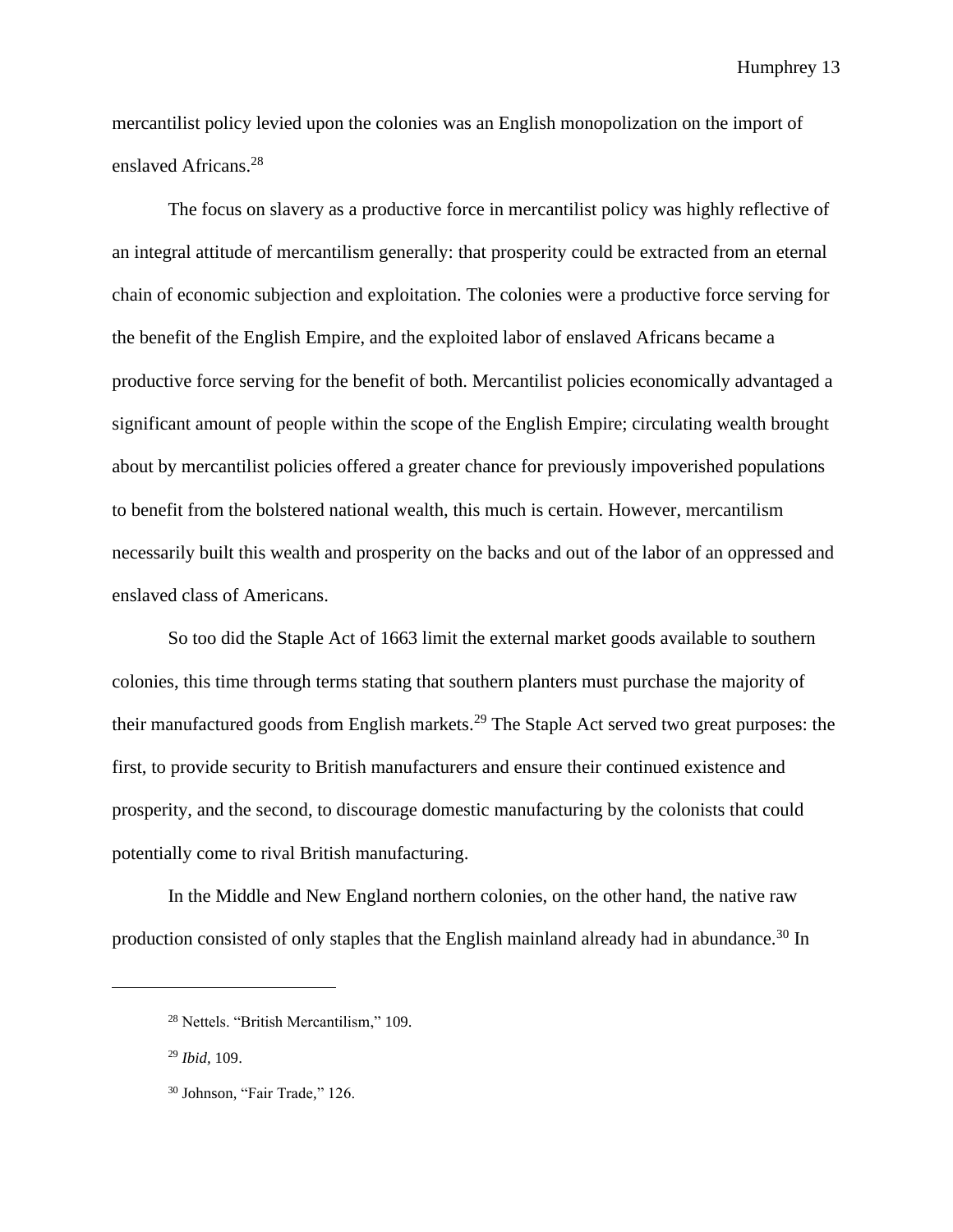contrast with the nature of Southern colonial production, it offered no benefit to the English Crown to circulate an even greater abundance of these northern goods in domestic markets; in fact, to do so could potentially have overwhelmed the domestic markets enough to degrade the profits of English merchants. To take care of the surplus production of the northern colonies, England permitted exportation of these surplus goods to foreign markets.<sup>31</sup>

The English Crown quickly realized the overwhelming privilege that the ability to freely export offered to the northern colonies. The northern colonies had come to trade their goods far and wide; they developed interests and investments in the Wine Islands, Southern Europe, Africa, and the foreign West Indies, amongst other places.<sup>32</sup> This trade connection had the unintended consequence of stacking onto the northern colonies an immense mercantile interest immense enough to develop the trade interests of the northern colonies into being incredibly competitive with the trade interests of England.<sup>33</sup> This configuration proved incredibly unsatisfactory to British mercantilists, who worried that the northern colonies could eventually come to overtake their parent country in terms of competitiveness and ambition in the foreign market.

So too was this situation unsatisfactory to the merchants of the American colonies. During times of war, in which England found itself often during this time, American convoys of colonial-produced goods had no protection on the open water following their trade routes to other markets.<sup>34</sup> The disruption of a destroyed or appropriated convoy of goods not only

<sup>&</sup>lt;sup>31</sup> Nettels, "British Mercantilism," 111.

<sup>32</sup> Johnson, "Fair Trade*,*" 125.

<sup>33</sup> Nettels, "British Mercantilism," 111.

<sup>34</sup> *Ibid,* 111.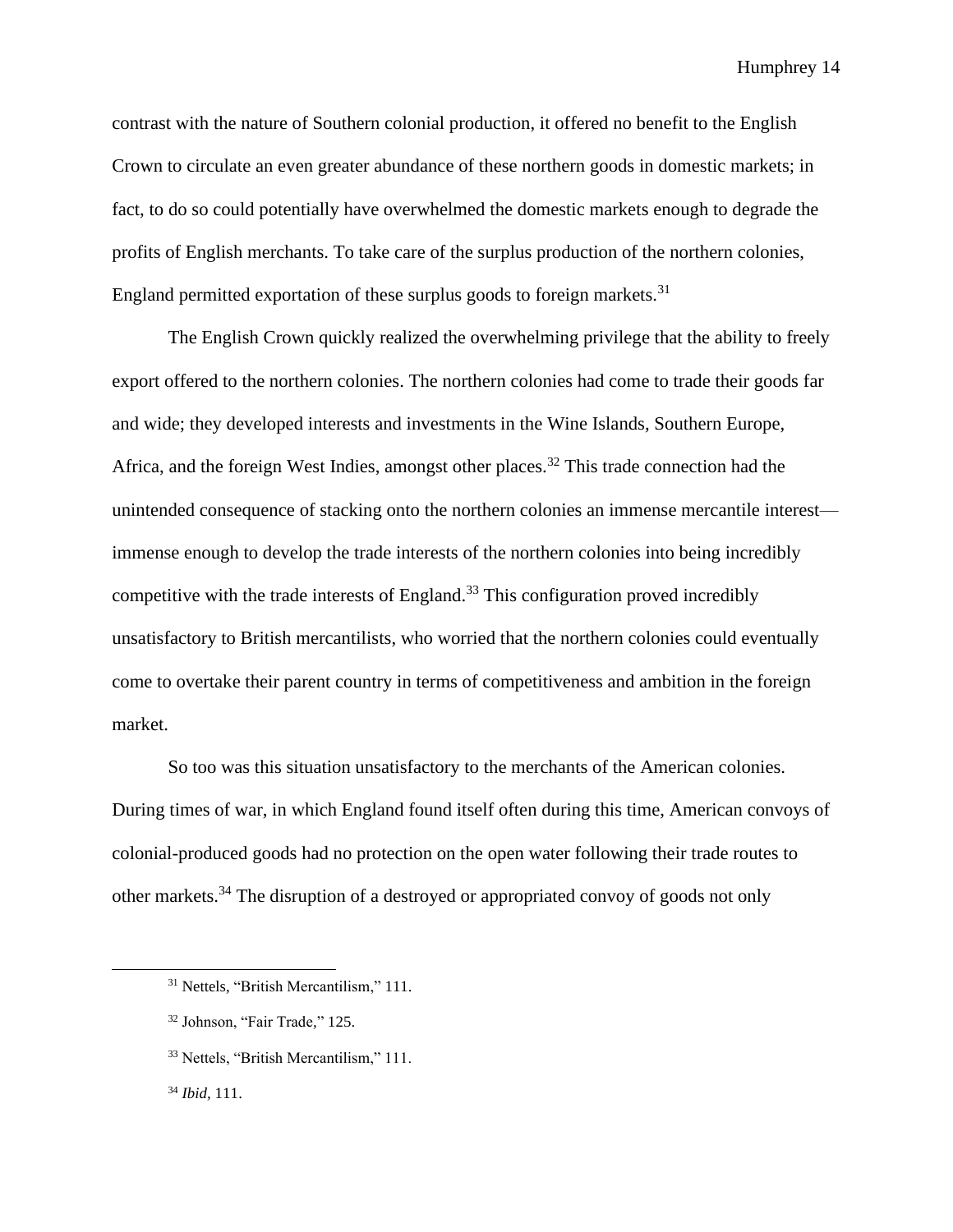disastrously deprived the goods' producers of their foreign profit, but deprived American merchants the ability to travel to English markets with the intention of purchasing English goods to resell in the colonies. The absence of English goods encouraged the American colonists to take matters into their own hands and produce the missing goods on their own. The production ability of the northern colonies in these times terrified English mercantilists, for whom the selfsustainability of the colonists proved a "fatal danger,"<sup>35</sup> completing the circle of dissatisfaction and contributing to what was an unsatisfactory situation for all parties involved.

Regardless, the sharp rise of mercantilism in the public domain during this era represents a justification of private interests setting the agenda of public politics like never before. Mercantilism allowed the private interests of the few merchants to define the public good itself rather than overtake it; perhaps it was the middle ground offered by mercantilism between a sole focus on the public good purported by republicans and a sole focus on private interest that made it so attractive to England during this time period.

American economic interests were, owing to protective and controlling British colonial policies, intrinsically connected to the health of the English economy and dependent on imperial prosperity. Even so, the benefits received by the colonies within the mercantilist framework could not hide from plain sight the "subordinate, dependent status" of the colonies in relation to the parent state.<sup>36</sup> It would be misleading to describe the relationship between the American colonies and England as a wholly parasitic one for the entirety of the colonial period—after all,

<sup>35</sup> Nettels, "British Mercantilism," 112.

<sup>36</sup> Matson and Onuf, "Toward a Republican Empire," 508.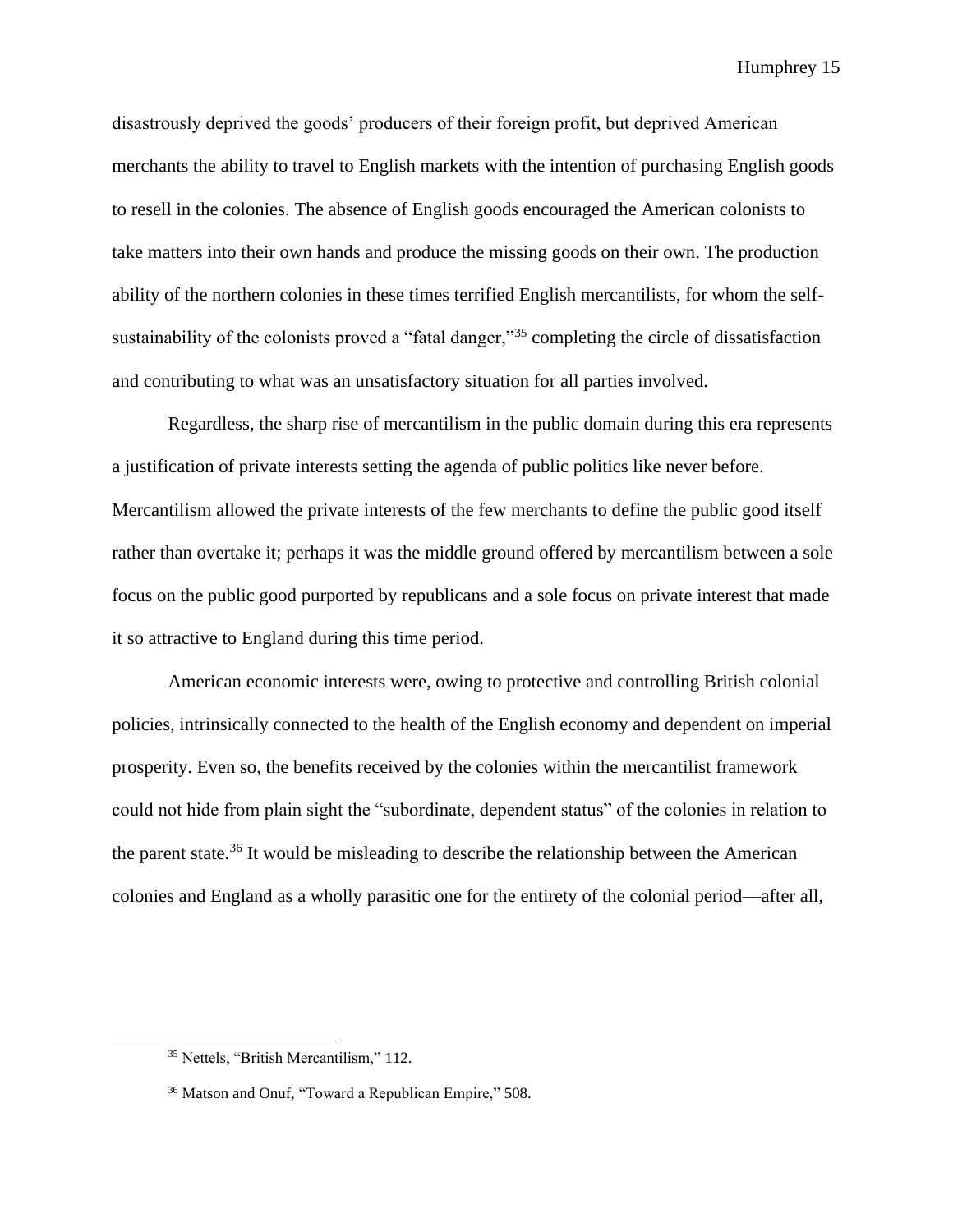many colonial industries did benefit, to some extent, from the exclusive trade policies conferred onto them by English mercantilism.<sup>37</sup>

Of course, the dependent status of the colonies was no mistake—that England could exploit its unique ability to cut foreign imports by supplying the mainland with goods from the controlled colonies and giving English merchants an undepletable supply of customers was a key prop-up for mercantilism's success. England used the colonies in this mercantilist framework to the advantage of the mainland empire at every corner; in exporting from England, they treated the colonies as a foreign nation, and in importing from the colonies, as a domestic region. New industries within the colonies were actively suppressed by England with the intention of supplying the void of goods with English manufacturing in order to add to the national wealth and increase England's power in the international market. As William Wood explained in 1718, the American plantations are a "vast Advantage to us in the *General Ballance* of *Trade*...since *they* work for us, and *their* Treasure centers all *here*."<sup>38</sup>

At this point, American colonists who would later become revolutionary leaders saw everywhere in the history and political thought of the 17th and early 18th century English Empire increasing justifications for private interest in the framework of public politics. As the national wealth grew, so too did the confidence in the association of commercial interests with the public interest. The effect that this would have on colonists became clearer as antimercantilist sentiment grew in the colonies. Though strains of opposition to mercantilism rose and fell throughout this period, mercantilism was generally accepted and remained unchallenged on a grand scale until the postwar period of the 1760s.

<sup>37</sup> Nettels, "British Mercantilism," 111.

<sup>38</sup> William A. Wood, *A Survey of Trade in Four Parts, Together With Considerations on Our Money and Bullion.* (London: J. Walthoe, 1722), 135.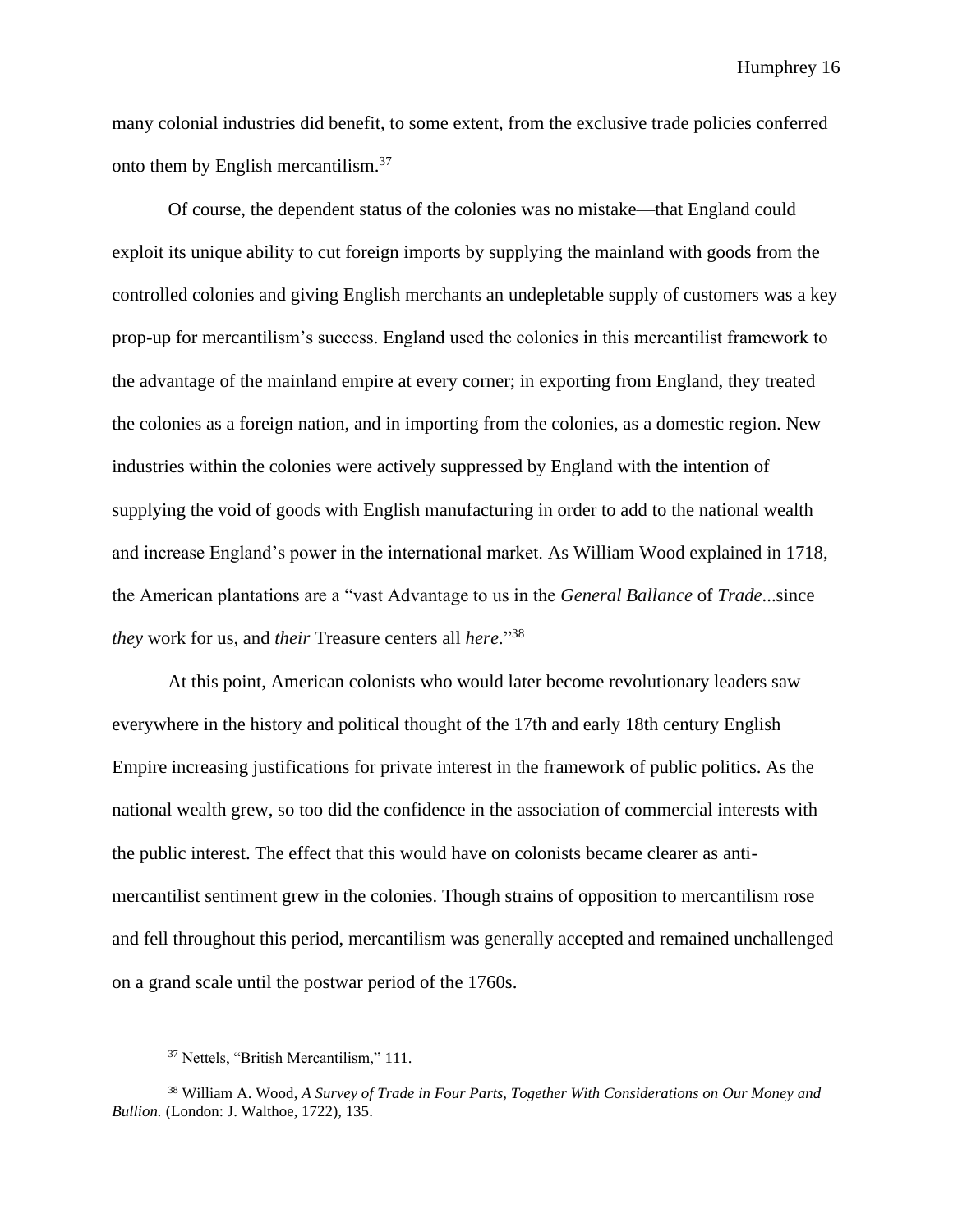# **Chapter 2**

#### *Anti-Mercantilism:* **Locke and Free Trade**

Between 1660 and 1760 when mercantilism was a popularly accepted vein in which to practice English politics, many arguments were yet made against it. Opposition was distributed across many types of political groups who generally did not favor the balance-of-trade theory purported by mercantilism, calling instead for freer allowances of trade.<sup>39</sup> At various times over the century, these oppositionist arguments garnered enough recognition and support to become notably influential. Even so, the period between 1660 and 1760 never saw opposition to mercantilism nor to the construction of commercial interest as a stand-in for public interest gain the amount of support needed to pose a real challenge. $40$ 

However, as mercantilist policies became increasingly burdensome to the American colonies following the 7 Years' War's end in 1763, colonists became much more susceptible to arguments against it. Acts and laws that further restricted and controlled colonial trade were passed in order to help England recover the war debt by turning the colonies into a more profitable asset. To the colonists, however, these restrictive regulations represented violations of their rights to liberty and property by the English government. Through the language of Locke and arguments of free trade, American colonists came to criticize increasingly controlling mercantilist practices in the 18th century.

<sup>39</sup> Jonathan Barth, "Reconstructing Mercantilism: Consensus and Conflict in British Imperial Economy in the Seventeenth Centuries," *The William and Mary Quarterly* 73, no. 2 (2016): 277, doi: [10.5309/willmaryquar.73.2.0257.](https://doi.org/10.5309/willmaryquar.73.2.0257)

<sup>40</sup> *Ibid,* 277.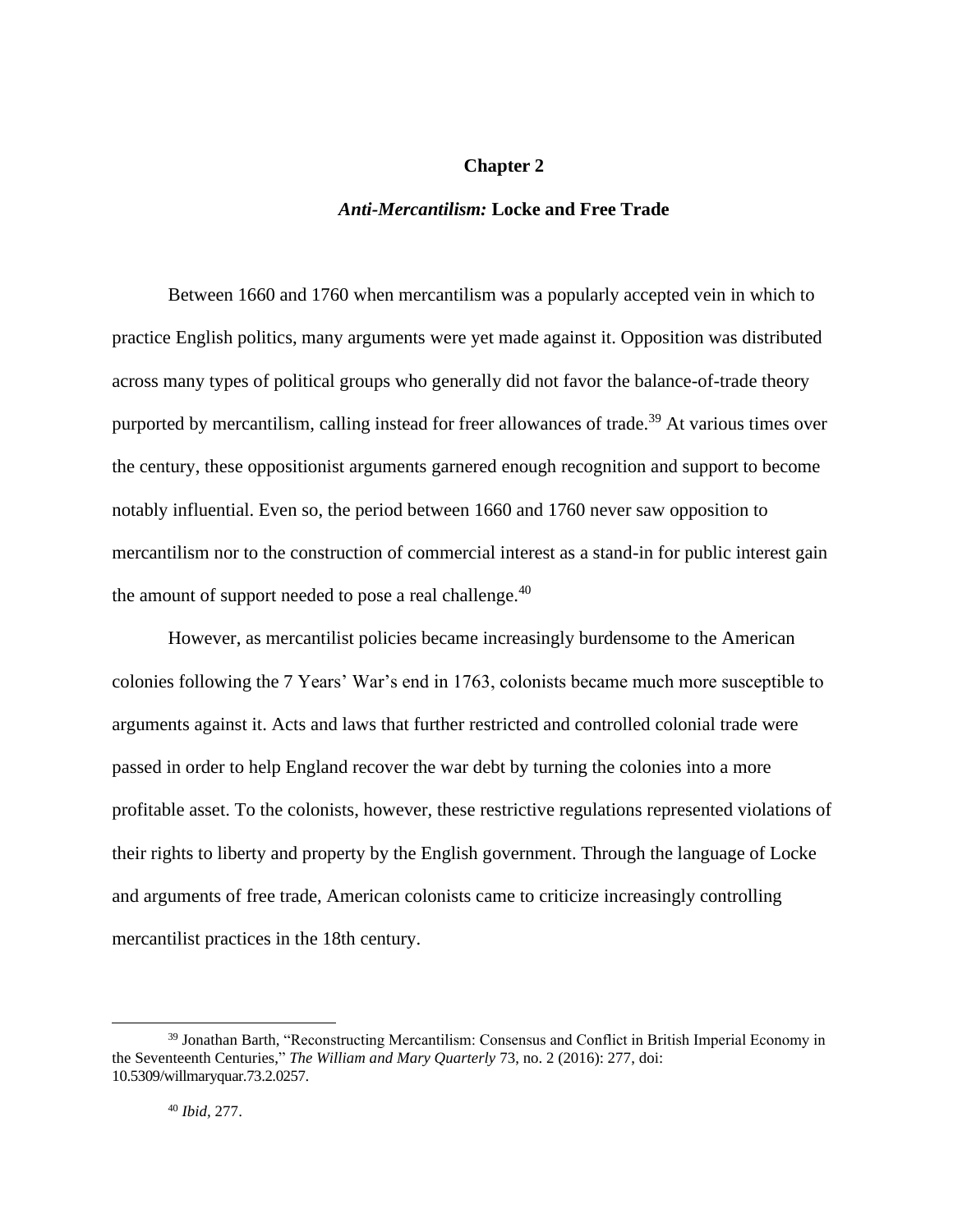John Locke's affinity for liberty and individual rights was doubtlessly popular among colonial thinkers. Though impacted heavily by the entire wealth of Enlightenment rationalist thinking, no other piece of writing presented as centrally to colonists' arguments as Locke's *Second Treatise on Government*. Here, Locke puts forth an exhaustive theory on the origins of political power and the origins of legitimate government that proved incredibly useful to colonial thinkers in criticizing the Crown and the increasingly oppressive practices of mercantilism. The language of rights and freedom and liberty is present everywhere in these political pamphlets; at times, references to Locke are somewhat misleading in the same way that references to the political thought of antiquity were. What follows is an explanation of Locke as those colonists who read him carefully would espouse.

Remarkable about Locke's theory and significant in considering its attractiveness to revolutionary colonists is the fact that, as previously mentioned, Locke derives natural rights from universal principles in the form of God as a higher power rather than from a tangible political or social constitution. In fact, the concept of rights reevaluated through this liberal lens proved very attractive to both the American colonists as extensions of England and to the proper mainland English people themselves. Though the Magna Carta of 1215 explicitly confined the exercise of government to the written law of the land, these practices were understood not as extensions from any universal principle or ultimate Truth, but as provisions provided for and thereafter protected by the letter of the Magna Carta. Locke challenged this for his own purposes in his own time, and the colonists found themselves benefitting from his roadmap of universal law.

Locke claims that it is from natural reason which imbues in us the ability to make use of the world for our best advantage that the right of property ownership, the protection of which is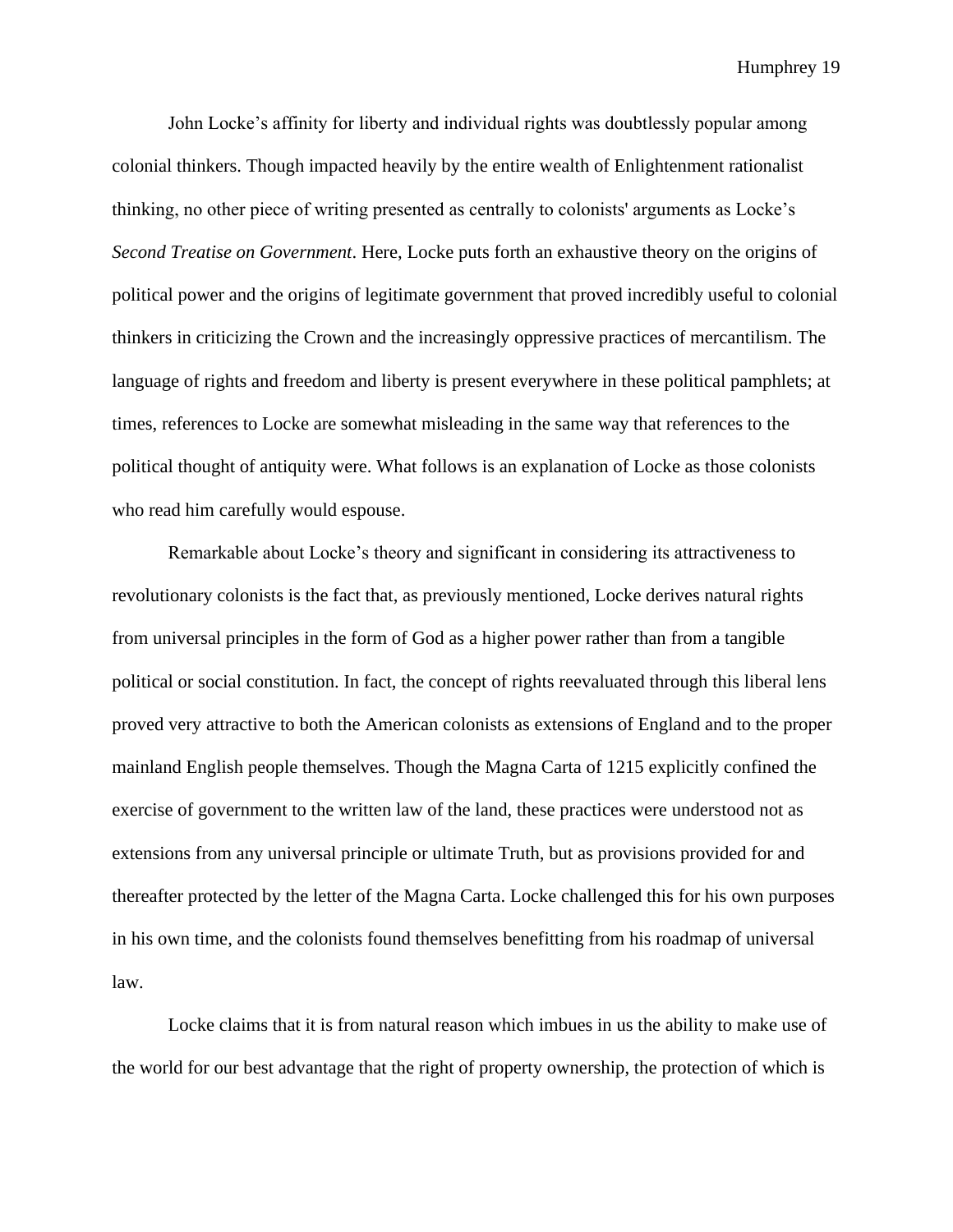one of the chief ends of government, takes root. In the undeveloped State of Nature, natural limitations dictate that individuals may appropriate from the world given to humankind in common only as much as they can use without spoilage.<sup>41</sup> To rectify this limitation placed by nature on the appropriation of property, humankind creates money and sets agreements on monetary exchange.<sup>42</sup> As money symbolically replaces the material goods individuals wish to appropriate from nature, its invention rationalizes the hoarding of materials and gives rise to vast inequalities of property ownership; because he has already asserted such ownership to be a natural right, Locke's theory justifies excessive accumulation. In this stage, property relations become more confusing, and the defensive concern with self-interest makes it difficult to rationally determine when and how individuals have infringed upon each other's natural rights. This confusion, paired with the desire of property-holders to protect their natural right to property in the face of growing inequality, leads to the development of and entrance into a civil society.

Reflections of this Lockean State of Nature are overwhelmingly present in the pamphlets and political writings of colonial thinkers, even utilized by Thomas Paine in *Common Sense* to found his more controversial ideas on the nature of government. Regarding the State of Nature, Paine claims that individuals united in a State of Nature very reminiscent of Locke's conception will be most concerned with organizing a civil society and that "a thousand motives will excite them thereto," a primary excitement being that "the strength of one man is so unequal to his

<sup>41</sup> John Locke, *Two Treatises of Governmen*t, prepared by Rod Hay, (London: McMaster University Archive of the History of Economic Thought, 1823), 117.

<sup>42</sup> *Ibid,* 120.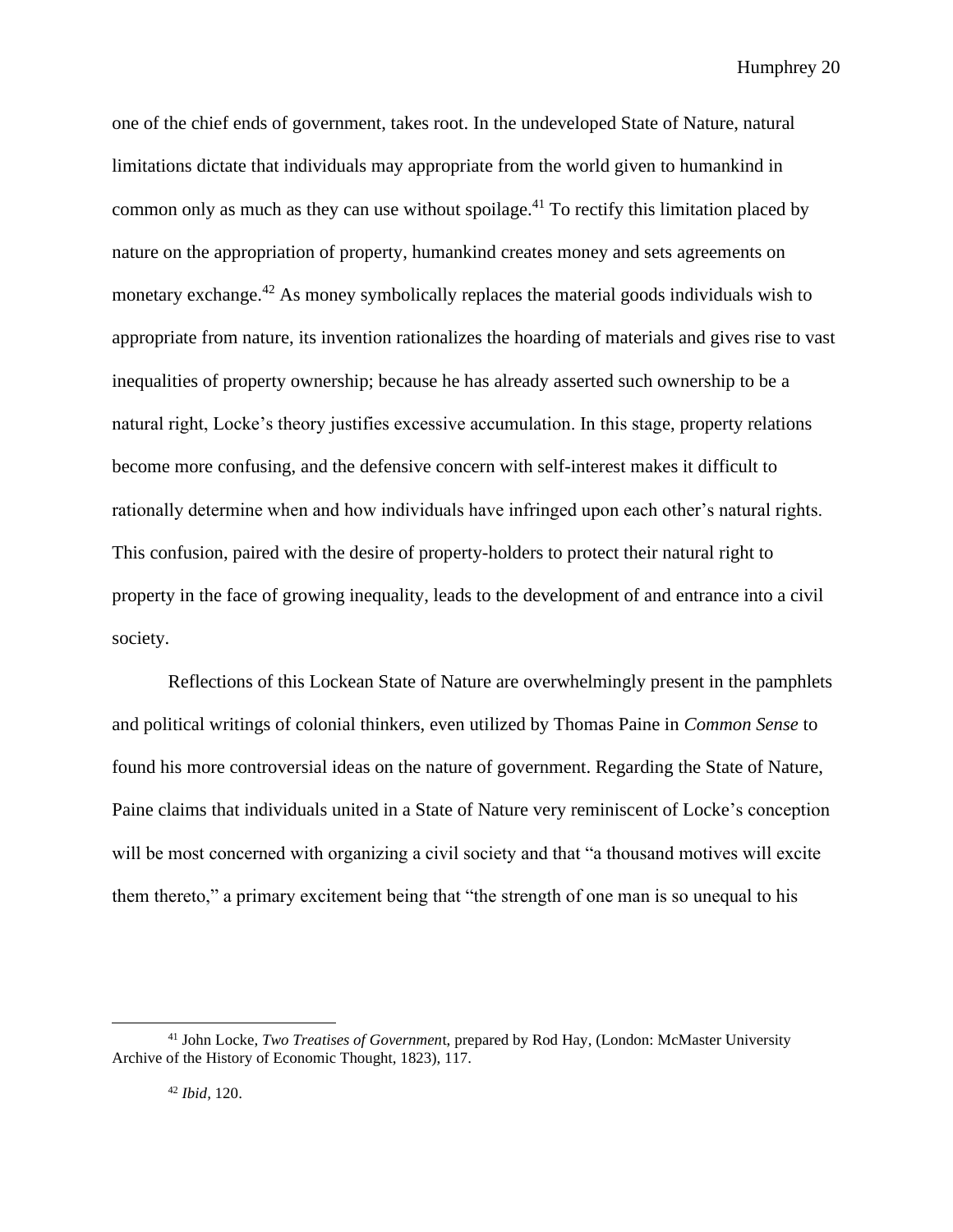wants, and his mind so unfitted for perpetual solitude, that he is soon obliged to seek assistance and relief of another, who in his turn requires the same."<sup>43</sup>

Revolutionary as well is Locke's theory of how such a civil society comes to form in the first place. He posits that the people, so interested in the protection of their property, combine their individual powers to vest them in a commonwealth (the English translation of the Latin *respublica*, or republic, as noted by author M.N.S. Sellers).<sup>44</sup> The commonwealth itself is born of the consent of the people, all unifying their individual shares of political power to serve the best interests of all, and the protection of the natural rights to life, liberty, and property is the chief end of this commonwealth.

Key among the consequences of Locke's theories is a fundamental redefinition of the relationship between the King or sovereign and their subjects. Whereas previous theories of government placed the people in a state of divine subjection to the authority of the king, Locke emphasized that the power of any legitimate government first originated as the power of the people, unified and transferred to a governing body in common when the people choose to form a political society. Should the government put itself into a "State of War" with the people by transgressing their natural rights, this power is therefore forfeit, and the people are therefore free from the bonds they put themselves into in the compact out of the State of Nature, and the power they vested in the government returns to their hands.<sup>45</sup>

This aspect of Locke's theory is perhaps among the most relevant and influential when dealing with the organization of the American revolution. Locke's theory empowered the

<sup>43</sup> Thomas Paine, *The Writings of Thomas Paine*, prepared by Moncure Daniel Conway (New York and London: G. P. Putnam's Sons, 1894), 70.

<sup>44</sup> M. N. S. Sellers, *Republican Legal Theory: The History, Constitution and Purposes of Law in a Free State*. (Basingstoke, Hampshire: Palgrave Macmillan, 2003), 17.

<sup>45</sup> Locke, *Two Treatises,* 202.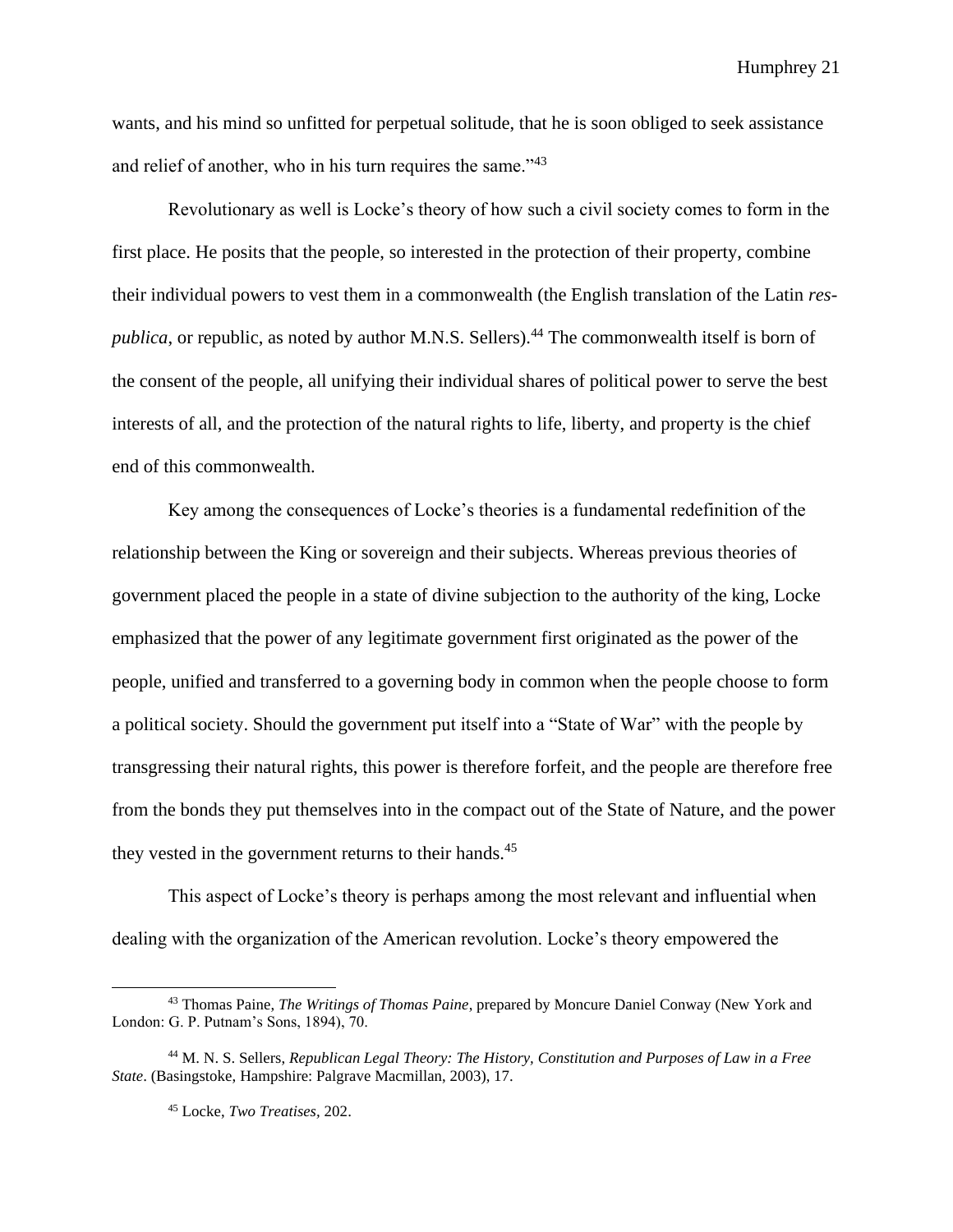common people against the British Crown and legitimized their claims to reparation. Not only did this give the people ammunition to fight for their rights within the context of English law and as subjects to the British empire, but also legitimized their struggle as human beings who maintain a claim to natural rights by definition. Locke's theory outlines the right of the people to rebel against their government should they find in its practices a breach of their natural rights, around which Locke's theory supposes government is organized in the first place.

Worth pointing out from Locke's theory on the relationship between the people and their commonwealth is the immense power he relegates to the consent of the people; that no governance should be exercised over the people without their consent proved incredibly important for American colonial thinkers both in arguing for their right under English law to be governed by the same laws that applied to Englishpeople of the mainland and in arguing against arbitrary governance over them should the English no longer consider the colonies a part of the empire proper. Ebenezer Baldwin, in a pamphlet meant to provide information about the concerns of many American colonists regarding the intentions of the English government and the danger they perceived their liberty to be in, argues very much in the vein of Locke that the compact of civil government is undertaken with one intention being the advancement of protection for individuals' property. However, he says, the English Crown transgresses this protection of property in addition to the law of the English Constitution when they entrust in the King the power to levy taxes on the colonies.<sup>46</sup>

Locke's conception of natural rights offered, in theory at least, an additional avenue for colonists to criticize British imposition in the colonies by way of anti-slavery sentiment. Locke posits, of course, that individuals retain a special group of inalienable rights whose violation,

<sup>46</sup> Gordon S. Wood, *The American Revolution: Writings From the Pamphlet Debat*e, Vol. II, 2 vols. (New York, NY: The Library of America, 2015), 324.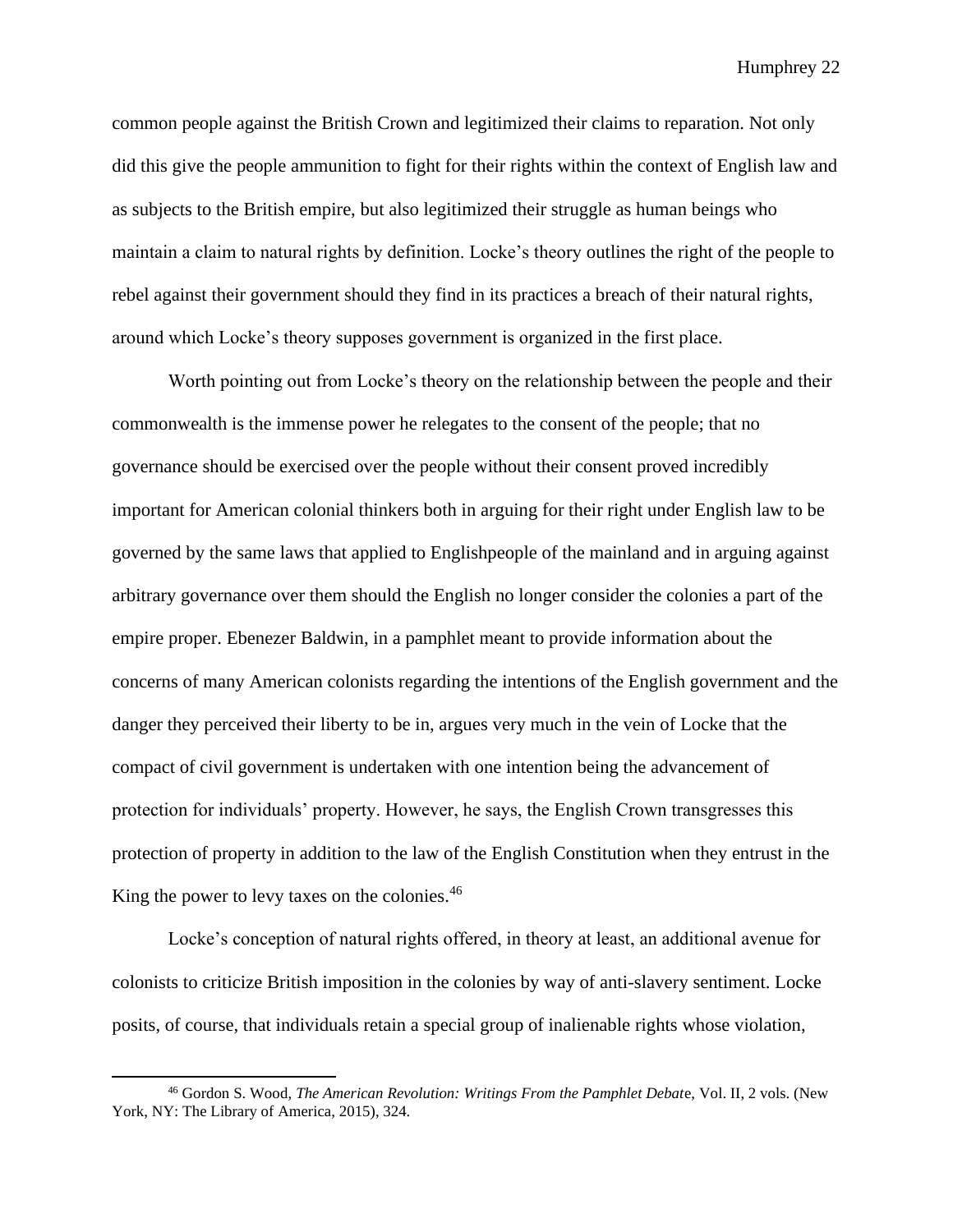both in the State of Nature and in civil society, brings about major consequences for the violator. Slavery is a fundamental violation of the natural right to liberty, or freedom from the dominion of any other person's will.

Though interpersonal controversies implicate Locke in a litany of dealings with regard to his profiting off of slave-trading companies,  $47$  it proves safe to assume that the majority of colonists likely did not look far enough into the details of John Locke as an individual man to know or understand these controversies that we as contemporary scholars have the luxury of considering in depth. They preferred instead to regard Locke as the author of the roadmap they identified in *Second Treatise* and a major contributor toward the Enlightenment Rationalist thinking they were so fond of.

Arguments in favor of slavery were the same arguments put into action in favor of absolute monarchy; in this context, pro-slavery advocates claimed to identify in enslaved Africans unique traits that they believed could somehow justify their subjection to the wills of individual people. Montesquieu, for example, put forth the claim that Anglo-American chattel slavery was uniquely justified owing to a litany of qualities unique to African people.<sup>48</sup> Of course, Montesquieu's justifications stem from deeply racist beliefs and attitudes, but would not have to originate in such an explicitly bigoted place to be at odds with Locke's natural rights theory; to follow through on the claim that an individual may for whatever reason be the subject of another's tyranny would be to violate their natural rights and would serve as an affront to God,

<sup>&</sup>lt;sup>47</sup> For more information on this controversy, see: William Uzgalis, "John Locke, Racism, Slavery, and Indian Lands," *The Oxford Handbook of Philosophy and Race* (2017); Holly Brewer, "Slavery, Sovereignty, and 'Inheritable Blood': Reconsidering John Locke and the Origins of American Slavery," *The American Historical Review* 122, no. 4 (2017): 1038-1078.

<sup>48</sup>Charles-Louis de Secondat, baron de La Brède et de Montesquieu, *Complete Works of M. de Montesquieu*, (London: T. Evans and W. Davis, 1777): 270-271.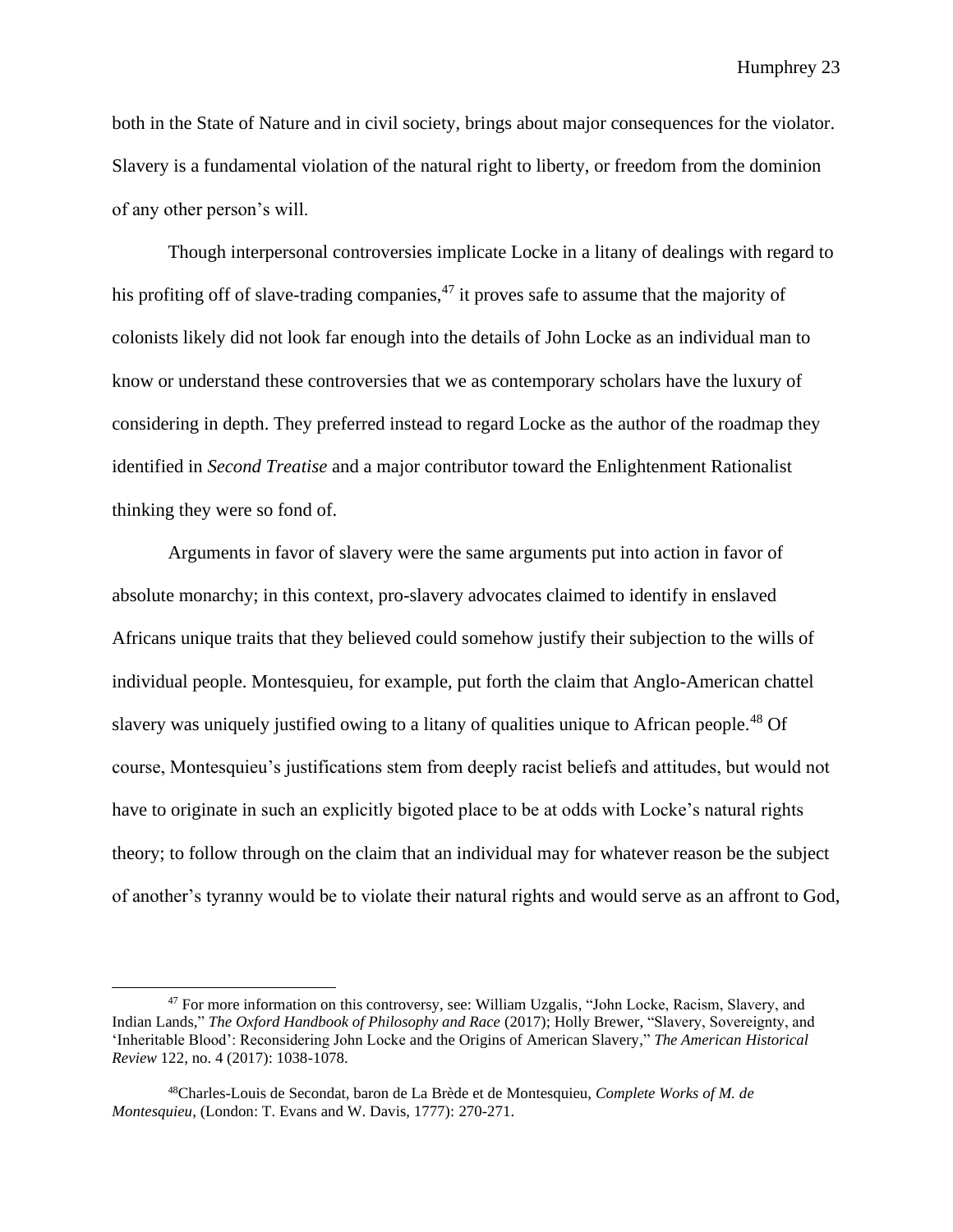whether the end of that violation was the absolute tyranny of the sovereign or the absolute tyranny of the individual.

Decades of mercantilist colonial policies and the English monopoly on colonial slavery relegated the colonies to a state of economic dependence on slavery. Mercantilism and the institution of slavery were indivorcible from each other as the latter had proven itself an extensive source of free income for the former. As free American colonists came over time to feel the weight of oppressive mercantilist policies, the rhetoric of slavery was appropriated to describe the relationship between the English Empire and the American colonies.<sup>49</sup> Colonial thinkers did see themselves as victims of restricted liberty and freedom, the consequence of the mercantilist tendency to follow through on any venture with the chance of turning a penny in favor of the national wealth. Instead of recognizing the hypocrisy of this comparison and popularly rallying behind the expulsion of slavery from the colonies, however, colonial leaders took advantage of widespread fear of British tyranny to convince the public that the English were enlisting both enslaved Africans and Native Americans in the effort to subdue the colonies.<sup>50</sup> A significant contemporary movement in the study of the American Revolution points toward the central role of racial prejudice and the construction of the white identity in culminating support for the American Revolution, particularly in the use of the imagery of slaves and Natives as British-allied "boogeymen."

Locke's theories on the origin and legitimate extent of government would prove incredibly useful as English mercantilist policies regarding the colonies intensified. Colonists

<sup>49</sup> David Waldstreicher, *Slavery's Constitution: From Revolution to Ratification*, (New York: Hill and Wang, 2010), 31-34.

<sup>&</sup>lt;sup>50</sup> Robert G. Parkinson, "Chapter 3: Merciless Savages, Domestic Insurrectionists, and Foreign Mercenaries," *The Common Cause,* (Chapel Hill: University of North Carolina Press), especially 229-231.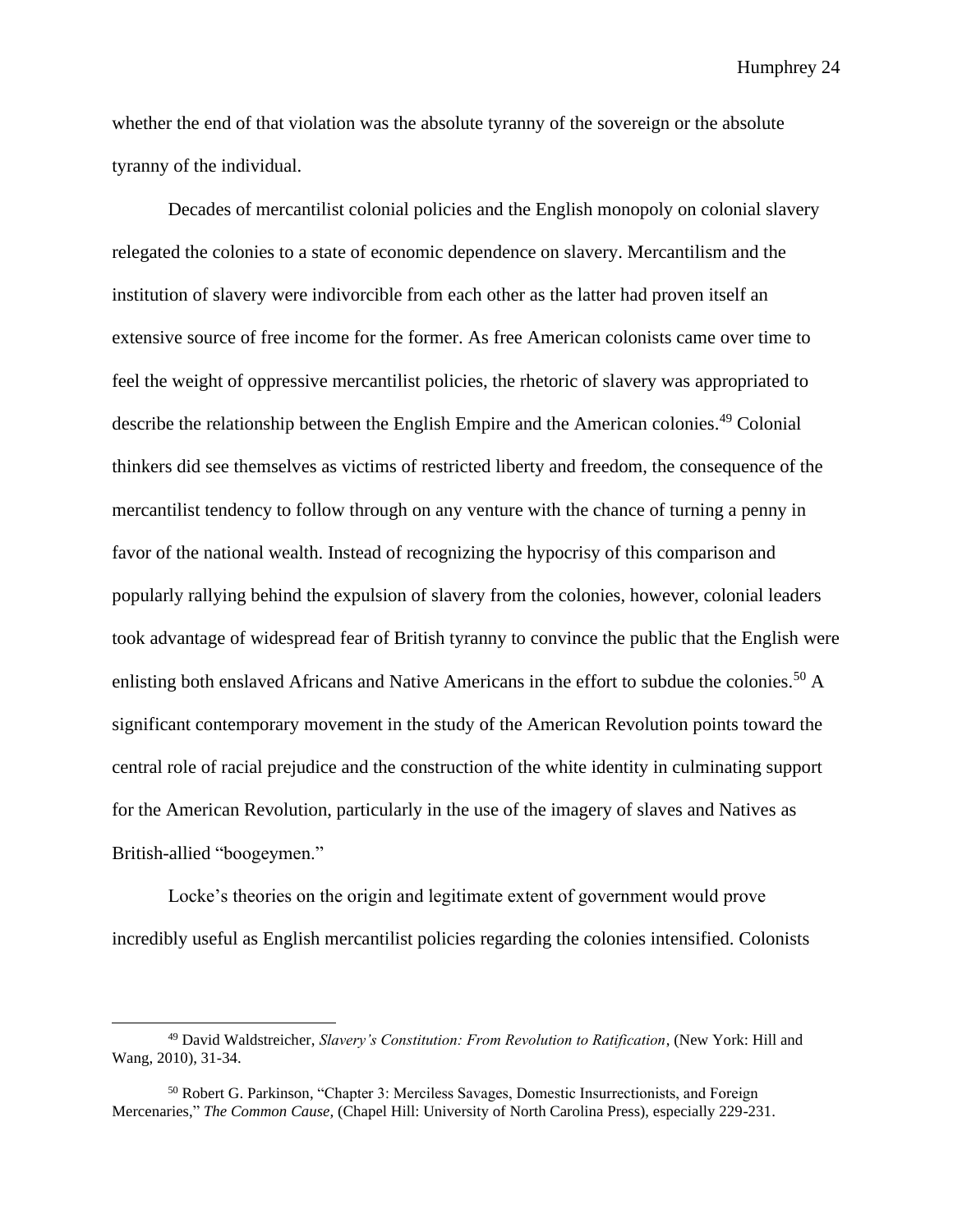came through the late colonial period to understand more sharply the flaws in the association of commercial interests with the public interest and the centralization of the narrow interests of the merchant class in setting the agenda for what would constitute the common good. Even as it was clear throughout the period that the American colonies were subordinate to England, it was not of dire concern until much later in the colonial period that England-centric mercantilist policies were effectively slowing the economic development of the colonies and serving reflections of a flawed relationship between the King and his subjects. The English monopoly on the Southern plantation colonies prevented planters from engaging in a competitive market and denied them the opportunity to appropriate their manufactured goods from cheaper foreign markets.<sup>51</sup> The result was a steep curbing of the development of domestic American manufacturing, and an indictment of the practices of the English government that would define the era.

The colonial economies grew steadily into the regulations passed by Parliament to limit them, but encountered a deep tension at the critical point where regulation effectively served as the only barrier to further growth. It had been made clear early on in the colonial period that American goods could compete in foreign markets—abundantly so, if England's strict regulatory reaction to their successes were to serve as any indicator. If England would set trade free and do away with the self-serving regulations regarding America, colonial markets could reach their full maturity and provide benefits to America that were as yet being pooled into the English national wealth. Yet, if England was to set trade free, the colonies could come quickly to overtake England in the foreign market and challenge its mother country's foreign trade power. Thus, a combination of the industrial maturation of the colonies and the growing clashes between the

<sup>51</sup> Nettels, "British Mercantilism," 109.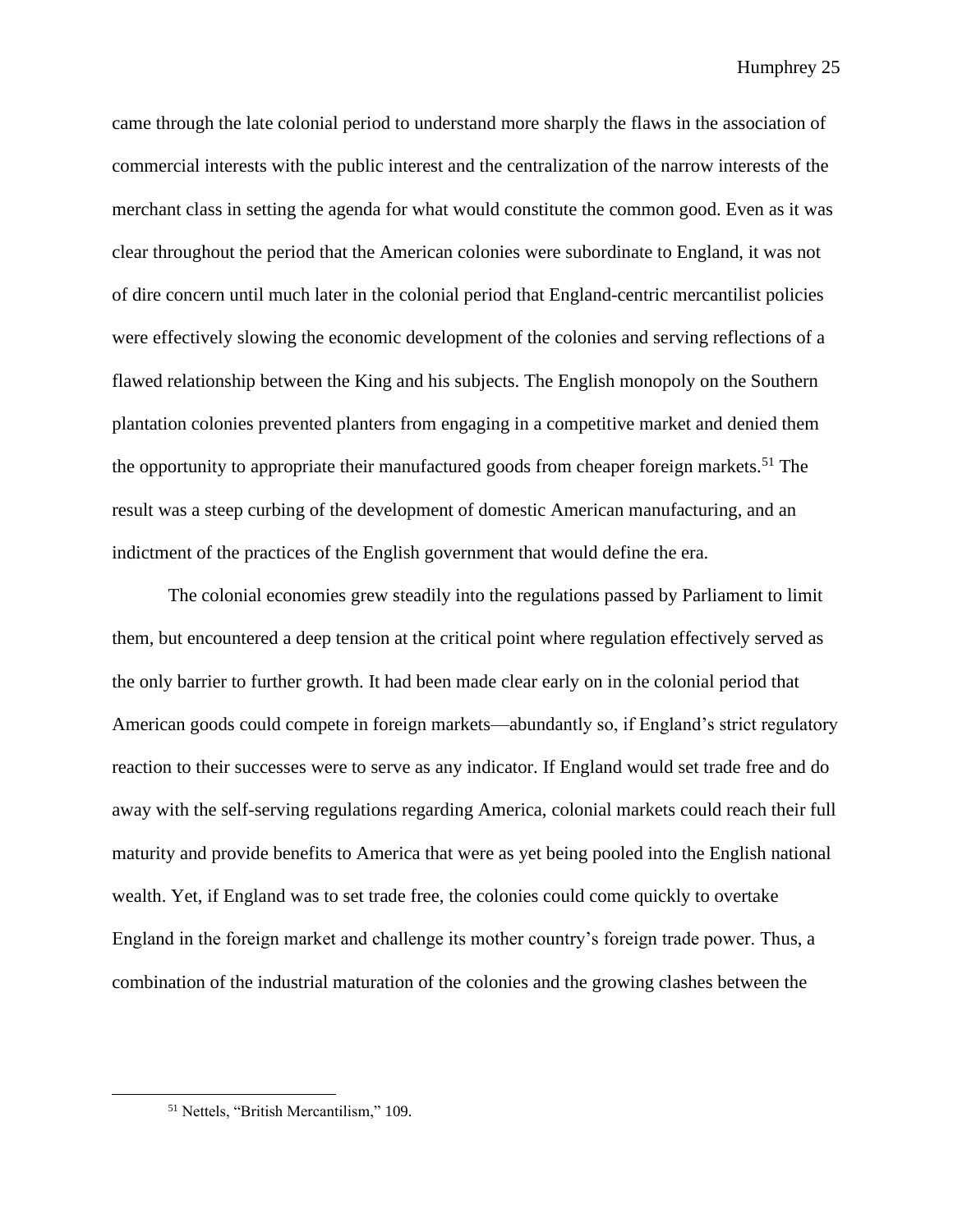best interest of colonial markets and English desires gave new enthusiasm and credibility to the arguments of free trade.

The period following the end of the 7 Years' War and preceding the beginning of the revolutionary war effort saw a post-war economic depression that further underlined the American need to control its own trade as well as a worsening of the conditions posed to colonists by mercantilist policies. The Molasses Act, meant to curb American consumption of French sugar island products in favor of British sugar island products, was amended by the Sugar Act, an act which lowered the 6 pence-per-gallon tariff to a 3 pence-per-gallon fee.<sup>52</sup> This act famously appeared to American colonists to be a tax levied with the intention of English profit, and the English justifications for it support this conclusion. Gordon S. Wood, for example, explains in his introduction of Thomas Whately's pamphlet The Regulations Made Lately With Respect to the Colonies Considered that the 6-pence tariff imposed by the Molasses Act encouraged privateering and smuggling and deprived Britain of both money gained by the paying of that tariff and income gained by colonists purchasing British products instead.<sup>53</sup> To turn the tariff into something resembling a tax would divert profit back to England instead of to her rivals in the foreign marketplace.

Wood was precisely right about the consequences of the Molasses Act, yet American colonists would widely disagree with the solution that Whately attempts to justify in this pamphlet. Having only a virtual representation in Parliament, they believed that the lowering of this fee to compete with smuggling bribes and divert income to England rather than to foreign marketplaces too closely resembled a tax, for which the colonists legendarily had no

<sup>52</sup> Allen S. Johnson, "The Passage of the Sugar Act," *The William and Mary Quarterly* 16, no. 4 (1959): 511.

<sup>53</sup> Wood. *Pamphlet Debate* Vol. I, 157.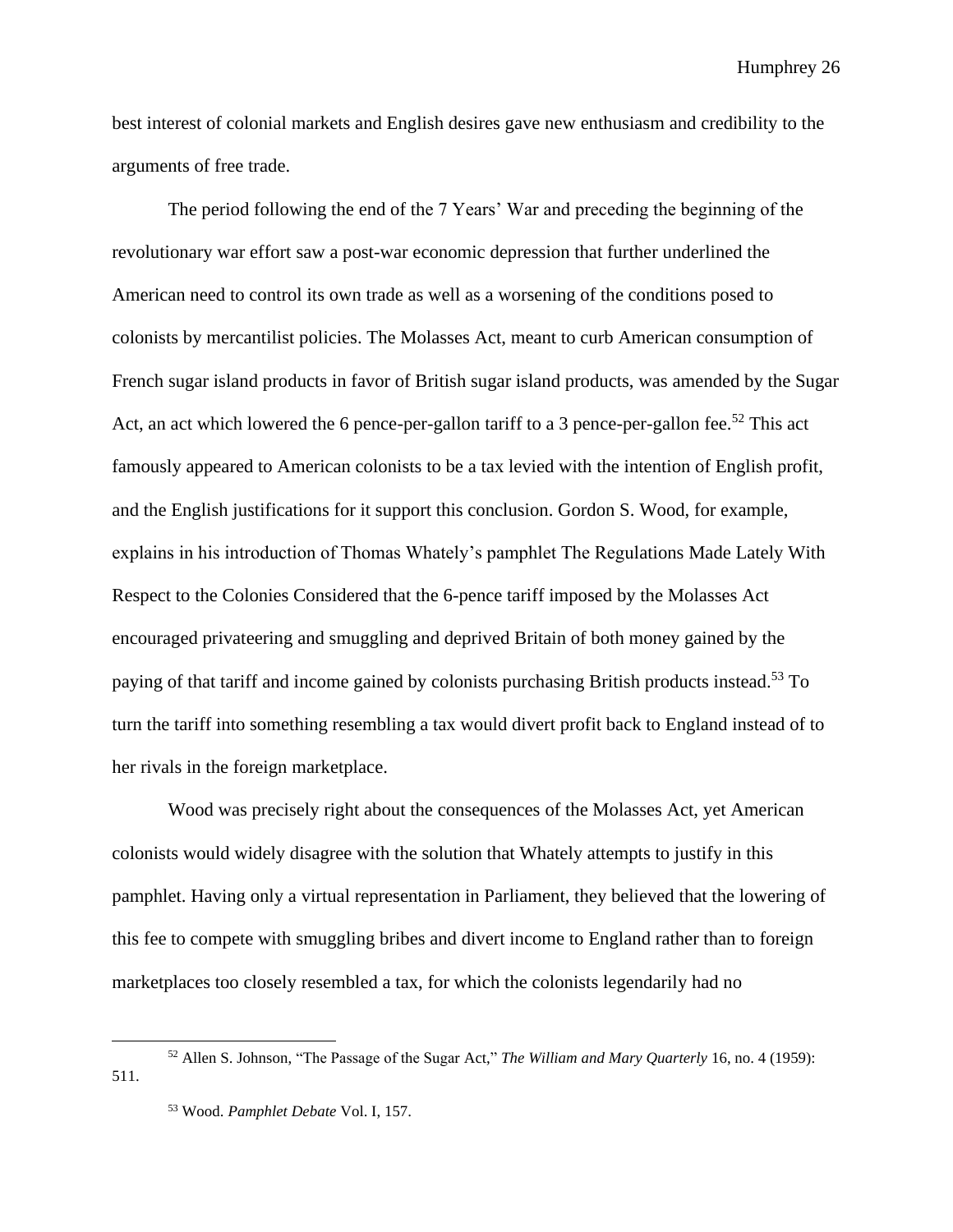representation to oppose. Thus ensued a grand fight over whether Americans were citizens or subjects of the English Crown, what rights the British governance had over them in either case, and what rights the American colonists had against England.

The fight over the Sugar Act of 1764 represents a much larger movement of the post-war period in tune with the economic depression coming on the heels of the 7 Years' War's end.<sup>54</sup> As generations of mercantilist politicians serving in Parliament and a grand focus in England on mercantilist policies had generated a deeply entrenched dependence of colonial prosperity and general wellbeing on the status of the English economy, the economic depression following England's closing of the war was experienced on both sides of the Atlantic. Already dire economic conditions paired with new policies highly reminiscent of taxation worsened American tensions with English governance and pushed Americans further away from mercantilism.

The period after the close of the 7 Years' War and preceding the beginning of the revolution saw a major uptick in criticisms of both merchants and mercantilist policies. The anonymous writer "Cato," one of the most influential writers on the colonial plight against Britain, stated in a 1765 pamphlet in no uncertain terms that merchants are, by definition, incapable of contributing to genuine questions and concerns having to do with trade and the development of commercial manufacturing in the colonies. This is because, as "Cato" says, merchants are "so engrossed by the Gain or Loss of their own particular Branches, that it is impossible for them to perceive the Hurt or Benefit of the whole Body."<sup>55</sup> A centralization of the merchant interest to "Cato" and his ideological proponents did not equate to a centralization of

<sup>54</sup> Willard L. Thorp, "Postwar Depressions," *The American Economic Review* 30, no. 5 (1941): 352.

<sup>55</sup> Wood, *Pamphlet Debate* Vol. I. 36.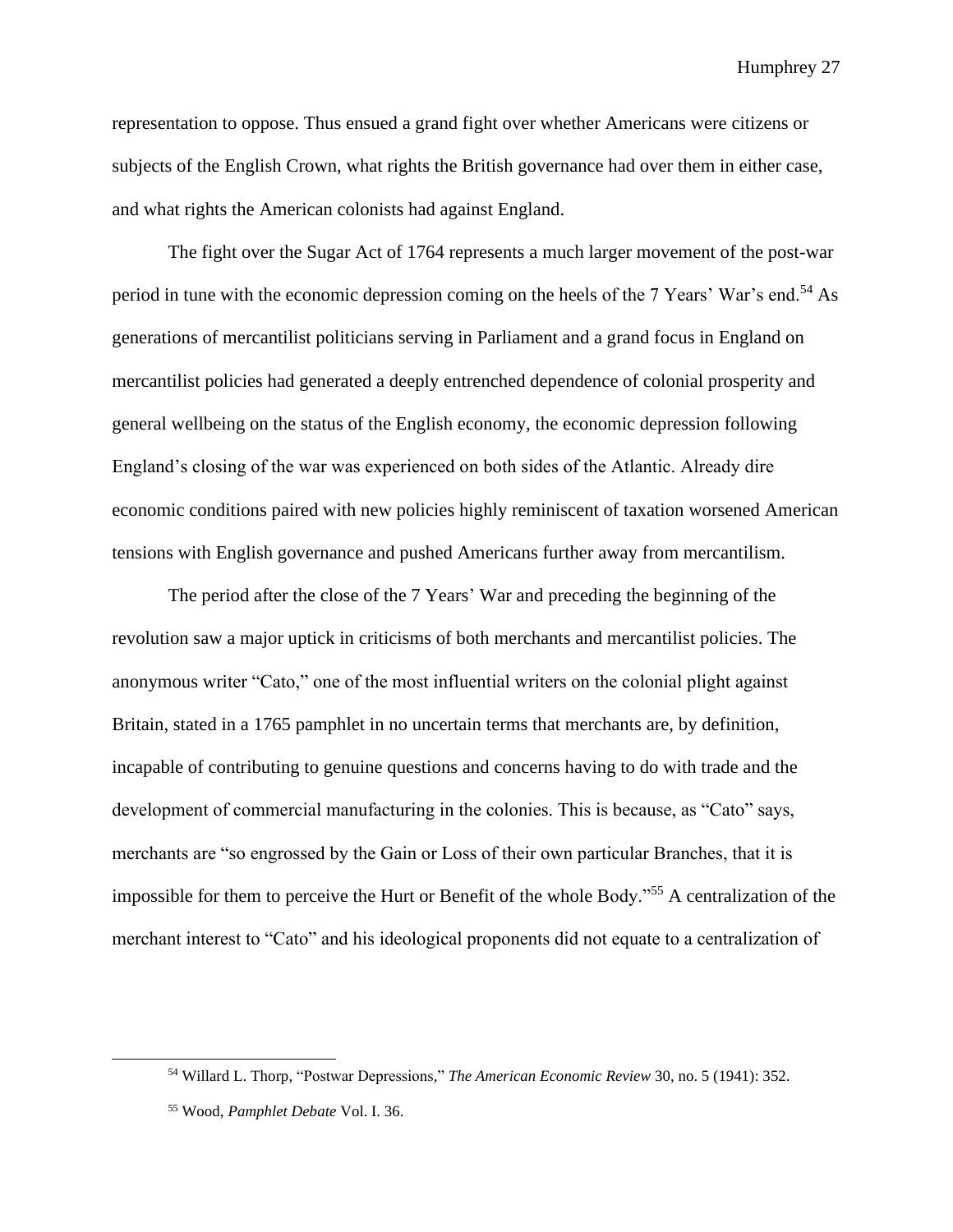the public interest; instead, "Cato" argues, they are not only separate entities in themselves, but the public interest is in fact damaged by the commercial interest.

One side-effect of the success of mercantilism in encouraging moderate consumption was the new exposure American colonists gained to items previously considered luxuries, and the growing dependence on them fostered by thwarting English trade restrictions. Products like spice, for which the colonists' consumption was criticized in England, became a necessity.<sup>56</sup> The exposure of colonists to foreign goods through England gave them a taste for the possibilities in a world of circulating commodities forever beyond reach owing to the regulations and rules posed by paternalistic trade restriction; it was of course only natural that colonists would eventually call for the relaxation of such regulations. Colonists were eager to realize in practice Locke's justifications of the accumulation of property and wealth, and American manufacturing and production had proven their potential to be a prosperous source of national wealth.

Contributing as well to the mounting popularity of anti-mercantilist ideology was the inability of colonists, after a certain amount of time with mounting trade restrictions, to pay for English imports via legal means. At every corner, English mercantilist policies restricted the profits of American industries. In the north, trade patterns with the French Caribbean island markets had been officially halted since the steep tariffs imposed on foreign sugar, rum, and molasses by the Molasses Act of 1733, which effectively forced colonists to pay between 25%- 30% more for British products.<sup>57</sup> Prior to the Molasses Act, American colonists sold their surplus staples in the French sugar island markets in exchange for purchasing molasses.<sup>58</sup> It was the

<sup>56</sup> Matson and Onuf, "Toward a Republican Empire," 510.

<sup>57</sup> Johnson, "Fair Trade*,*" 126-127.

<sup>58</sup> *Ibid,* 127.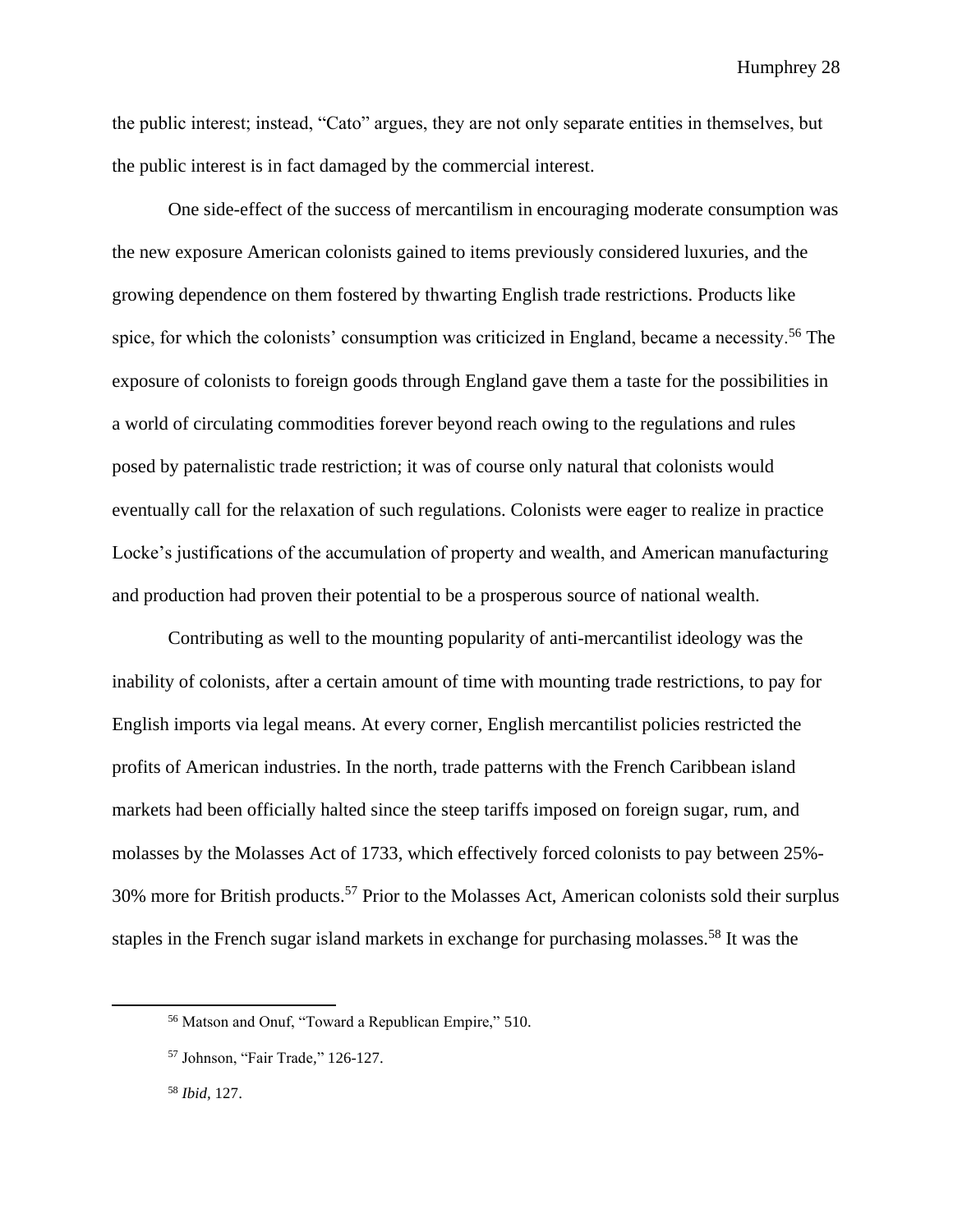profit from these sales that had provided the northern colonies with the needed financial resources to buy finished English products that British mercantilism expected them to buy; the inability of colonists to pay England steep tariffs for importing from the French sugar islands disrupted the clear-cut exchange pattern that had already been forged.

The response to this transparently prohibitory tariff was to relocate the pattern of trade to the outside of English law. Colonists resorted to smuggling in order to provide themselves with the needed profits for their surpluses as well as to access products of the sugar islands at a cost much lower than the British islands could provide.<sup>59</sup> It was most often the case that smugglers' bribe fees were astronomically lower than the tariff fees imposed by the English—according to Whately, these bribes could at times cost as little as 3 half-pence per gallon, far more attractive than the English 6 pence tariff.<sup>60</sup>

Smugglers, though they had existed for virtually the entire history of trade regulation, became a crutch in this specific time period, and were an obvious population of free trade supporters. Providing the only affordable option for colonists to access foreign goods, smugglers held a deep private interest in free trade policy that would legalize their trade ventures, legitimizing their occupation and enriching them. It was firmly in their interest to sell the idea of free trade to the American colonists, who were increasingly expressing disdain at mounting mercantilist policies. "Cato" reflected many of their sentiments when he stated that "an exclusive Trade preserved by Force against the Inclination of the People concerned, cannot be carried very far, and cannot continue very long."<sup>61</sup> Already susceptible to anti-mercantilist thought, American

<sup>59</sup> Johnson, "Fair Trade," 127.

<sup>60</sup>Wood, *Pamphlet Debate* Vol. I, 202.

<sup>61</sup> *Ibid,* 31.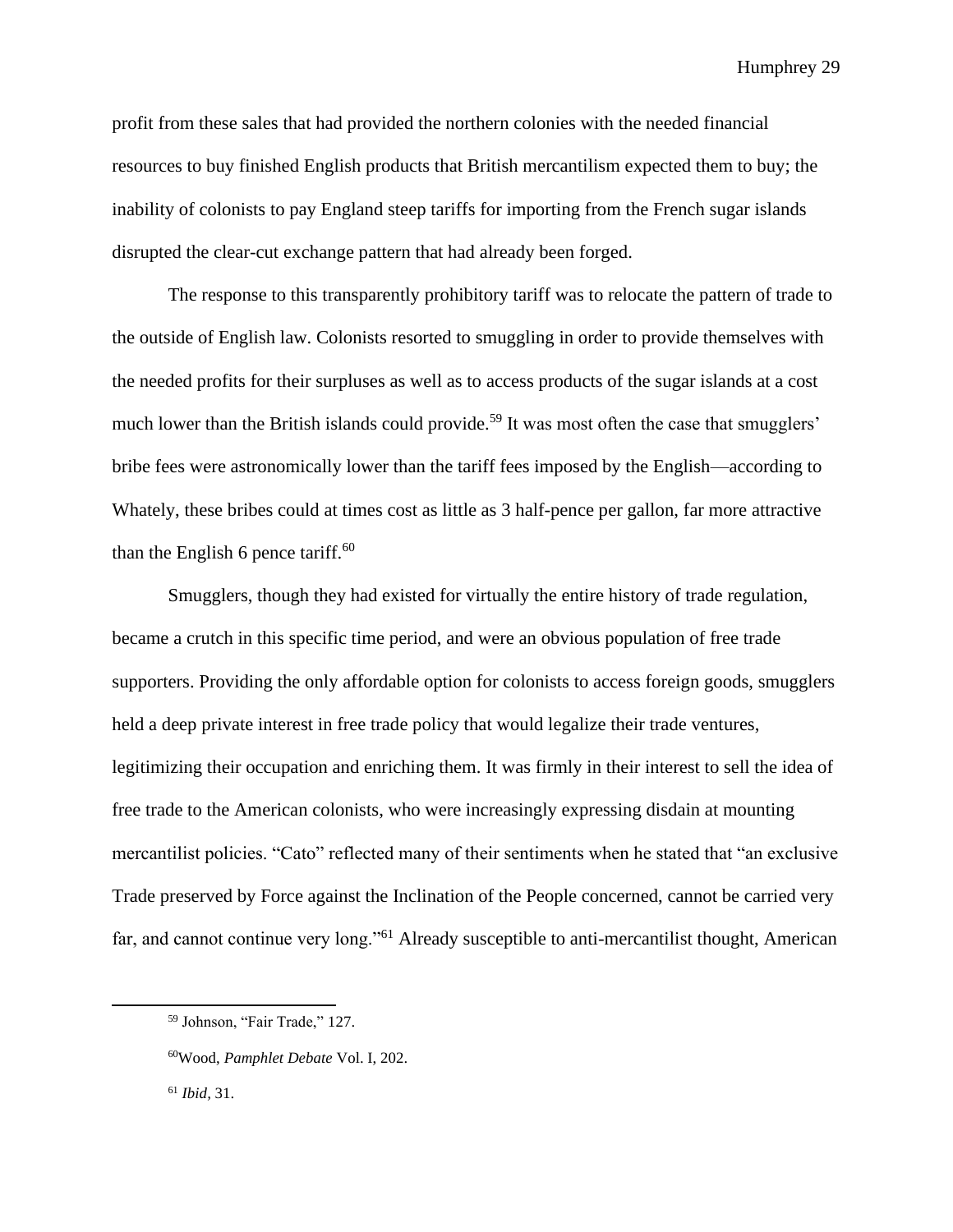colonists were supplied by free trade arguments the necessary tools to formulate an organized and sharpened argument for tearing down restrictive mercantilist policies.

Many free traders argued that to set trade free would produce a distribution of wealth and prosperity most in line with the public interest. The domination of private interests in the marketplace, some would argue, would foster a distribution of society's stock reflecting the best interests of all.<sup>62</sup> In free trade rhetoric, the public interest would no longer be defined through an identification of commercial interests as the public good, as in mercantilism, nor through a complete subjection of private interests as in classical republicanism; instead, the prevailing private interests in the unrestricted and unregulated free marketplace would define the public interest.

The endorsement of private interest offered by mercantilist pamphleteers appears almost cautious in the face of these flagrantly self-serving arguments offered by free traders. Mercantilism expressed the familiar republican notion of a clear public interest while challenging the idea that it could only be realized through a subjection of private interests, instead identifying the private interest of merchants as the key to realizing the public interest. Free trade, on the other hand, defined the public interest as the sum of a competition of private interests in a free, uninhibited marketplace.

<sup>62</sup> Society of Arts, Agriculture, and Oeconomy of New York, *"*The Commercial Conduct of the Province of New-York Considered, and the True Interest of That Colony Attempted to be Shewn," *A Letter to the Society of Arts, Agriculture, and Oeconomy: [Two Lines From Aurengzebe],* (Oxford Text Archive, 2005, http://hdl.handle.net/20.500.12024/N08289), 11-12, 18, 20.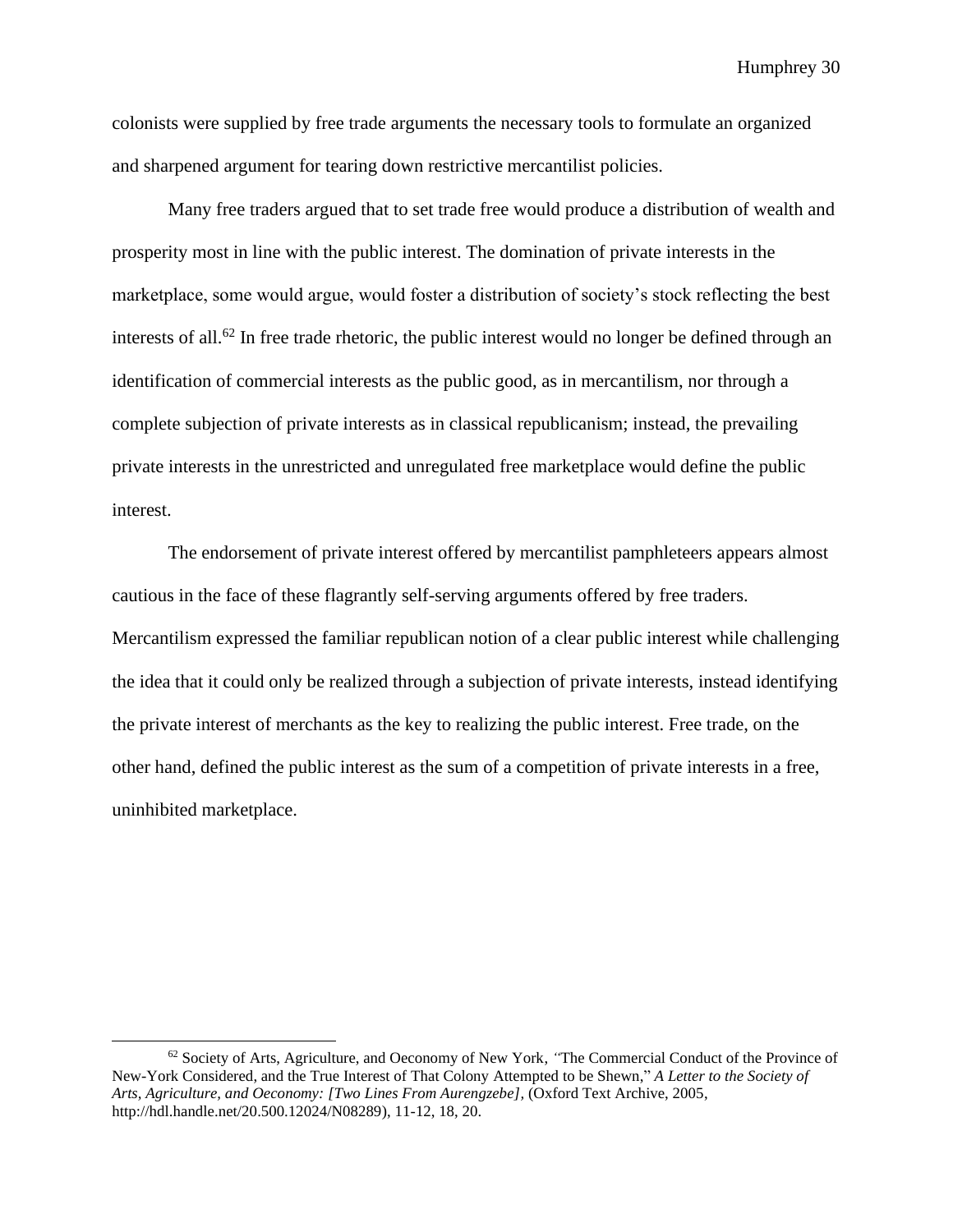# **Chapter 3**

#### *The Close of the 7 Years' War:* **Reigniting Republicanism**

Free trade had gained colonial support as a response to the negative effects of mercantilism on the colonies; thus, the beginning of the organized revolutionary effort necessarily grappled directly with these ideas first. Free trade arguments transparently aimed to permit any individual willing and able to engage in commerce to do so in the pursuit of their private interests without the burden of rules or regulations. American colonists had already seen the way that free traders operated in times of political crisis throughout the 7 Years' War and understood by and large that the license to pursue self-interest at any cost to the public good was incompatible with the personal and collective sacrifices required to sustain a war effort. Free trade offered a way for colonists to critique mercantilism as it became more and more associated with oppression; it was attractive because of the function it served in the context of this time period. Even so, it was a private-interest-serving, costly, and inevitably short-lived philosophy of trade that came under heavy scrutiny as the American revolutionary war effort picked up.

By what medium did colonists come to reject free trade ideals in favor of a sustainable war effort? They had inherited great traditions of political thought and had amongst them various ideas and responses to the ideological movements of the time. However, prevailing above all in the rejection of free trade's centralization of private interests in the political sphere was a plea, to some extent, for a return to the classical republican subjection of the private interest to the public interest and a pedestalization of disinterestedness. Indivorcible from revolutionary thought is the ideology of oppositionism—and who better to look to than those who emphasized republican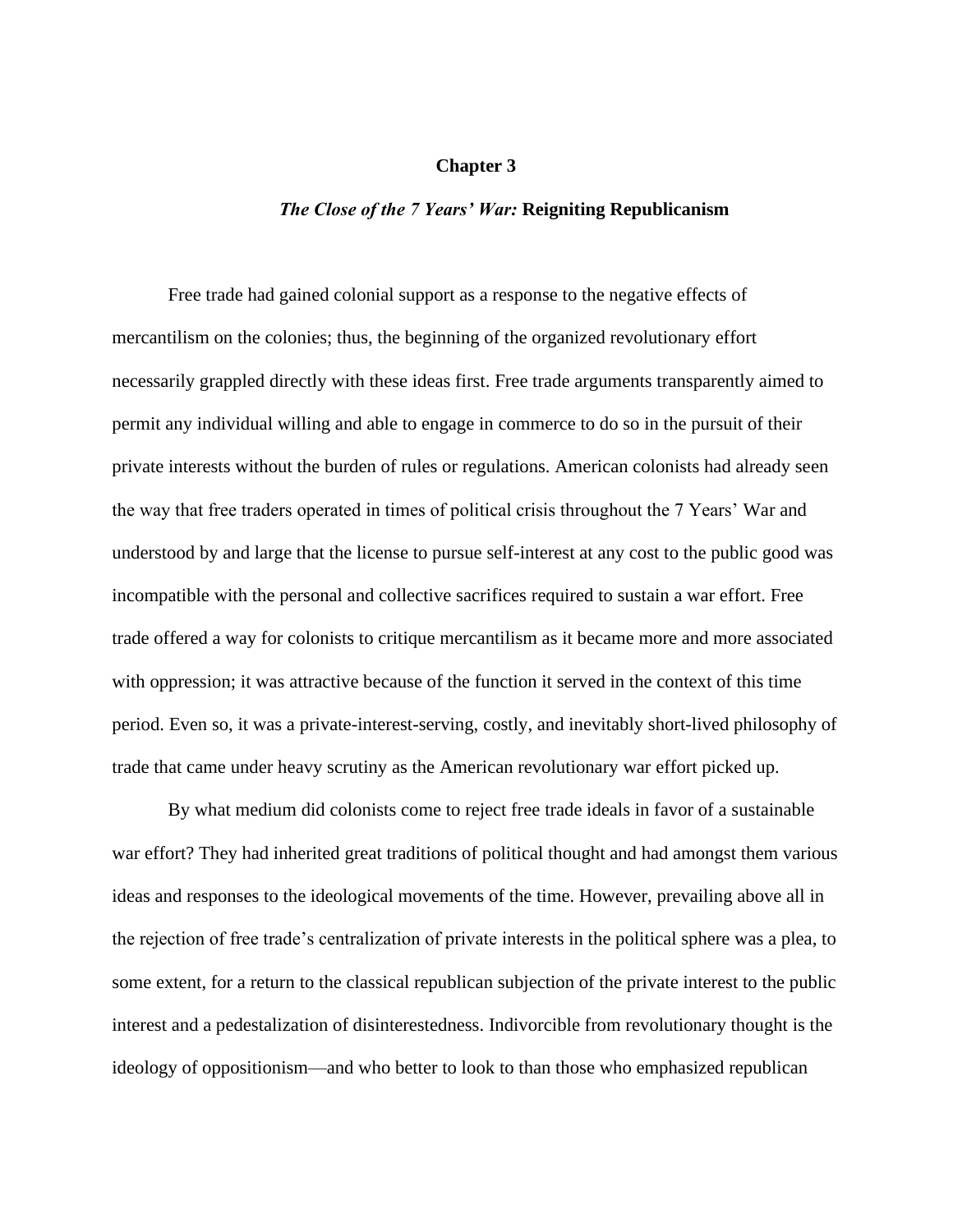ideals in response to previous ills of the English empire? Their inheritance of classical republican thought encouraged American revolutionaries to reject these self-serving, private-interestcentered ideals in a time of such immense collective need. The republican undercurrent of their thought undermined the era of focusing on centralizing self-interest that free traders had introduced.

Revolutionary literature contains a volume of references and appeals to traditions of ancient political thought. Some of these references can be attributed to the focus of colonial education, in which the classics and ancient history were subjects of major interest, in combination with the fact that many pamphleteers and colonial leaders were educated to some degree.<sup>63</sup> Despite this education, displays of classical literature and theory within their arguments were, at many times, incredibly deceptive. For many of them, their knowledge was extensive but superficial; in *The Ideological Origins of the American Revolution,* Bailyn describes their presentations of ancient thinkers as a sort of window dressing to their arguments intended to increase the weight of their claims in the eyes of their readers.<sup>64</sup>

It is true without a doubt that many colonial thinkers were guilty of attributing concepts or ideas to the wrong authors to further their own arguments. A great example of this sort of misrepresentation lies in John Adams's "Novanglus," a pamphlet addressed to the people of the Massachusetts colony in 1775, in which Adams claims that the principles of the revolutionary effort were an expression of the principles of Plato, Aristotle, and Cicero, among others.<sup>65</sup> The

<sup>63</sup> Mary A. Yost, "Classical Studies in American Colonial Schools 1635-1776," *The Classical Outlook* 54, no. 4 (1976): 40-43; Bernard Bailyn, *The Ideological Origins of the American Revolution,* (Cambridge, Massachusetts: Belknap Press, 1967), 30.

<sup>64</sup>Bailyn, *Ideological Origins, 30*.

<sup>65</sup> Charles F. Adams, *The Works of John Adams, Second President of the United States: With a Life of the Author, Notes and Illustrations,* Vol. IV, (Boston: Charles C. Little and James Brown, 1851), 15.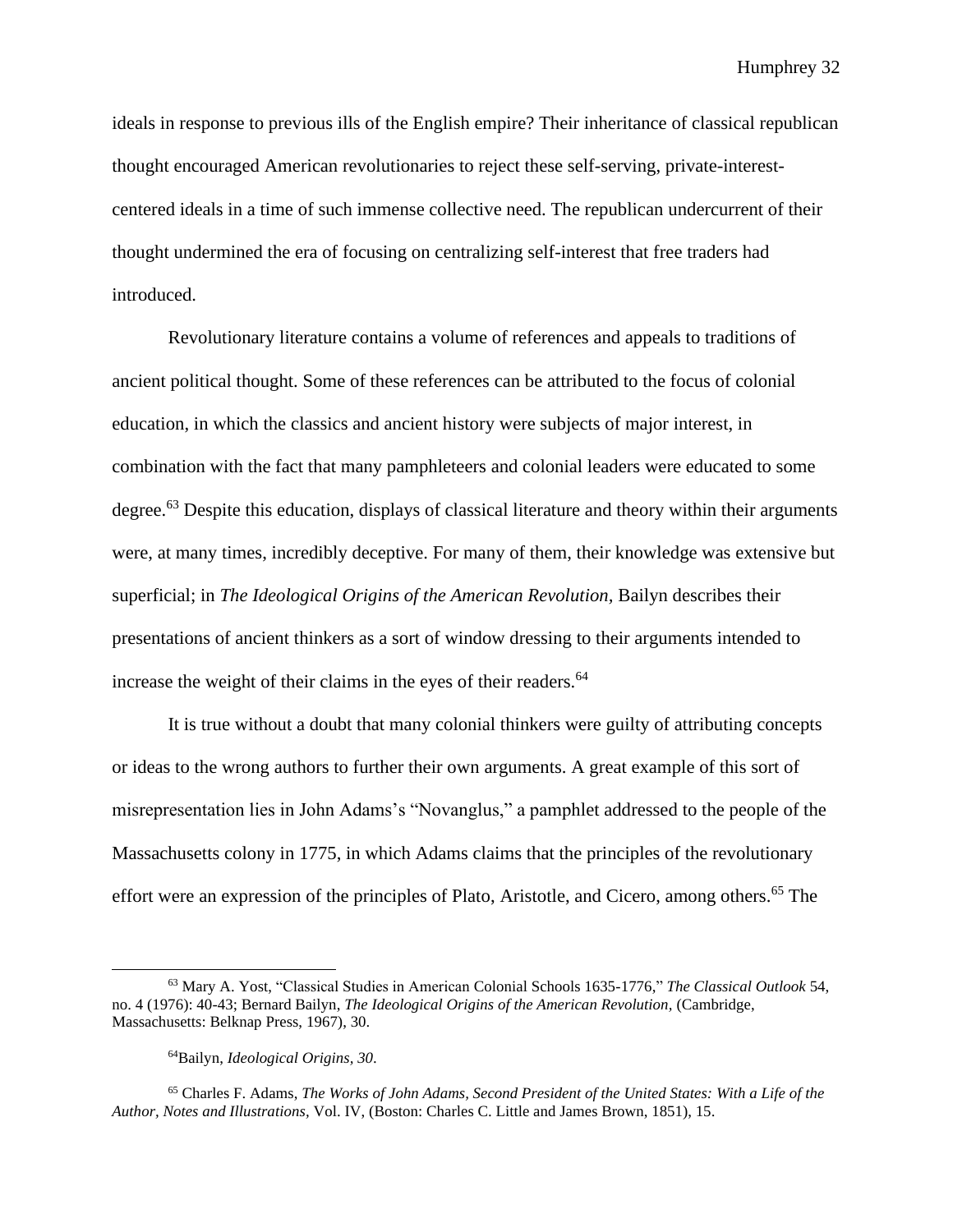principles he references are plainly the principles of Locke: that people are rendered equal by nature, that the sovereign derives authority from the consent of the people, and that the people maintain the right to reclaim this power should they ever find themselves in a situation where it is used against their best interests. Even a rudimentary reading of Plato's *Republic* illustrates how gravely misguided Adams's association of such liberal principles with ancient political theory is. Nevertheless, the presence of such names stood to gain his writing credibility amongst educated readers.

Other more genuine and logically consistent appeals to the ancients can be attributed to the failure of English law and politics to provide colonists with a basis on which to assert and demand the recognition of their rights. Assertions of the rights of American colonists as Englishmen can be found in abundance within the literature of the revolution, and yet, appeals to the Crown for the protection of these rights were woefully unsuccessful. Colonists turned toward the universal principles of the ancients and a "law which transcended all human contrivances"<sup>66</sup> when attempts to justify their rights within English contrivances failed them.

Colonial thinkers had on hand a rather extensive knowledge of the history of republican thought owed to the centuries-long influence it had on European politics,  $67$  made apparent in appeals to Roman republican history within the argumentative writing of this era's pamphleteers. Colonial leaders writing on behalf of the ideals of the revolutionary movement appropriated the language and, at times, names of Roman republicans for this very purpose in order to invoke the sense that revolutionaries were the inheritors of the antiquated tradition. This tactic held a notinsignificant amount of power in terms of inspiring and imbuing revolutionaries with the idea

<sup>66</sup> Charles F. Mullett, "Classical Influences on the American Revolution," The Classical Journal 35, no. 2 (1939): 95.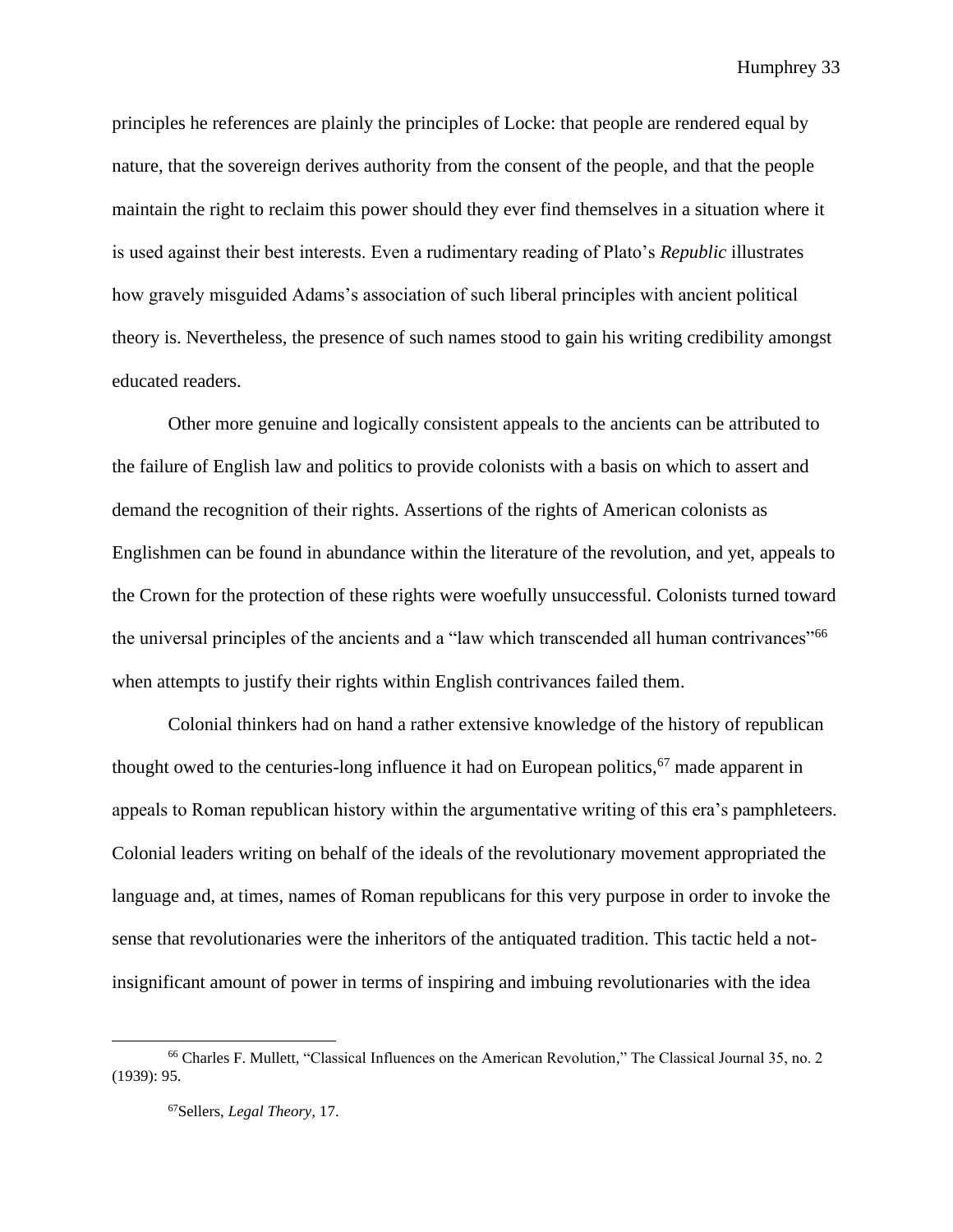that their plight was an extension of the plight of the Roman senate against Julius Caesar and his successors, a plight against the scourge of despotism.<sup>68</sup> The great American diplomat Josiah Quincy, in a memoir published by his son, explicitly asked of the colonists: "Is not Britain to America what Caesar was to Rome?"<sup>69</sup>

Indeed, the reverence of a number of founding fathers for the writers of old was, to an extent, a product of their education on the political demise of Rome, opposition to the despotism that Julius Caesar represented to them, and their identification of his tyrannical government with that of the British Crown. William Henry Drayton, a colonial planter and lawyer angry at the exercise of certain laws over American colonists that were not being exercised over members of the parent country, provides a great example of an appeal to this common displeasure at Roman tyranny. Angry at what he perceived to be a vesting of power by the English parliament into a King who acted "Sovereign to Magna Charta," or beyond the law, Drayton draws a parallel with the extension by the Roman Legislature of unconstitutional power unto Julius Caesar, claiming this extension of authority as a grand facilitator of Caesar's overthrowing of the Roman constitution and effecting of military despotism.<sup>70</sup>

It is in this vein that John Dickinson, former member of the Pennsylvania Assembly, compared the ruin of liberty in the Roman empire to its ruin within the colonies. Serving as orator of the response in the colonies to the imposition of the Townshend Act, Dickinson raised alarms at the potential that, having the Townshend Act as a precedent, "a new servitude may be

<sup>68</sup> Sellers, *Legal Theory,* 16.

<sup>69</sup> Josiah Quincy, *Memoir of the Life of Josiah Quincy Jun. of Massachusetts: By His Son, Josiah Quincy*, (Boston, Massachusetts: Cummings, Hilliard, & Company, 1825), 435.

<sup>70</sup> Wood, *Pamphlet Debat*e Vol. II, 151.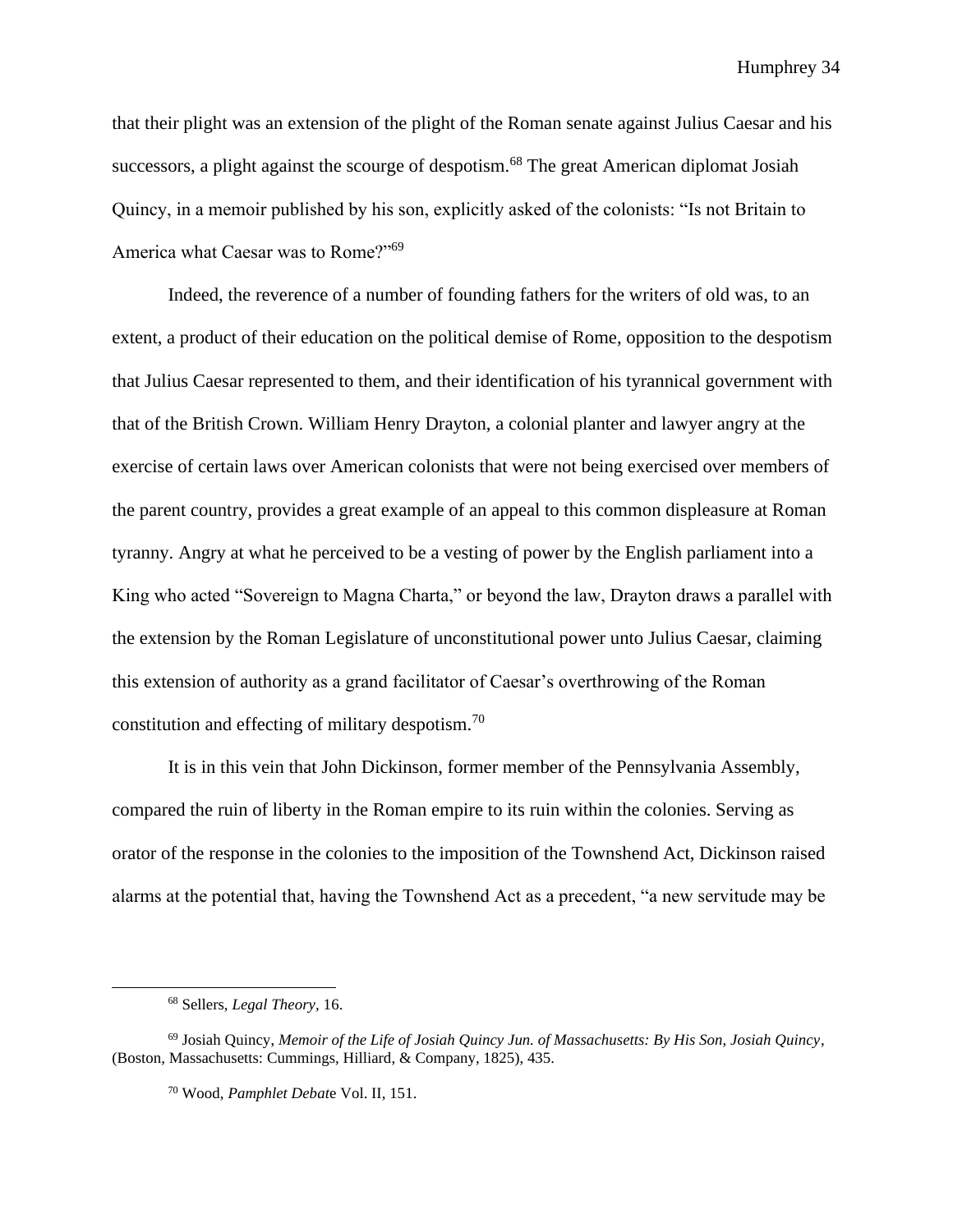slipped upon us, under the sanction of usual and respectable terms."<sup>71</sup> This "servitude" he referenced was plainly the imposition of taxes on the colonies for the sole purpose of raising revenue, with the "respectable terms" being its disguise as simply another tariff meant to influence the flow of trade. It is by the weight of this servitude so disguised that the grand Roman despots ruined the liberty of Rome, and it is by the weight of this servitude that Dickinson believed James II was attempting to "deceive the dissenters into destruction."<sup>72</sup>

There exist countless other references to Caesar, the Roman despots, and the grand fall of true republicanism in Rome within the political pamphlets of the revolutionary era, and everywhere a sense that the American colonists had an opportunity to avenge the liberty so destroyed by the compounding mistakes of Rome's republic. These parallels drawn between the fall of the Roman Empire and the plight of America were meant, in part, to garner support for what began as an attempt to work within the system of English politics to liberate America from the increasingly oppressive policies levied upon trade. By appealing to the fall of an ancient empire so interesting to and revered by the educated class of American colonists and explicitly drawing lines between the fall of Rome to the despotism of Caesar and the fall of America to the despotism of the English Crown, revolutionaries wanted Americans to "[see] themselves as the farmer-republicans who sought to prevent the establishment of Caesarism.<sup>373</sup> They attempted to imbue in the thought of American colonists an image of the revolutionary movement as the inheritor of the fight for true republican ideals lost by the Romans to military despotism and a gross abuse of powers.

<sup>71</sup> Wood, *Pamphlet Debat*e Vol. I, 385.

<sup>72</sup> *Ibid, 385*.

<sup>73</sup> Mullett, "Classical Influences," 96.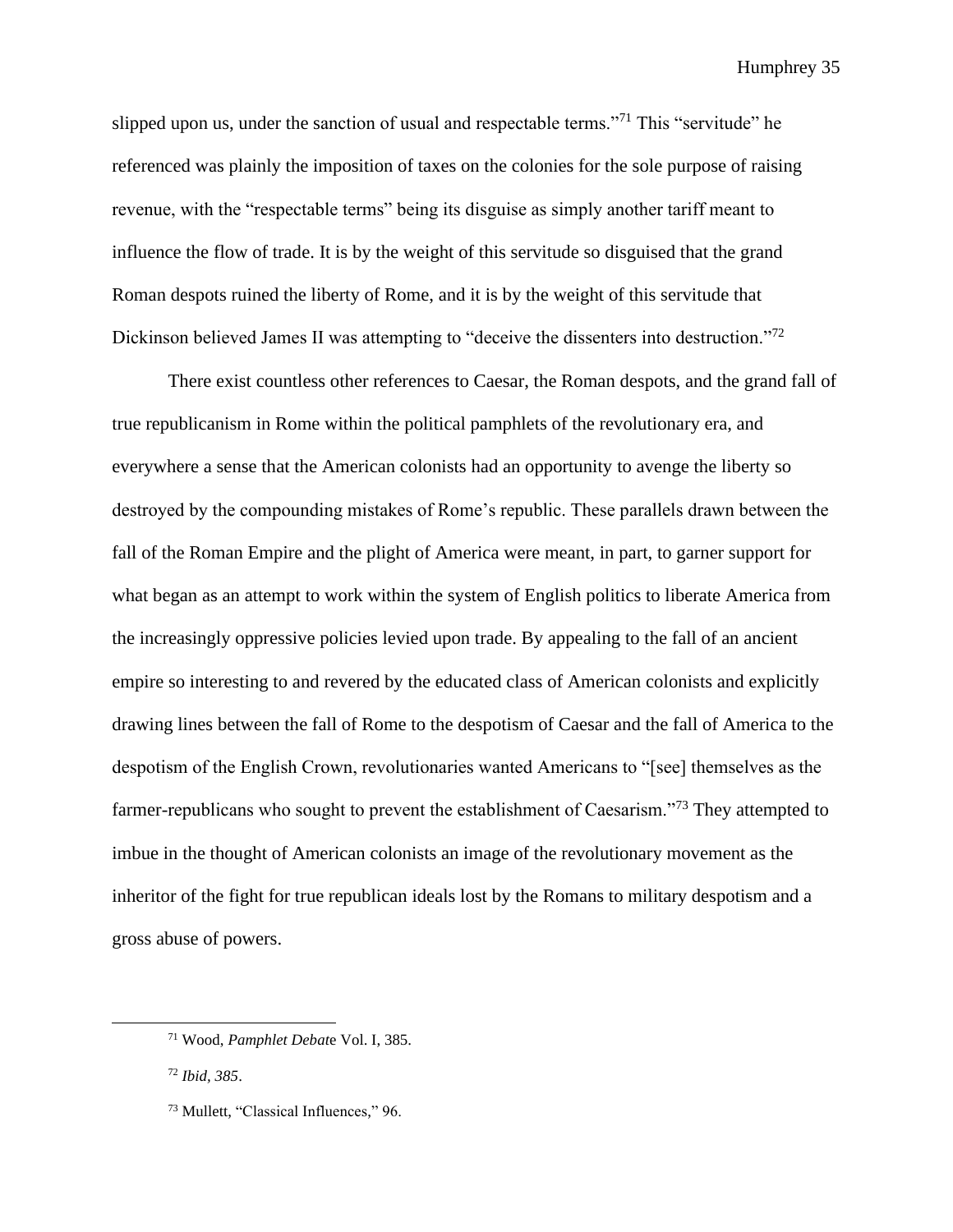For as much as colonial pamphleteers liked to reference the fall of Rome, the actual practices of the Roman Empire were of much less concern, and the hold that they had on colonial thinkers was by no means absolute nor consistent. The seeming obsession with Rome in the writings of many colonists was much less about the empire's actual governmental setup, exemplified by a demonstrably miniscule number of positive references to it, and more about the awe-inspiring ideals supposedly serving as its end. One of many reasons for this lies in the unavoidable fact that Rome ultimately did fall to political despotism, even if it survived a relatively great deal of time beforehand.<sup>74</sup> It should be noted that for as often as colonists referenced ancient Roman institutions and the spirit of the empire when talking about the current state and potential future of America, key founding fathers such as John Adams and James Otis were much more keen on the real political setup of the ancient Greek city-states in any case.<sup>75</sup>

Thomas Hobbes, interestingly enough, seems to hit upon one of the major issues with pre-Enlightenment republican theory directly in *Leviathan*. He saw in the political theory of republicanism something he considered a dark threat to settled institutions; though he was specifically referencing the institution of divine political right and arbitrary authority (both ideas that colonists would very gladly threaten), his claim that political actors raised with education about the republican doctrine of Cicero and other Roman thinkers had appropriated the habit of "...licentious[ly] controlling the actions of the Soveraigns; and again of controlling those controllers…"<sup>76</sup> references the perception that Roman republicanism encouraged a domination of the people over the government regardless of who comprised it or the form it took. His critique

<sup>74</sup>Sellers, *Legal Theory,* 18.

<sup>75</sup> Mullett, "Classical Influences," 92-104.

<sup>&</sup>lt;sup>76</sup> Thomas Hobbes, *Hobbes's Leviathan: With an Essay by the Late W. G. Pogson Smith, prepared by W. G.* Pogson Smith, (Oxford: Clarendon Press, 1958), 166.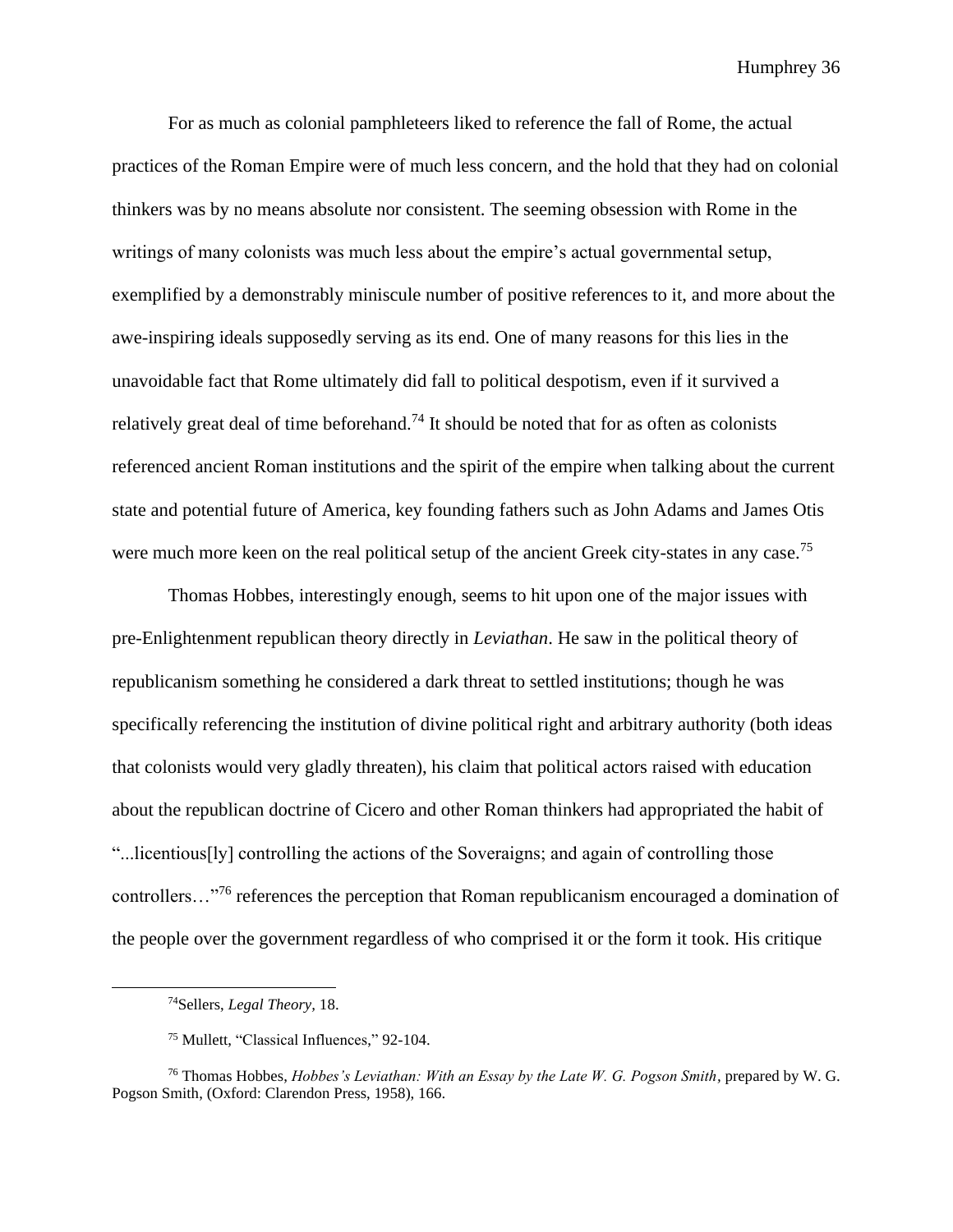of republicanism is transparently based upon his distaste for any governmental form not practicing monarchy, though he does offer a valuable criticism of the tendency of the "popular" governments of the ancient world to consider their people any freer than those in a monarchy. Regardless, his critique here represents what was a problem of theory for colonists: the idea that the republican form of governance was too weak to counterbalance what would otherwise be the passing passions of an organized people to undermine the government on otherwise illegitimate grounds.

Luckily, the great reignition of interest in republican theory brought about by the Italian Renaissance encouraged new developments in republican thought more becoming of the age. Thus began the gradual birth of a new form of republicanism known now as the classical republicanism that colonists particularly favored.<sup>77</sup> Built into this classical republicanism was a direct response to the problem Hobbes proved so fond of espousing with regard to the republicanism of old. To the problem of republicanism as a theory calling for the domination of the people over the sovereign(s), classical republicanism reworked the relationships comprising the spiderweb of the republic and called for a full subjection of the individual interest to the betterment of the community.

As Montesquieu diagnosed in his very influential 1747 book *The Spirit of the Laws*, and as many key colonial leaders would agree, a main contributing factor to the fall of Rome's republican form of government is that the republic became so large in geographical size that its form of governance could simply no longer support it, leading to a sharp uptake in the corruption of political mechanisms.<sup>78</sup> Montesquieu, for as many criticisms were levied at him for his strict

<sup>77</sup> Wood, "Classical Republicanism," 19.

<sup>78</sup> Montesquieu, *Complete Works,* 61, 78, especially 157.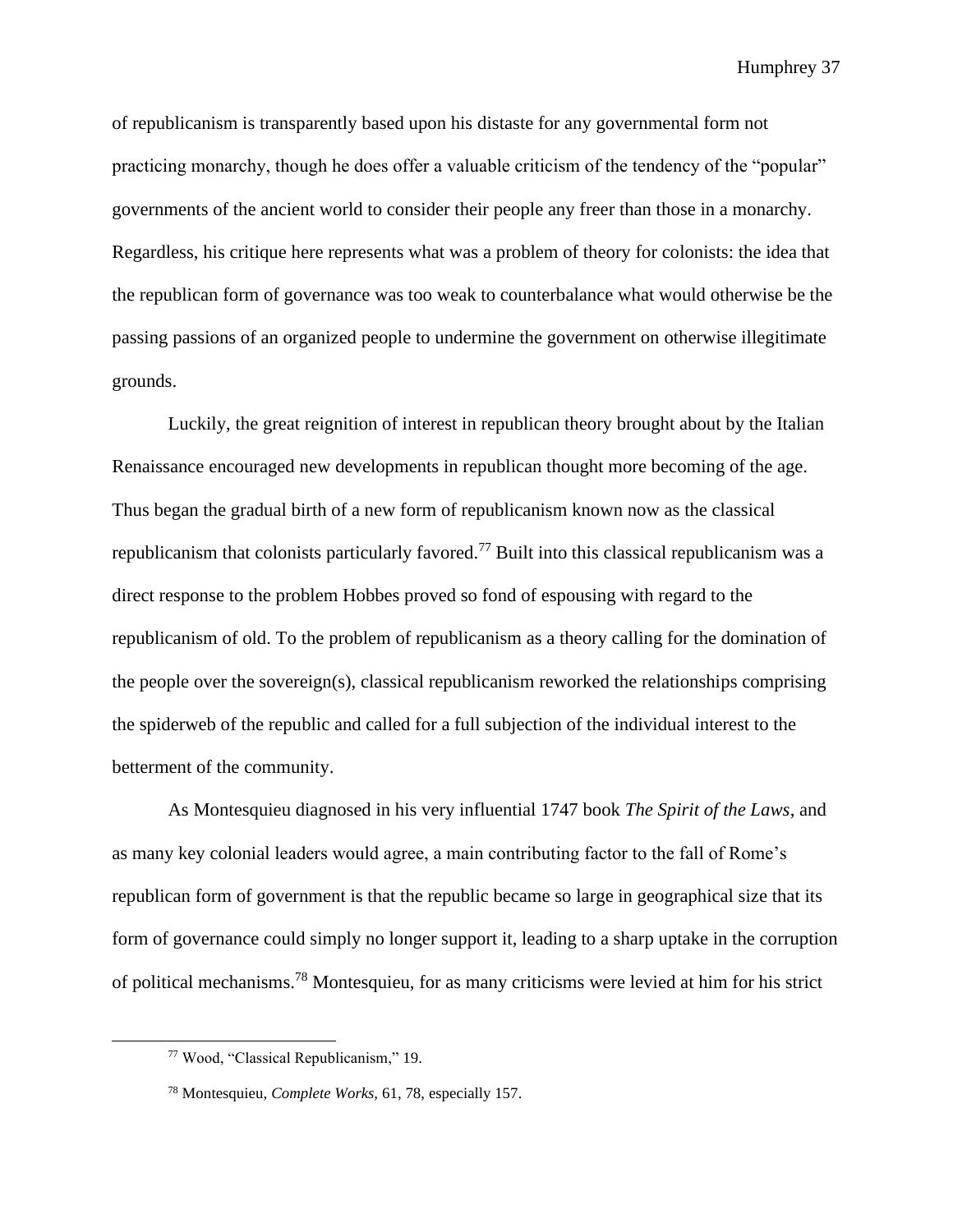and at times painfully detailed theories on best practice for a republican government, presents a description of the republicanism so interesting to members of the English Empire on both sides of the Atlantic both unprecedented and exceptionally organized. An avid reader (and at times hypocritical follower)<sup>79</sup> of Cicero's works, Montesquieu's definition of the republic notably expanded to include governing systems in which "a small part of the people...have seized sovereign power for themselves."<sup>80</sup> He presents a sort of guide for weighing the positives and negatives of monarchy and republicanism, with a harsh rejection of despotism as a style of governance, and describes in detail the forces that held the societies in each type of government together.

For colonial thinkers like Thomas Paine, the legitimate end of republicanism conceived in this new sense (at times referred to as "civic humanism") was a government focused on the common good and the balance of individual and communal interests. Built into the theory of republicanism was a stark resistance to absolute monarchy and the exercise of a single political will over all others; in its stead, as historian David Waldstreicher would say, classical republicanism replaced the form of governance by which kings exercise their will on all subjects with one in which the political powers of a master class are upraised while a place for slavery and other kinds of dependency are retained.<sup>81</sup>

The elite class purported by classical republicans was not arbitrary, nor was it necessarily hereditary. Combining classical republican sentiments with his Lockean ideas regarding liberty, Thomas Paine would elaborate in *Common Sense* to ponder on the hereditary character both of

<sup>80</sup> *Ibid,* 61.

<sup>79</sup> M. N. S. Sellers, *The Sacred Fire of Liberty: Republicanism, Liberalism and the Law*, (Basingstoke, Hampshire: Macmillan Press LTD, 1998), 61.

<sup>81</sup> Waldstreicher, *Slavery's Constitution,* 18.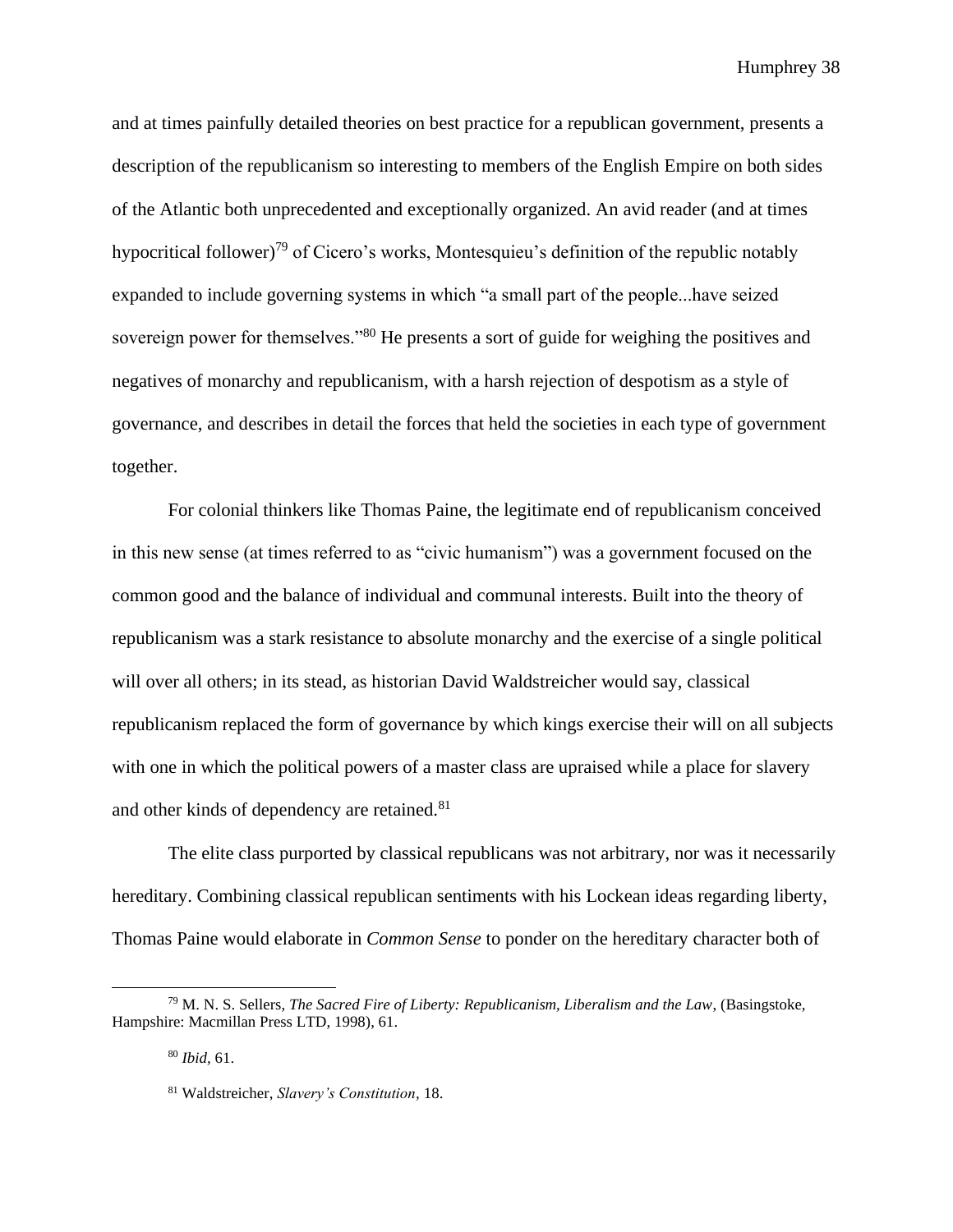the Peers who he believed expressed the remnants of aristocracy and of the King who he believed expressed the remnants of monarchy. He considered the English Constitution as placing both powers "independent of the people," rendering them therefore non-contributory toward the freedom of the State in a constitutional sense.<sup>82</sup> Paine explicitly contrasts these two hereditaryfocused governmental systems enshrined in the English constitution with the third power of republican materials founded in and reliant upon the common people, claiming that this third republican power was the only of the three upon which protection of the freedoms of the English rested.<sup>83</sup> The distinction away from a law-enshrined hereditary inheritance of privileged status in the political aspect of society stood contrary to the practices of English governance overall and heightened the revolutionary character of republicanism both as a set of values and as a governmental practice.

Setting aside the valid problems associated with a purely republican form of governance, this particular inheritance from English political thought gave colonists the necessary context in which to consider the possibilities of government organized around the common good in which private interests were subjected to the public interest rather than reconfigured to express it. The idea of representation so central to republican theory became a widely shared political aspiration whose absence was felt sorely by American colonists, who would of course later proclaim the injustice of taxation absent representation in parliament. In the history of the decay of the Roman Empire, many thinkers identified analogies for the political atmosphere of their contemporary times, and found in republicanism an answer, however partial, to their problems.

<sup>82</sup> Paine, *Writings Of,* 72.

<sup>83</sup> *Ibid,* 72.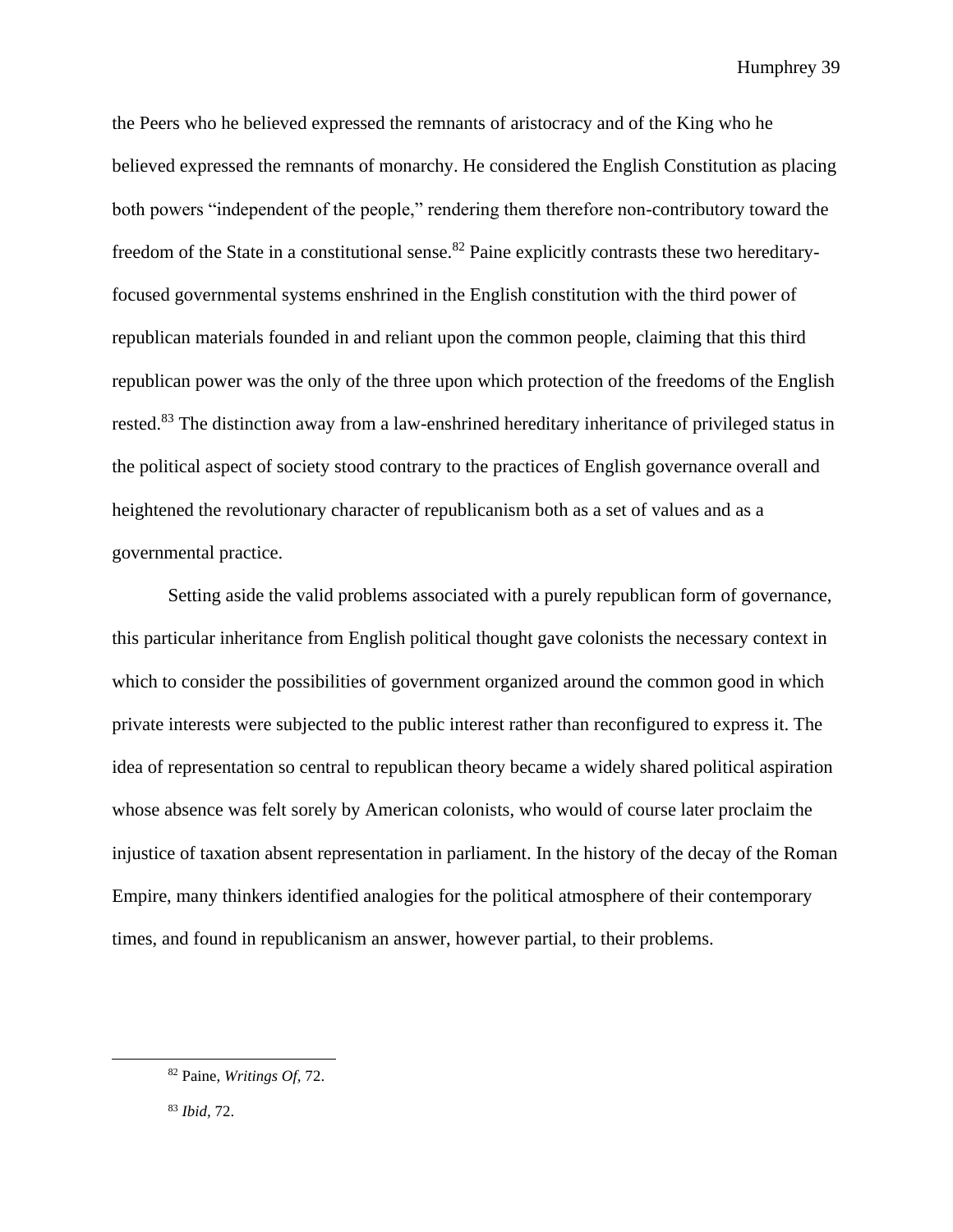# **Chapter 4**

# **A View of Private Interest Fit For Revolution**

If the rejection of free trade doctrine was anything, it was not a reactionary measure; by the time arms were drawn in support of the revolution, colonists were no longer advocating for a return to the less restrictive mercantilist policies present prior to the closing of the 7 Years' War in 1763, nor for a reconciliation of the American colonies with the British Empire founded on mutual agreement. Those arguments had retained a much more notable sense of importance and credibility prior to England's attempt at exercising further mercantilist control in the post-war depression of the mid-1760s, yet it was this constriction of mercantilist policy that gave rise to a new era of free trade arguments that irreconcilably pushed colonists from mercantilism. The finality of the revolutionary effort is made very clear in Paine's Common Sense with the assertion that "Arms as the last resource decide the contest; the appeal was the choice of the King, and the continent has accepted the challenge."<sup>84</sup> Even if colonists realized that free trade was not a sustainable answer, its premises had imbued in them the irreversible identification of mercantilism with oppression.

The traditions of thought inherited and exercised by American colonists had come to include an irremovable emphasis on commercial prosperity; any ideas about the role of interest and public virtue would necessarily require a recognition of mercantilist and free trade practices. At the outset of the revolution when colonists were desperately trying to figure out both how to sustain the war effort and how to envision the new nation they were creating, they needed to find

<sup>84</sup> Paine, *Writings Of,* 84.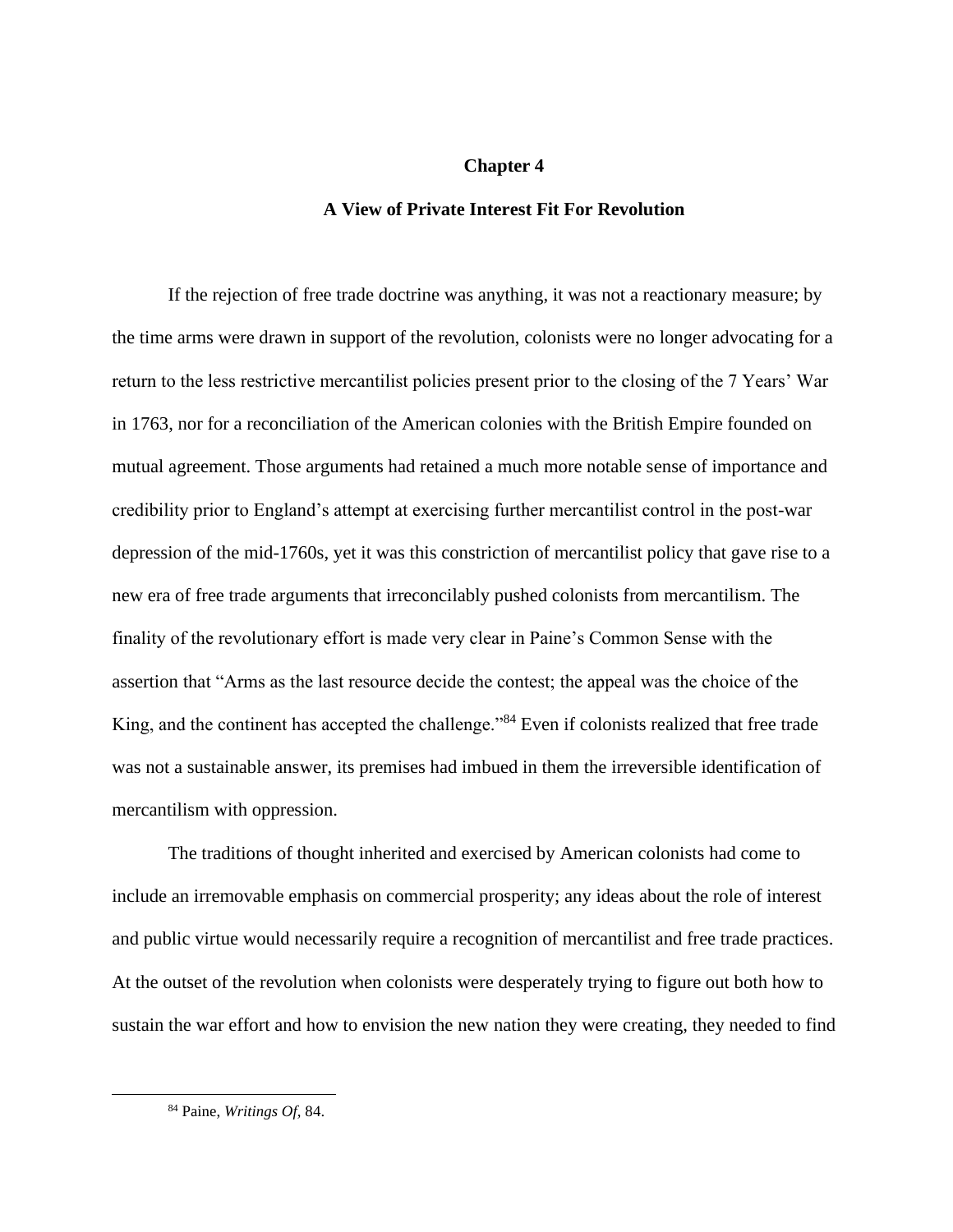a way to coordinate commercial prosperity and their republican ideals successfully. What followed from this realization was nothing short of a strategic reorganization of classical republican thought, mercantilist ideas, and free trade arguments. The solution was based on two widely shared agreements: that unbridled self-interest would "subvert military mobilization and civilian morale,"<sup>85</sup> and that American colonists would find long-term success if they could square sacrificing personal interests in the present in order to enjoy private interest when the nation's individuality was secured by the revolution.

The new uptake of the view that self-interest would jeopardize the emerging American national interest was based on a transparently republican interpretation of American patriotism and an emerging republican sense of nationalism. Calls for patriotism mirrored republican ideals in the necessary self-denial and sacrifice with which individuals were burdened; as classical republicanism called for disinterestedness in the citizenry out of a shared reverence for virtue and the public interest, so patriotism called for a tampering of private interests in order to promote and protect an emerging national interest.

Appeals to American patriotism and the popular support of patriotic, self-denying ideals allowed the passing of a number of non-importation agreements regarding Great Britain. The first rounds occurred early in the period following the close of the 7 Years' War, triggered by the implementation of the 1765 Stamp Act. Evidenced by an anonymously authored yet widely popular newspaper article published by The Philadelphia Gazette on October 31, 1765, this agreement was initially cultivated in a general meeting of merchants in New York with regard to colonial trade with Great Britain. <sup>86</sup> The resolutions directed merchants to halt all exports to

<sup>85</sup> Matson and Onuf, "Toward a Republican Empire," 514.

<sup>86</sup> "No Stamped Paper To Be Had," *The Philadelphia Gazette,* (October 31, 1765, https://www.loc.gov/resource/rbpe.34604500/).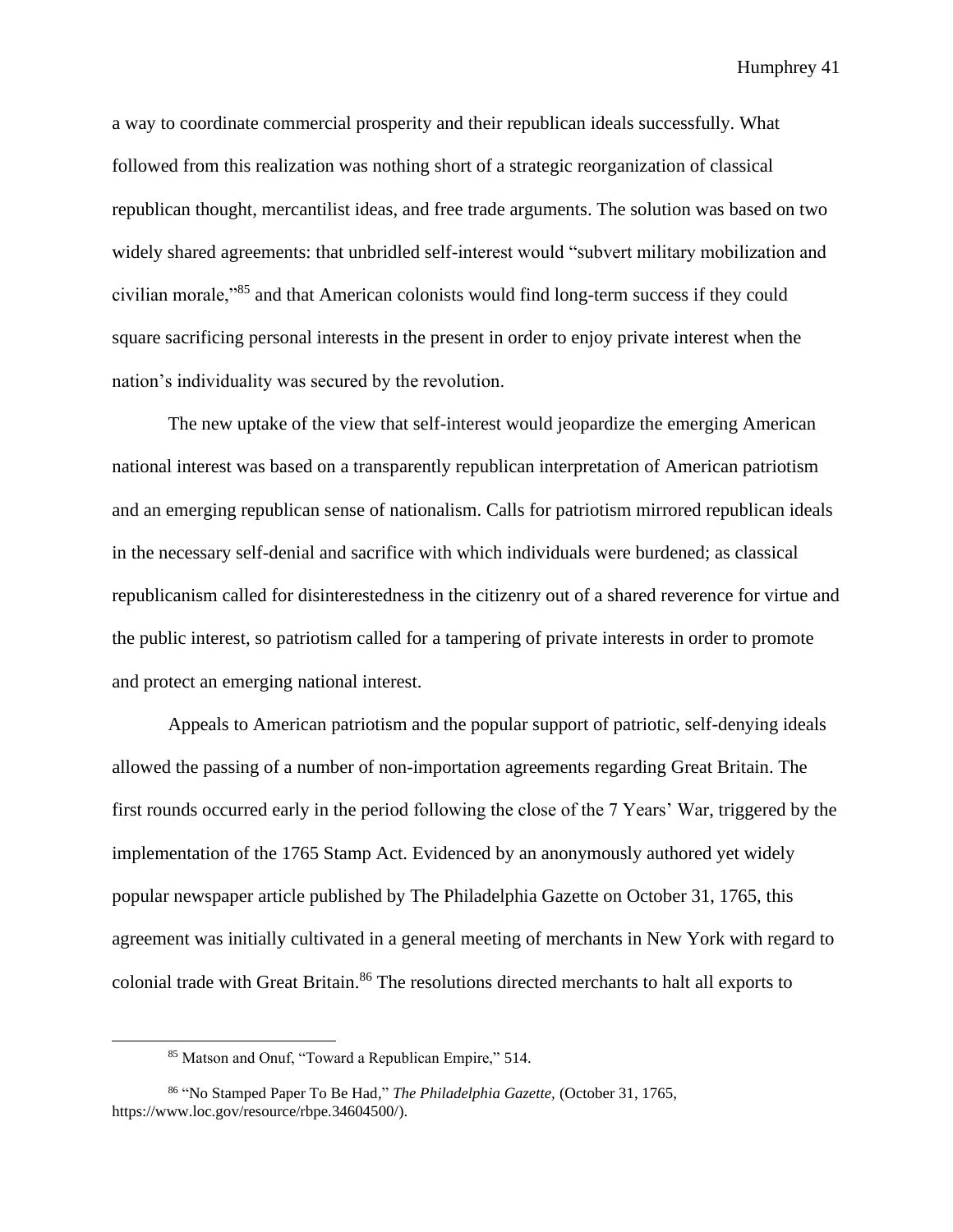England and refrain from buying products shipped from Britain, binding merchants' dealings and making a resumption of trade contingent on the repeal of the Stamp Act.<sup>87</sup> Boston and Philadelphia soon followed suit, and the pressure of the united passive resistance encouraged Britain to repeal the Stamp Act, but not before a major reassertion of the rights of the English Parliament to tax the American colonies communicated via a Declaratory Act.<sup>88</sup> The Townshend Acts of 1767, advanced by their namesake Charles Townshend following the repeal of the Stamp Act, faced similar opposition upon implementation. The three years following the implementation of the Townshend Acts were rocky; while some parts of Boston and New York resumed non-importation following the frameworks set up by their previous response to the Stamp Act, other regions were not so quick to follow. However, by 1769, non-importation had become a signature of the colonies, supported widely by those who believed that colonists had rights against external taxation.<sup>89</sup> A final wave of organized non-importation struck the colonies in 1774 as a protest of various new acts and policies of parliament, stirring action on both sides of the Atlantic as Great Britain's businessmen were "galvanized into sudden activity by the realization that the American Association was closing their chief markets to them."<sup>90</sup> The nonimportation agreements of 1774 proved generally successful, yet were met with harsh response by England and required no small sacrifice from American colonial merchants, producers, and consumers.

<sup>87&</sup>quot;No Stamped Paper."

<sup>88</sup> Glenn C. Smith, "An Era of Non-Importation Associations, 1768-1773," *The William and Mary Quarterly* 20, no. 1 (1940): 84, doi: 10.2307/1920668.

<sup>89</sup> Robert J. Chaffin, "The Townshend Acts Crisis, 1767-1770," in *A Companion to the American Revolution* ed. Jack P. Greene and J. R. Pole (2000): 143-145.

<sup>90</sup> Arthur M. Schlessinger, *The Colonial Merchants and the American Revolution, 1763-1776,* (New York: F. Ungar Publishing Company, 1957), 536.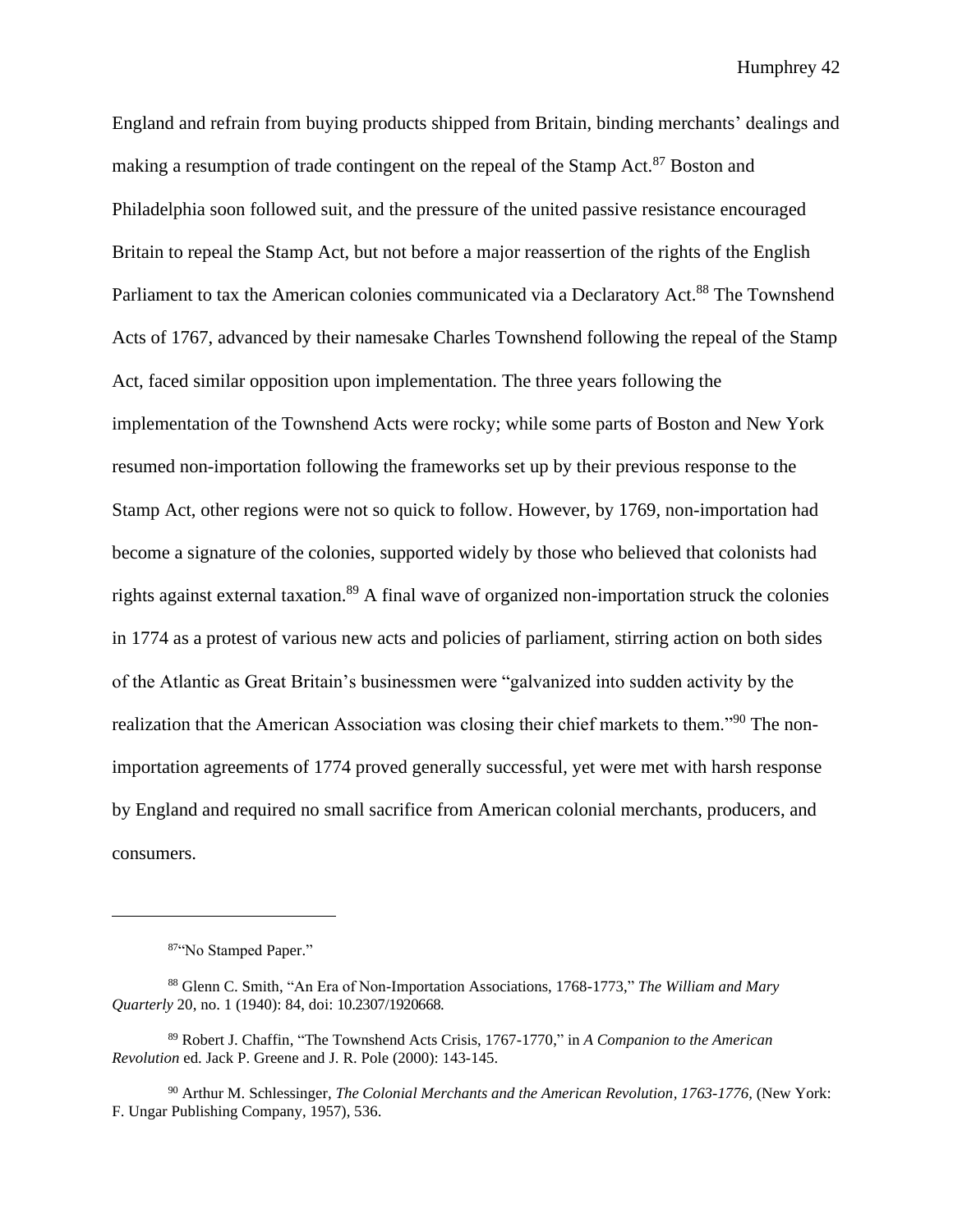American merchants knew of the fortune to be made in engaging with the British empire in trade; the widespread support for non-importation agreements among revolutionaries shows that classical republican arguments realized through the language of patriotism were convincing enough to encourage the subjection of private interests in favor of a rich national interest. These non-importation agreements exemplified, too, the newly realized incompatibility of free trade with the emerging American national interest. Free traders had shown in British history again and again their willingness to pursue private interests in the foreign marketplace at any cost by engaging frequently and flagrantly in trading with the enemy throughout the course of the 7 Years' War and the admittedly repressive Molasses Act beforehand.<sup>91</sup> Implementing nonimportation measures functioned for colonial revolutionaries to draw a line between those who stood for the values of the revolution and those who simply stood against mercantile limits on trade. Being remotely tuned in to the political atmosphere of the colonies and having basic literacy with regard to the ongoing discourses on trade would have given supporters of nonimportation the necessary context regarding free traders' methods of dissent. Free traders, especially smugglers and privateers, had not attempted to hide their willingness to bypass the law in order to execute their private trading ventures; those more concerned with freeing trade than freeing the colonies would inevitably transgress the non-importation agreements and continue trading with Great Britain. Explicitly associating non-importation measures with the revolutionary movement drew a conclusive, sharpened line between which interpretations of private interest would represent the revolution and which would plainly not.

For as integrous as revolutionaries believed non-importation agreements to be, the problems of such burdensome calls for sacrificing private interest made themselves known

<sup>&</sup>lt;sup>91</sup> Matson and Onuf, "Toward a Republican Empire," 511.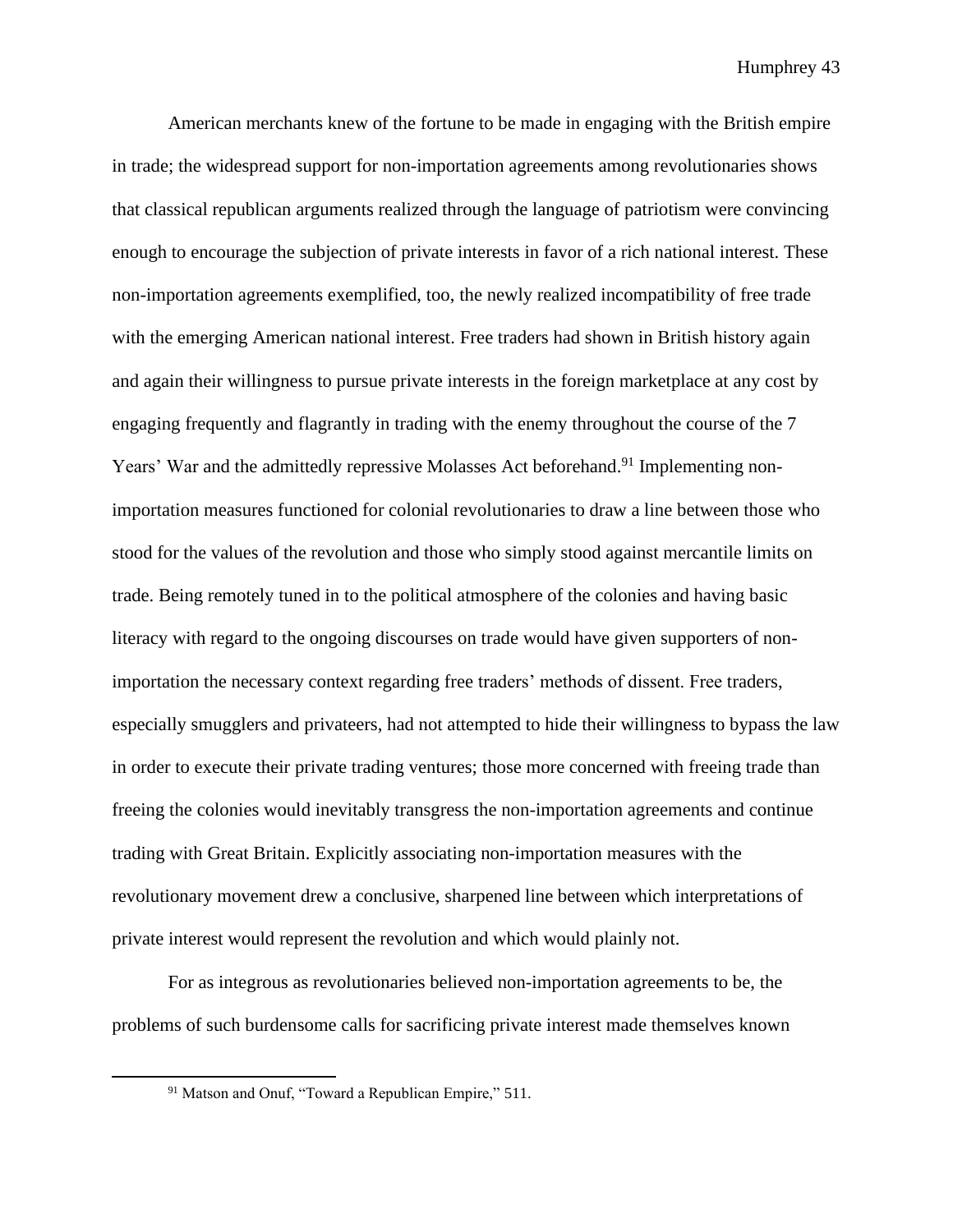quickly. Throughout the period of non-importation, various regions intermittently disengaged or "cut around" the sacrifices that non-importation called for. An example of this lies in both Philadelphia and New York's hesitance to join the non-importation agreements that had developed as a response to the Townshend Acts of 1767. Instead, the colony's merchants began the process of over-trading with Great Britain, stockpiling resources before ultimately joining the agreement in 1769.<sup>92</sup>

Philadelphia and New York's practices in this situation show that while the purpose of the non-importation agreements was recognized and supported, the sacrifices required by them were too unattractive for merchants to accept on the heels of two major economic doctrines that, albeit to different extents and in different tones, centralized private interests in the public sphere. Even those who firmly believed in the classical republican stance regarding the importance of disinterestedness understood that mercantilism and free trade were, in part, responses to the volatile reality that nations required wealth in order to exude power. These ideologies had altered the conversation of interest so fundamentally that raw appeals to the republican view of interest could and were easily be reasoned against in favor of commercial prosperity, whether from a position of principle or a position of pragmatism. John Adams makes this point well in 1776, pointing to the lack of public virtue in America and attributing it in part to the "Rage for Profit and Commerce among all Ranks and Degrees of Men."<sup>93</sup> He voices his fears and doubts with regard to the ability of America to support a republican form of government even as he admits to considering himself "so tasteless as to prefer a Republic."<sup>94</sup>

<sup>92</sup> Peter D. G. Thomas, *The Townshend Duties Crisis: The Second Phase of the American Revolution, 1767- 1773,* (New York, New York: Oxford University Press 1987), 186.

<sup>93 &</sup>quot;Founders Online: From John Adams to Mercy Otis Warren, 8 January 1776," National Archives and Records Administration, https://founders.archives.gov/documents/Adams/06-03-02-0202.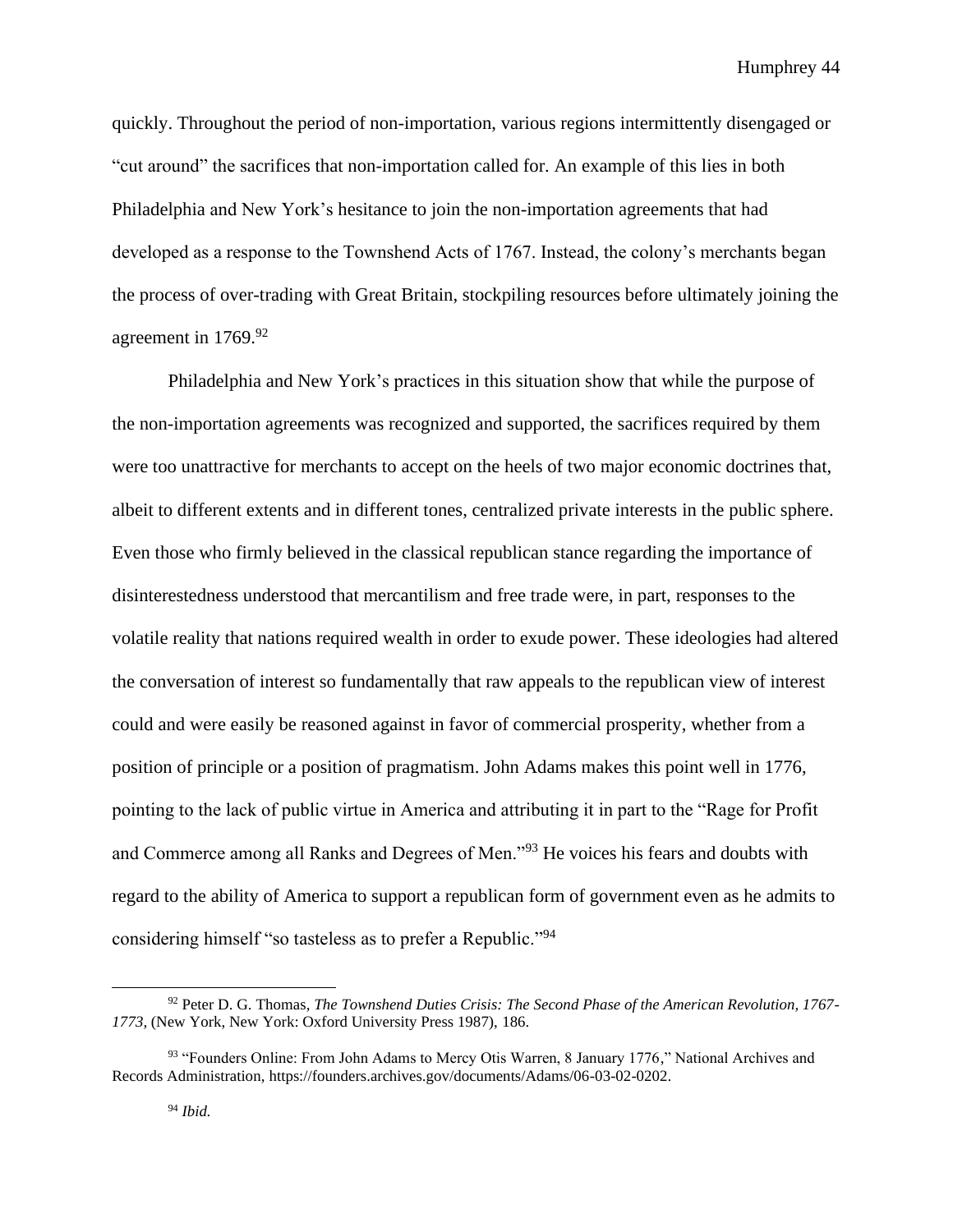Non-importation agreements serve as a glaring example of the types of sacrifices that colonial revolutionaries knew the war effort would require and provide a great example of colonists operationalizing the republican conception of private interest in relation to the common good. However, disengaging in trade with Britain as an expression of republican virtue was economically harmful enough to pose a real threat to the management and financing of the war.<sup>95</sup> Violations of the non-importation agreements were not reflective of an unwillingness to conceive of private interest in the republican way, for as contrary to this traditional view as the popular economic doctrines of the previous century were. The sacrifice called for by non-importation was, at times, a brand of sacrifice detrimental to the actual war effort itself. The soberness of the real danger that nonimportation posed to the war effort encouraged John Jay in 1775, for example, to suggest an amendment that would allow for strategic smuggling of ammunition for the American army.<sup>96</sup>

However, for as genuinely burdensome as non-importation was on the colonies, they also represented the hopeful and future-oriented notion that to sacrifice private interests for the time being, colonists may enjoy the fruits of interest and commerce after the close of America's political crisis with England. The complicated placement of private interest exemplified by nonimportation agreements represented hope for a future in which America could operate independently of Britain and be self-reliant, economically speaking. The fact that such policies were met with general support and rocky success is significant. Though strict non-importation proved impossible at times, domestic reliance encouraged colonists to envision a postrevolutionary future in which their dreams of realizing America's full productive potential could

<sup>&</sup>lt;sup>95</sup> Matson and Onuf, "Toward a Republican Empire," 513.

<sup>96</sup> *Ibid,* 513.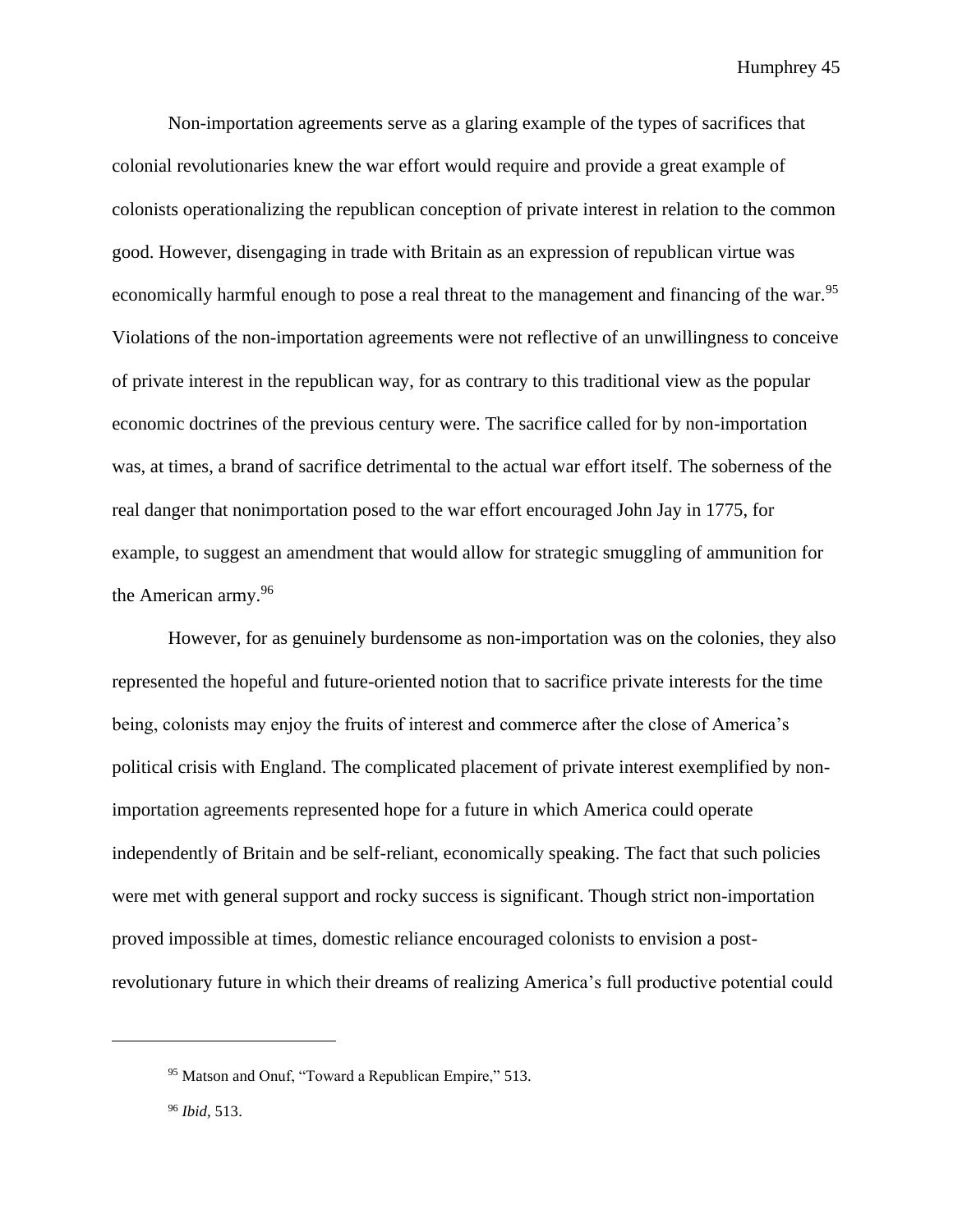become reality; by sacrificing private interests for the time being, colonists may enjoy the fruits of interest and commerce after the close of America's political crisis with England. This complicated balance of ideas and hope effectively encouraged classical republican pedestalization of public virtue in the present while leaving the door open for a more privateinterest focused interpretation of the public good in the future, the image of which reflected a combination of mercantilist and free trade economic practices.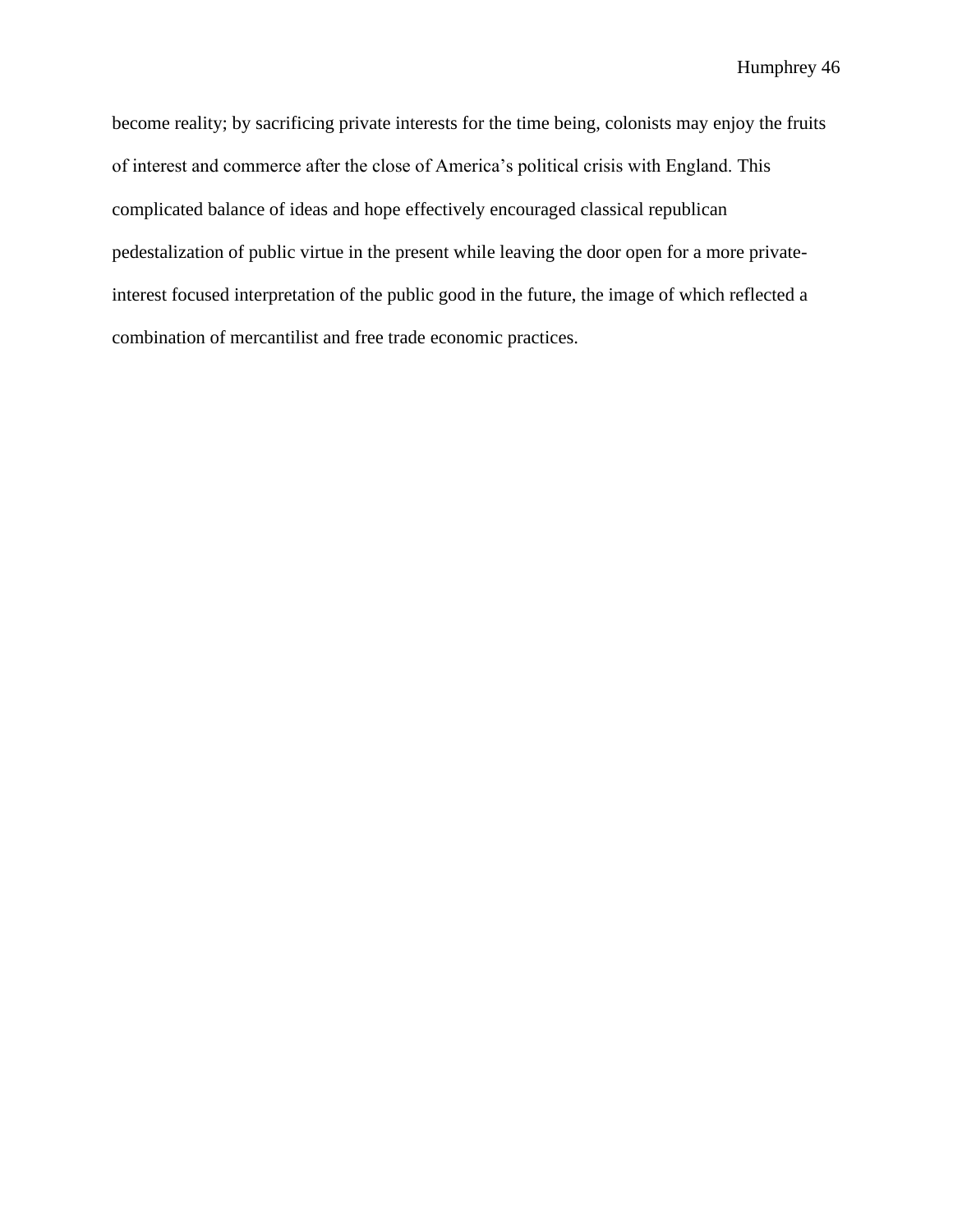# **Conclusion**

To sustain the revolutionary effort, colonial revolutionaries utilized the thread of republican thought inherited from their English traditions in combination with mercantilist, Lockean, and free trade ideas to reinterpret and redefine the role of private interest in society. The growing popularity of mercantilism in the 17th century challenged previous conceptions of the role of private interest while the revival of republicanism in response to major social and political changes following the Glorious Revolution embedded in English political thought a thread that American colonists would later pick up. By the mid-1700s, mercantilism had presented a freer justification of private interest in the public sphere than the traditional view could offer. As time went on and the English perfected the balance-of-trade doctrine central to mercantilism, mercantilist practices in the northern and southern colonies greatly intensified to combat the prosperity of American manufacturing and trade in the international sphere, encouraging colonists to seek out anti-mercantilist ideologies in their eagerness to throw off the yoke of controlled trade and realize America's full potential in the marketplace. The more intense arguments for free trade became, the more England feared America's ability to develop competing interests in the foreign marketplace, and the more intense mercantilist policy became. In the middle of rising tensions, the end of the 7 Years' War brought about an economic depression that, for England, necessitated further profits organized from the colonies. A slew of acts and measures came out in order to turn a profit off of colonial imports, along with a harsh monopolization of colonial trade. This solidification of mercantilist oppression paved the way for free trade arguments to gain their necessary momentum, espousing a view of the public interest as the result of a free competition between private interests in an unregulated market. As the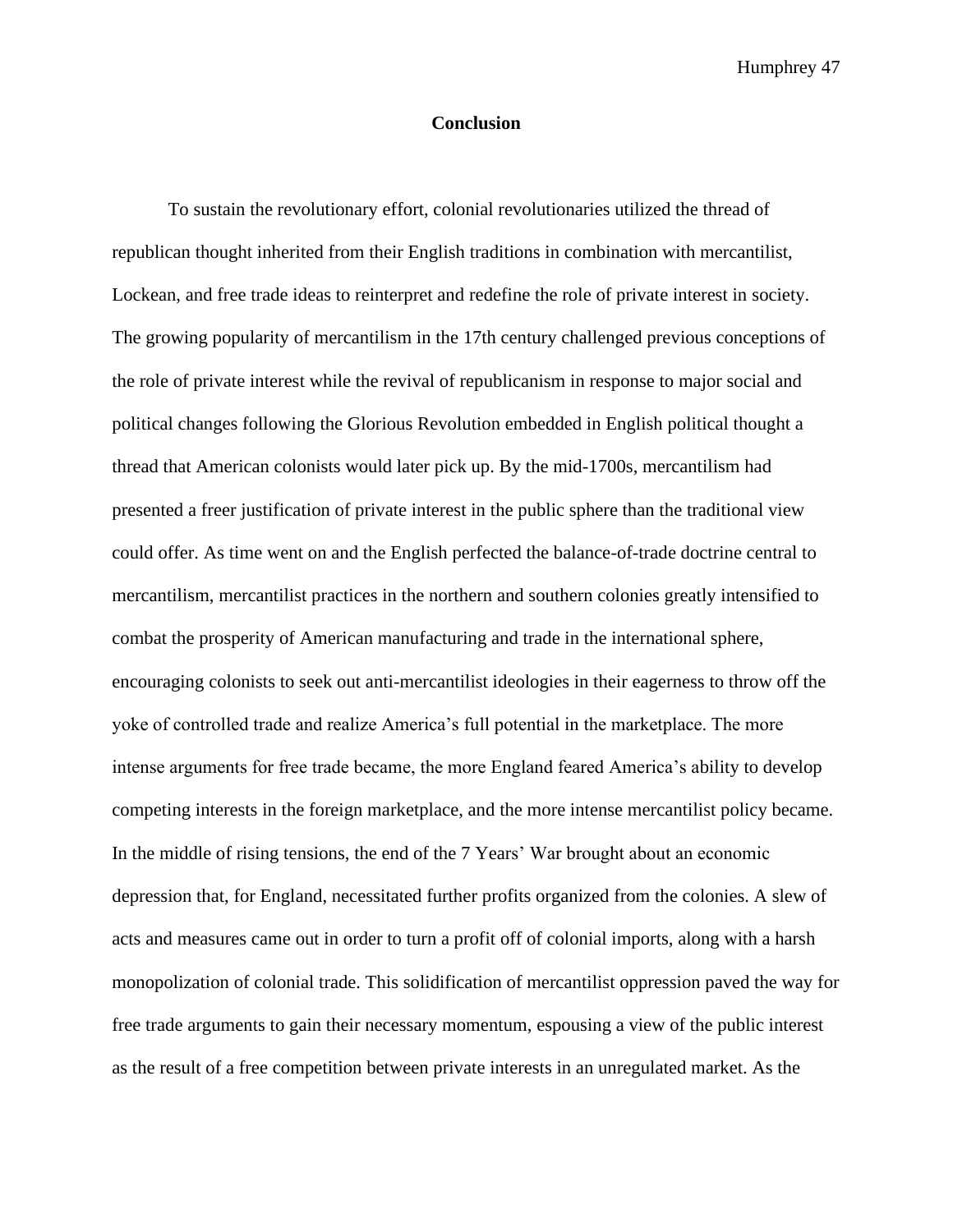revolutionary effort was established, colonists quickly came to realize how incompatible such a centralization of private interests was. American colonists revived republicanism to combat such an inappropriate centralization of self-interest. Thus ensued a rejection of free trade, mercantilist, and purely republican interpretations of the role of private interest in relation to the public interest in favor of a conclusion that synthesized them. Colonists called for a subjection of private interests in favor of the immediate need to sustain the war effort with an insistence that by sacrificing now, they would be able to enjoy great commercial successes later.

It must be underlined, after everything, that the conclusion reached by American revolutionaries regarding the relationship between private interests and the public good was insulated to this specific historical moment; the role given to private interest in the revolutionary effort was not permanent, and would go on to change considerably over the course of time. Multiple attempts at ratifying a constitution, a civil war, the development of foreign policy, and a wealth of empirical expansions certainly affected the role to which Americans relegated private interest over the coming centuries. For now, however, it was placed gingerly in subjection to the public good of sustaining the war effort, representing a clear revival of republican sentiments propped up by the allure of promised mercantilist and free trade prosperity in the future.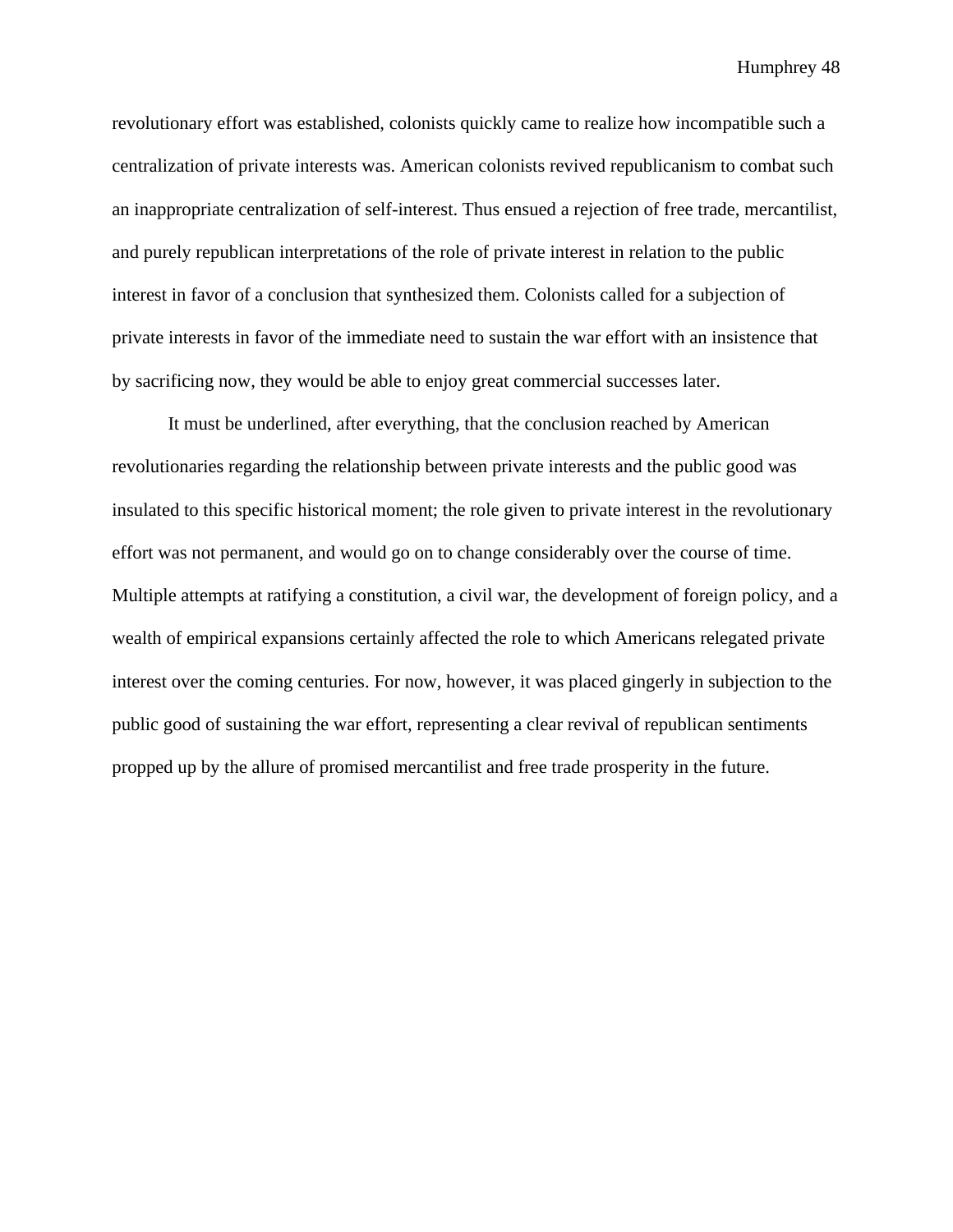# Bibliography

- Adams, Charles F. *The Works of John Adams, Second President of the United States: With a Life of the Author, Notes and Illustrations.* Vol. IV. Boston: Charles C. Little and James Brown, 1851.
- Adams, Paul W. "Republicanism in Political Rhetoric Before 1776." *Political Science Quarterly* 85, no. 3 (1970): 397-421. doi: 10.2307/2147877
- Andrews, Charles M. *The Colonial Period of American History*. Vol. I. New Haven: Yale University Press, 2001.
- Bailyn, Bernard. *The Ideological Origins of the American Revolution*. Cambridge, Massachusetts: Belknap Press, 1967.
- Barth, Jonathan. "Reconstructing Mercantilism: Consensus and Conflict in British Imperial Economy in the Seventeenth Centuries." *The William and Mary Quarterly* 73, no. 2 (2016): 257-290. doi: [10.5309/willmaryquar.73.2.0257](https://doi.org/10.5309/willmaryquar.73.2.0257)
- Brewer, Holly. "Slavery, Sovereignty, and "Inheritable Blood": Reconsidering John Locke and the Origins of American Slavery." *The American Historical Review* 122, no. 4 (2017): 1038-1078.
- Campbell, Richard. *The London Tradesman.* London: David & Charles, 1969.
- Chaffin, Robert J. "The Townshend Acts Crisis, 1767-1770." In *A Companion to the American Revolution*, edited by Jack P. Greene and J. R. Pole, 135-150. Malden: Blackwell Publishers, 2004.
- "Founders Online: From John Adams to Mercy Otis Warren, 8 January 1776." National Archives and Records Administration. https://founders.archives.gov/documents/Adams/06- 03-02-0202
- Hammond, Scott J., Kevin R. Hardwick, Howard L. Lubert. *Classics of American Political and Constitutional Thought*. Vol I. Indianapolis: Hackett Publishing Company, 2007.
- Hobbes, Thomas, and W. G. Pogson Smith. *Hobbes's Leviathan: With an Essay by the Late W. G. Pogson Smith.* Oxford: Clarendon Press, 1958.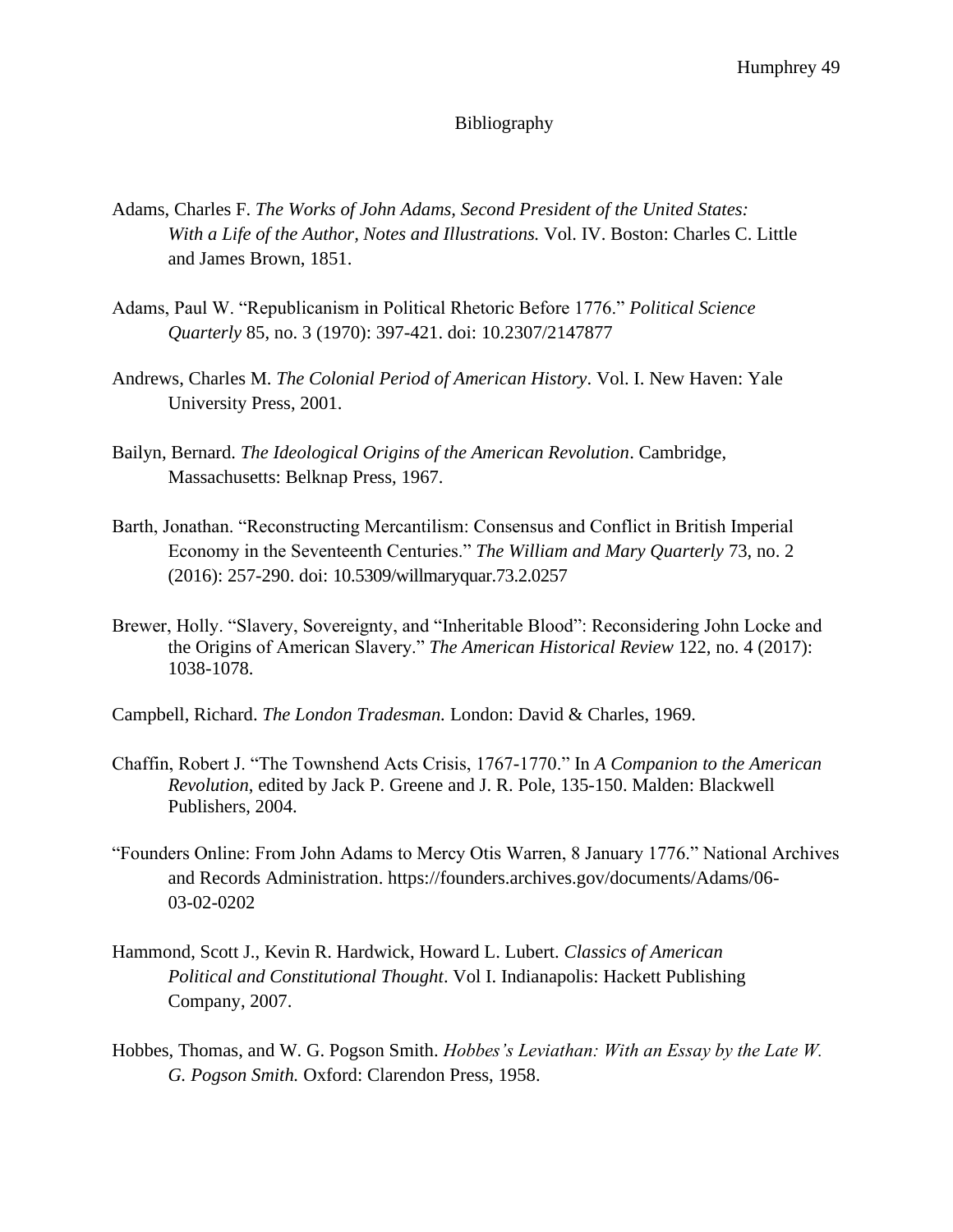- Johnson, Allen S. "The Passage of the Sugar ACt." *The William and Mary Quarterly* 16, no. 4 (1959): 507-514.
- Johnson, Victor L. "Fair Trade and Smugglers in Philadelphia, 1754-1763*.*" *The Pennsylvania Magazine of History and Biography* 83, no. 2 (1959): 125-149.
- Locke, John. Two Treatises of Government. Prepared by Rod Hay. London: McMaster University Archive of the History of Economic Thought, 1823.
- Lynd, Staughton, David Waldstreicher. "Free Trade, Sovereignty, and Slavery: Toward and Economic Interpretation of American Independence." *The William and Mary Quarterly*  68, no. 4 (2011): 597-630. doi: 10.5309/willmaryquar.68.4.0597.
- Matson, Cathy, Peter Onuf. "Toward a Republican Empire: Interest and Ideology in Revolutionary America." *American Quarterly.* 37 no. 4 (1985): 496-531. doi: 10.2307/2712579.
- Montesquieu, Charles-Louis de Secondat, baron de La Brède et de. *Complete Works of M. de Montesquieu*. London: T. Evans and W. Davis, 1777.
- Mullett, Charles F. "Classical Influences on the American Revolution." The Classical Journal 35, no. 2 (1939): 92-104.
- Nettels, Curtis P. "British Mercantilism and the Economic Development of the Thirteen Colonies." *The Journal of Economic History* 12, no. 2 (1952): 105-114.
- North, Dudley. Discourses Upon Trade. Edited by Jacob H. Hollander. Baltimore, ND: The Lord Baltimore Press, 1907.
- Orsi, Cosma. "Poverty and Subsistence: The Mercantilist Point of View." *History of Economic Ideas* 21, no. 3 (2013): 11-42.
- Paine, Thomas. T*he Writings of Thomas Paine*. Prepared by Moncure Daniel Conway. New York and London: G. P. Putnam's Sons, 1894.
- Parkinson, Robert G. *The Common Cause: Creating Race and Nation in the American Revolution.* Chapel Hill: University of North Carolina Press, 2016.
- Quincy, Josiah. *Memoir of the Life of Josiah Quincy Jun. of Massachusetts: By His Son, Josiah Quincy*. Boston, Massachusetts: Cummings, Hilliard, & Company, 1825.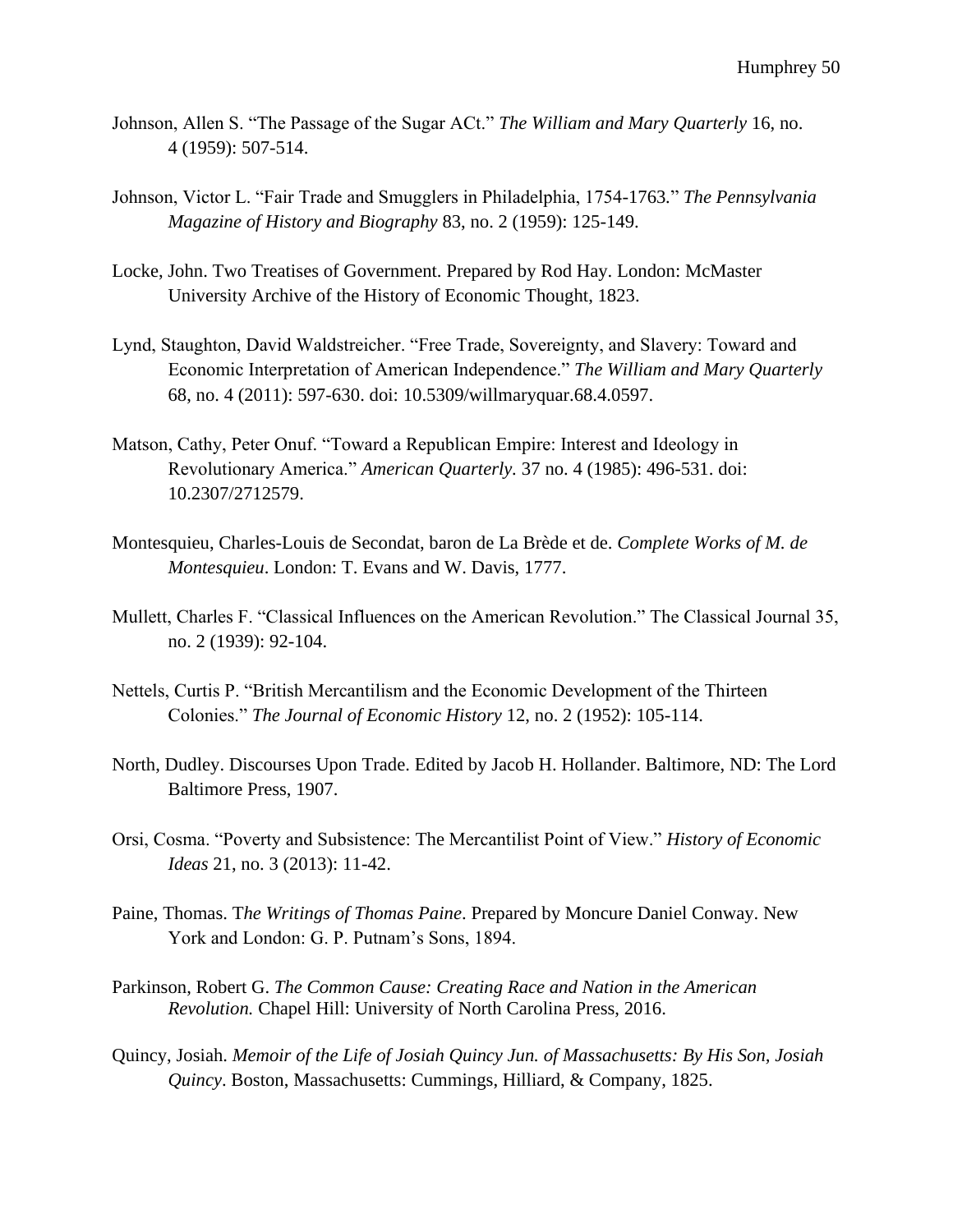- Rakove, Jack N., Andrew R. Rutten, Barry R. Weingast. "Ideas, Interests, and Credible Commitments in the American Revolution." 2000.
- Sawers, Larry. "The Navigation Acts Revisited." *The Economic History Review* 45, no. 2 (1992): 262-284. doi: 10.2307/2597623.
- Schlessinger, Arthur M. *The Colonial Merchants and the American Revolution, 1763-1776.*  New York: F. Ungar Publishing Company, 1957.
- Sellers, M. N. S. *Republican Legal Theory: The History, Constitution and Purposes of Law in a Free State*. Basingstoke, Hampshire: Palgrave Macmillan, 2003.
- Sellers, M. N. S. *The Sacred Fire of Liberty: Republicanism, Liberalism and the Law*. Basingstoke, Hampshire: Macmillan Press LTD, 1998.
- Smith, Glen C. "An Era of Non-Importation Associations, 1768-1773." *The William and Mary Quarterly* 20, no. 1 (1940): 84-98. doi: 10.2307/1920668.
- Society of Arts, Agriculture, and Oeconomy of New York. *"*The Commercial Conduct of the Province of New-York Considered, and the True Interest of That Colony Attempted to be Shewn." A Letter to the Society of Arts, Agriculture, and Oeconomy: [Two Lines From Aurengzebe]. Oxford Text Archive, 2005. http://hdl.handle.net/20.500.12024/N08289.
- Thomas, Peter D. G. *The Townshend Duties Crisis: The Second Phase of the American Revolution, 1767-1773.* New York: Oxford University Press, 1987.
- Thorp, Willard L. "Postwar Depressions." *The American Economic Review* 30, no. 5 (1941): 352-361.
- Uzgalis, William. "John Locke, Racism, Slavery, and Indian Lands." *The Oxford Handbook of Philosophy and Race* (2017).
- Waldstreicher, David. *Slavery's Constitution: From Revolution to Ratification*. New York: Hill and Wang, 2010.
- Wood, Gordon S. *The American Revolution: Writings From the Pamphlet Debate*. Vol. I. 2 vols. New York, NY: The Library of America, 2015.
- Wood, Gordon S. *The American Revolution: Writings From the Pamphlet Debat*e. Vol. II. 2 vols. New York, NY: The Library of America, 2015.